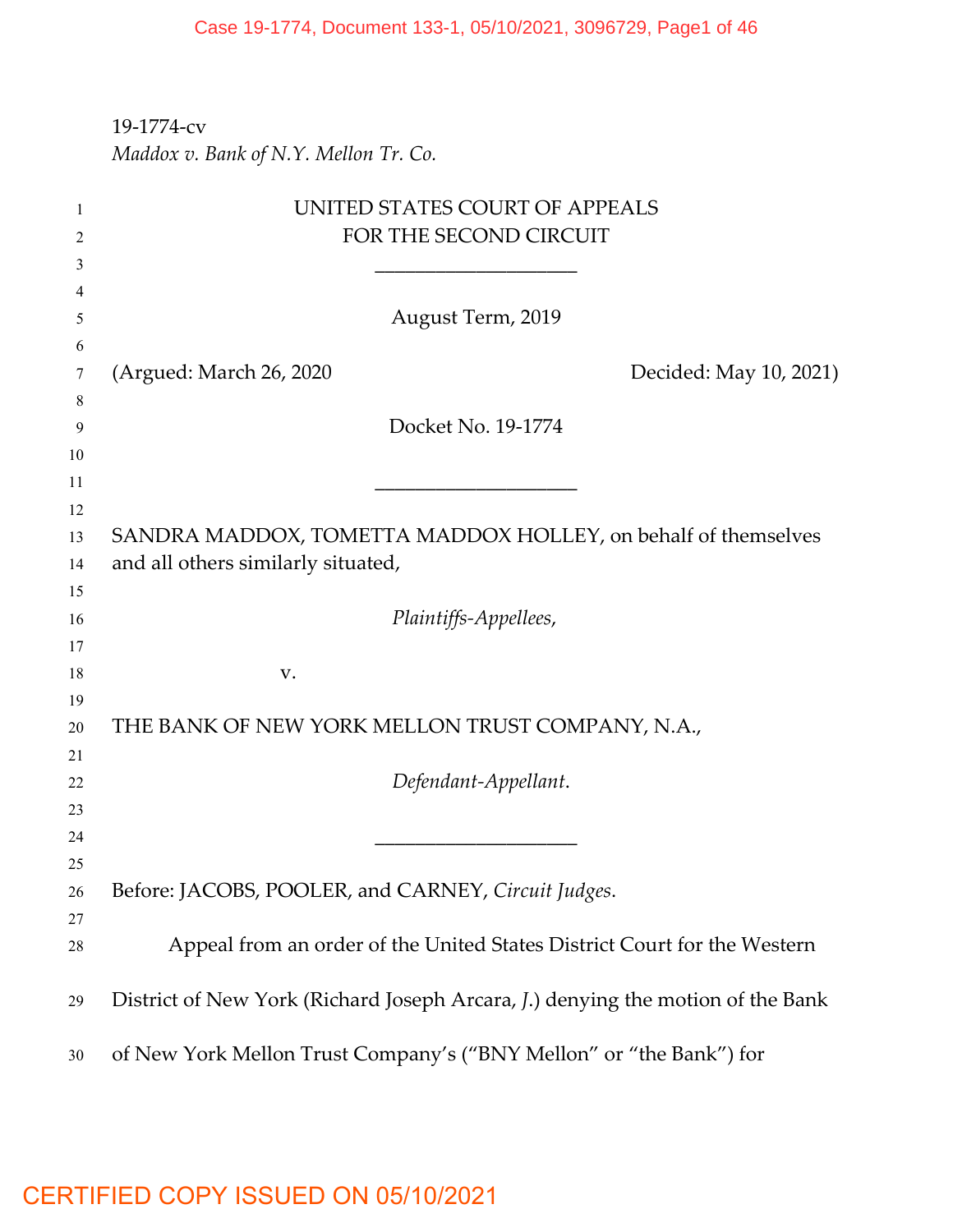| $\mathbf{1}$    | judgment on the pleadings. The district court concluded that plaintiffs have         |
|-----------------|--------------------------------------------------------------------------------------|
| $\overline{2}$  | Article III standing to sue BNY Mellon for violating the timely recordation          |
| $\mathfrak{Z}$  | requirements imposed by New York State's mortgage-satisfaction-recording             |
| $\overline{4}$  | statutes and certified the question for interlocutory appeal.                        |
| 5               | On review, we hold, first, that state legislatures may create legally                |
| 6               | protected interests whose violation supports Article III standing, subject to        |
| $7\phantom{.0}$ | certain federal limitations. We further decide that the New York law violations      |
| $\,8\,$         | alleged here constitute a concrete and particularized harm to plaintiffs in the      |
| 9               | form of both reputational injury and limitations in borrowing capacity over the      |
| 10              | nearly ten-month period during which their mortgage discharge was unlawfully         |
| 11              | not recorded and in which the Bank allowed the public record to reflect, falsely,    |
| 12              | that plaintiffs had an outstanding debt of over \$50,000. In addition, the Bank's    |
| 13              | failure to record plaintiffs' mortgage discharge created a material risk of concrete |
| 14              | and particularized harm to plaintiffs by providing a basis for an unfavorable        |
| 15              | credit rating and reduced borrowing capacity. These risks and interests, in          |
| 16              | addition to that of clouded title, which an ordinary mortgagor would have            |
| 17              | suffered (but plaintiffs did not), are similar to those protected by traditional     |
| 18              | actions at law. Whether better characterized as "substantive" or "procedural"        |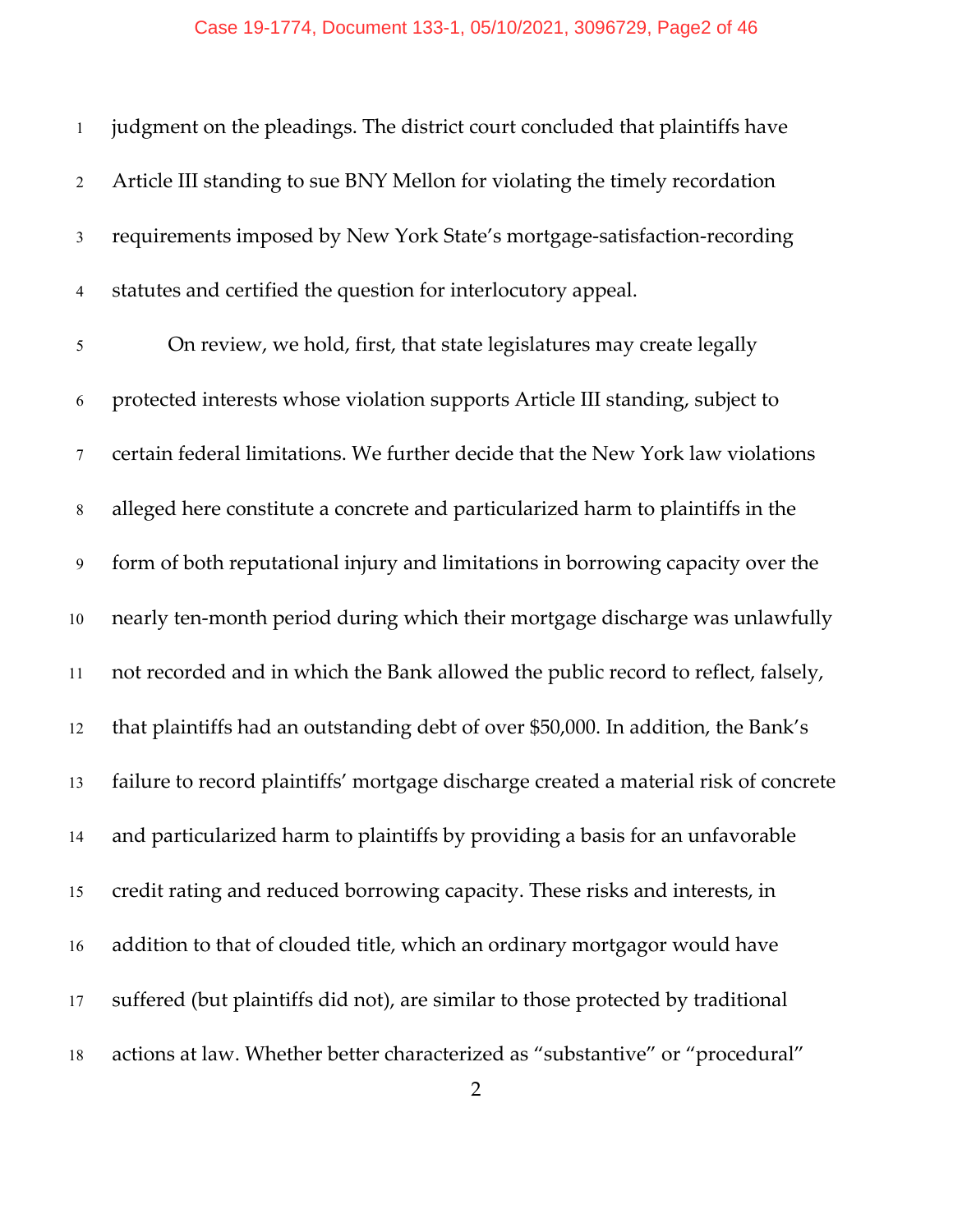| $\mathbf{1}$   | wrongs, the Bank's violations of the state statutes are plausibly alleged to have     |
|----------------|---------------------------------------------------------------------------------------|
| $\overline{2}$ | caused actual harm and subjected plaintiffs to a real risk of material harm, the      |
| $\mathfrak{Z}$ | very sort of which the state statutes appear designed to protect mortgagors such      |
| $\overline{4}$ | as plaintiffs against. As a result, we conclude that the Maddoxes' allegations        |
| 5              | support their Article III standing, and that they may pursue their claims for the     |
| 6              | statutory penalties imposed by the New York Legislature, and other relief, in the     |
| $\tau$         | federal district court, subject to compliance with other jurisdictional prerequisites |
| $\,8\,$        | and class certification requirements.                                                 |
| 9              | Order affirmed and case remanded.                                                     |
| 10             | Judge Jacobs dissents in a separate opinion.                                          |
| 11             |                                                                                       |
| 12             | JONATHAN M. ROBBIN, Blank Rome LLP, New York,                                         |
| 13             | NY, for Defendant-Appellant Bank of New York Mellon                                   |
| 14             | Trust Company.                                                                        |
| 15             |                                                                                       |
| 16             | SETH R. LESSER, Klafter Olsen & Lesser LLP, Rye                                       |
| 17             | Brook, NY, for Plaintiffs-Appellees Maddox et al.                                     |
| 18             |                                                                                       |
| 19             | ERIC LECHTZIN, Berger & Montague, P.C.,                                               |
| 20             | Philadelphia, PA (on the brief), for Plaintiffs-Appellees                             |
| 21             | Maddox et al.                                                                         |
| 22             |                                                                                       |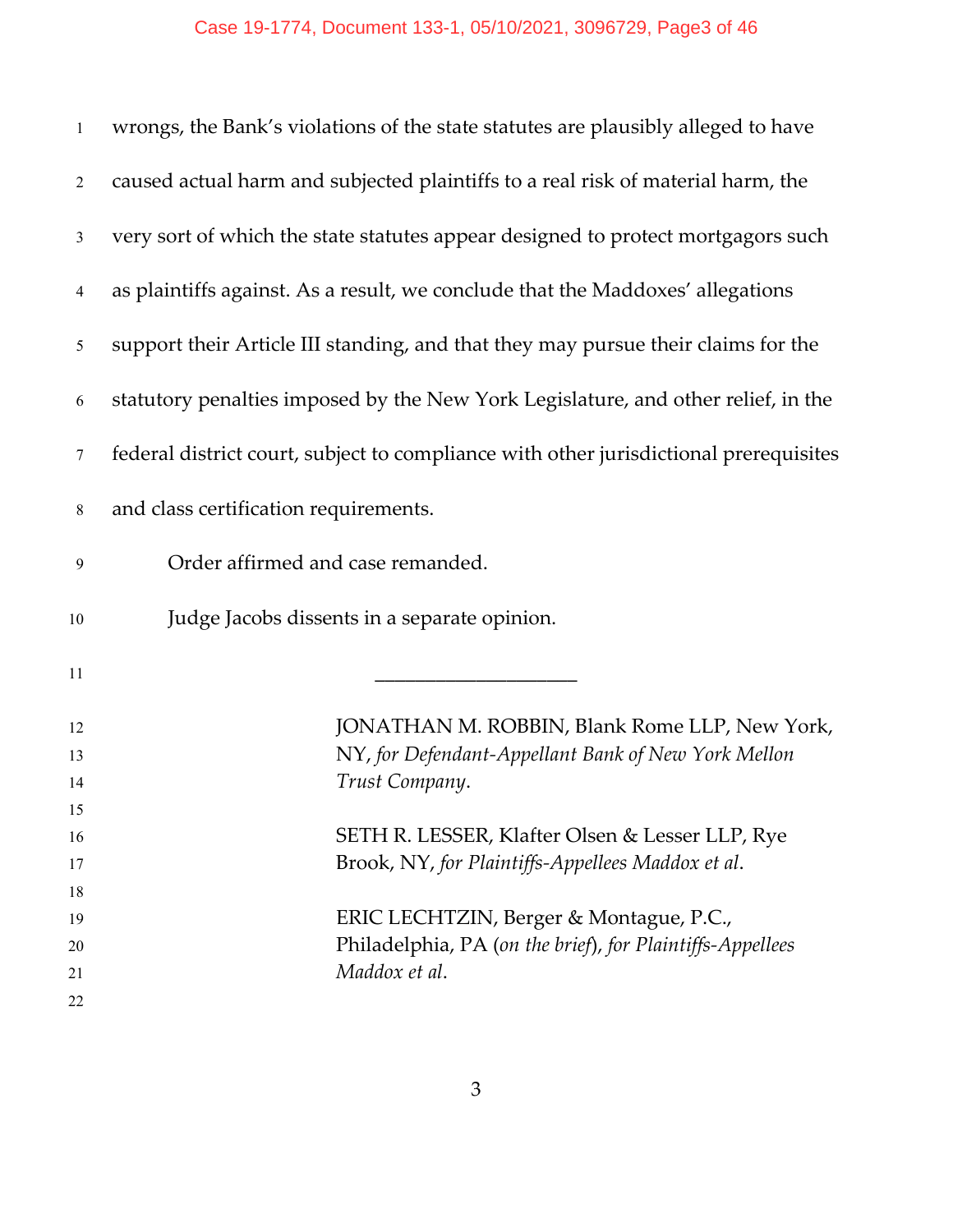| $\mathbf{1}$   | CHARLES MARSHALL DELBAUM, National                                                |
|----------------|-----------------------------------------------------------------------------------|
| $\overline{2}$ | Consumer Law Center, Boston, MA (on the brief), for                               |
| $\mathfrak{Z}$ | Plaintiffs-Appellees Maddox et al.                                                |
| $\overline{4}$ |                                                                                   |
| 5              | William Alvarado Rivera, Julie Nepveu, AARP                                       |
| 6              | Foundation, Washington, DC, and Brian L. Bromberg,                                |
| 7              | Joshua Tarrant-Windt, Bromberg Law Office, P.C., New                              |
| 8              | York, NY, for AARP, AARP Foundation, and National                                 |
| 9              | Association for Consumer Advocates, amici curiae in                               |
| 10             | support of Plaintiffs-Appellees Maddox et al.                                     |
| 11             |                                                                                   |
| 12             | POOLER and CARNEY, Circuit Judges:                                                |
| 13             | The Bank of New York Mellon Trust Company ("BNY Mellon" or "the                   |
| 14             | Bank") appeals from an order of the United States District Court for the Western  |
| 15             | District of New York (Richard Joseph Arcara, J.) denying its motion for judgment  |
| 16             | on the pleadings. The district court held that plaintiffs Sandra Maddox and       |
| 17             | Tometta Maddox Holley (the "Maddoxes") have Article III standing to seek the      |
| 18             | statutory damages from the Bank for its violations of New York's                  |
| 19             | mortgage-satisfaction-recording statutes. N.Y. Real P. Law ("R.P.L.") § 275, N.Y. |
| $20\,$         | Real P. Actions & Proc. L. ("R.P.A.P.L.") § 1921. These statutes require mortgage |
| 21             | lenders to record satisfactions of mortgage (also known as "certificates of       |
| 22             | discharge") within thirty days of the borrower's repayment; a failure renders the |
| 23             | lender "liable to the mortgagor" for increasing statutory damages in amounts      |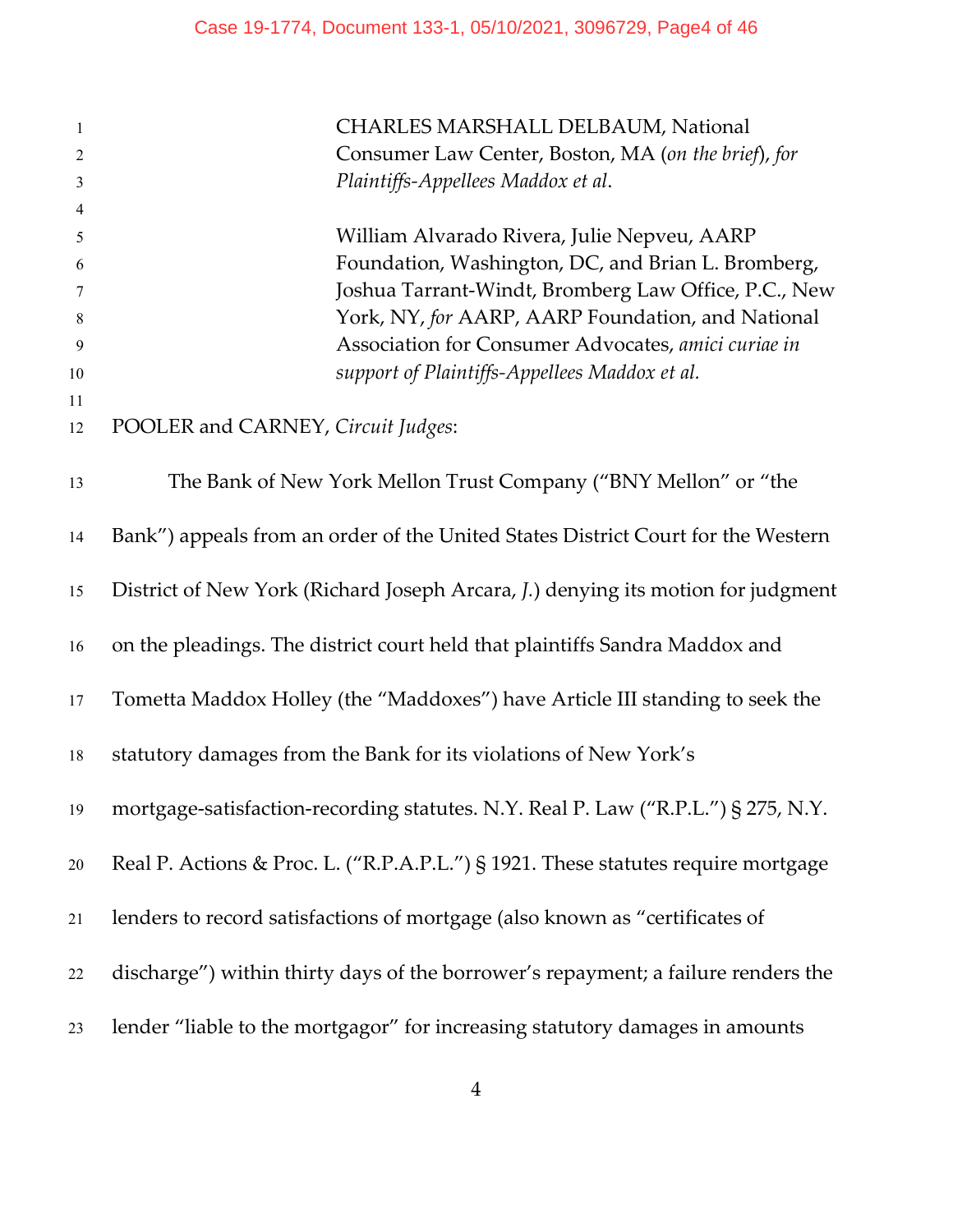| $\mathbf{1}$   | dependent on the tardiness of the ultimate filing. Here, the Bank did not record     |
|----------------|--------------------------------------------------------------------------------------|
| $\overline{2}$ | the satisfaction of the Maddoxes' mortgage, in an amount of over \$50,000, until     |
| $\mathfrak{Z}$ | almost eleven months after full payment was received-almost ten months after         |
| $\overline{4}$ | the law requires. The statutes make the lender liable to the mortgagor for \$1,500   |
| 5              | upon a filing of satisfaction that is presented for filing over ninety days after    |
| 6              | discharge. R.P.L. § 275(1); R.P.A.P.L. § 1921(1). The Maddoxes sued to collect that  |
| $\tau$         | penalty and to represent a class of similarly wronged borrowers.                     |
| $\,8\,$        | On review of the question certified for interlocutory appeal—whether the             |
| 9              | Maddoxes have Article III standing to sue the Bank for the statutory damages         |
| $10\,$         | and other relief - we hold, first, that the invasion of interests protected by state |
| 11             | law can support Article III standing, an issue that our court has not yet formally   |
| 12             | addressed. Although not every state law violation may give rise to an Article III    |
| 13             | injury in fact, the Supreme Court's teachings lead us to conclude that a state       |
| 14             | legislature, like Congress, may recognize legal interests whose violation            |
| 15             | resembles wrongs traditionally cognizable at common law such as to allow their       |
| 16             | vindication by wronged persons in federal court, provided other requisites of        |
| 17             | federal jurisdiction are met.                                                        |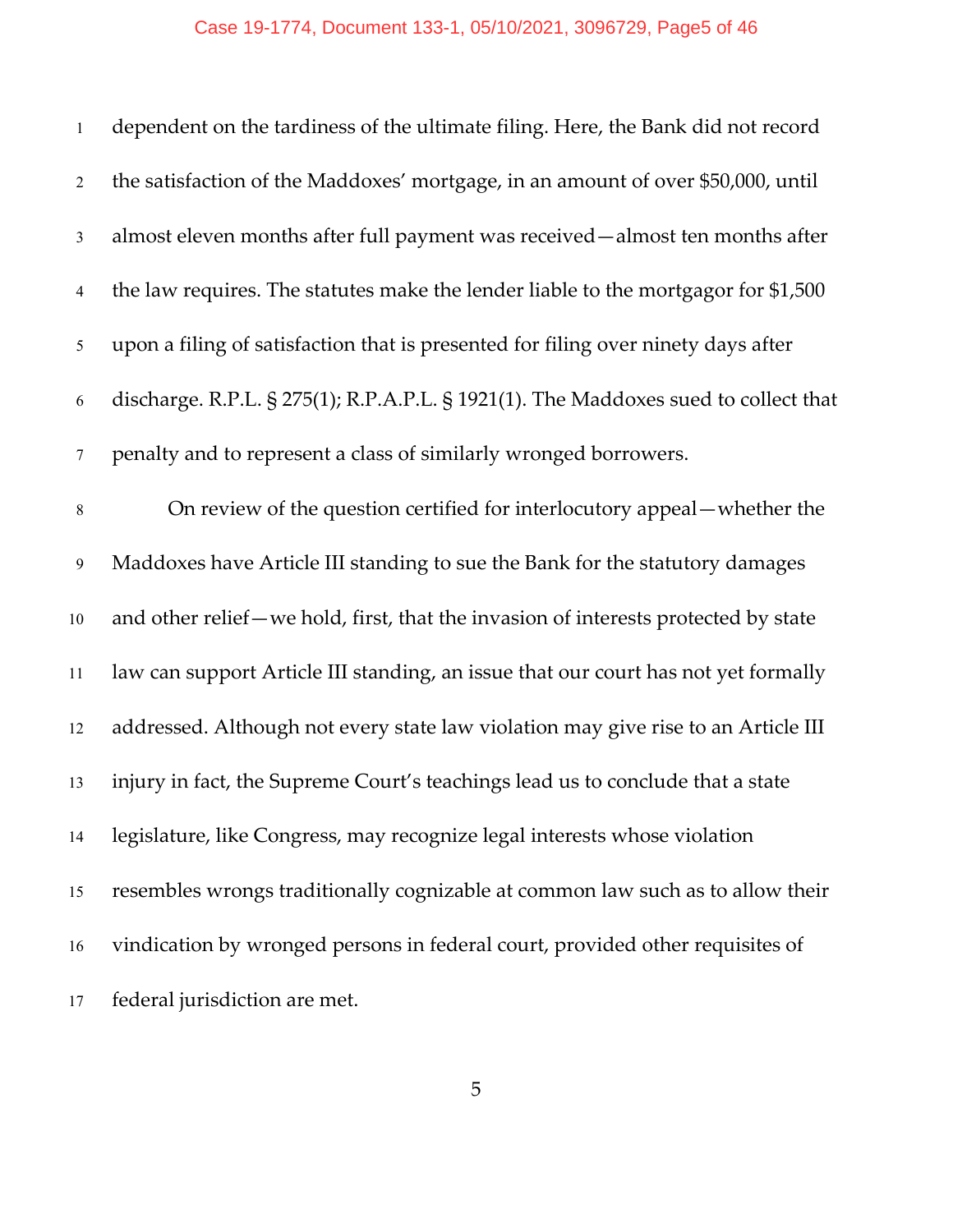| $\mathbf{1}$   | Next, we decide that the Maddoxes' complaint supports a plausible               |
|----------------|---------------------------------------------------------------------------------|
| $\overline{2}$ | inference that the Bank's violation both (1) harmed their financial reputations |
| $\mathfrak{Z}$ | during the nearly ten-month period of the Bank's noncompliance with the         |
| $\overline{4}$ | thirty-day filing deadline, and, relatedly, (2) created a material risk of      |
| 5              | particularized harm to them during that period by impairing their credit and    |
| 6              | limiting their borrowing capacity. These interests are protected by the state's |
| $\tau$         | statutory timely filing requirements and its imposition of a penalty payment    |
| $8\,$          | obligation on the noncompliant bank to the wronged borrower. They reflect the   |
| 9              | state legislature's judgment that the interests are worthy of protection. The   |
| 10             | interests are similar to those traditionally actionable at common law, where    |
| 11             | defamation actions and slander of title suits gave victims recourse. We think   |
| 12             | these are most appropriately viewed as substantive wrongs to the borrower and   |
| 13             | that no more than the Bank's noncompliance is needed to support the Maddoxes'   |
| 14             | claim of injury in fact.                                                        |

 But even if more is required for the Maddoxes to establish standing, the Bank's failure to record the mortgage discharge also posed a real risk of material harm to the Maddoxes because the public record showed them for an extended time, falsely, as owing more than \$50,000 that they did not owe, which can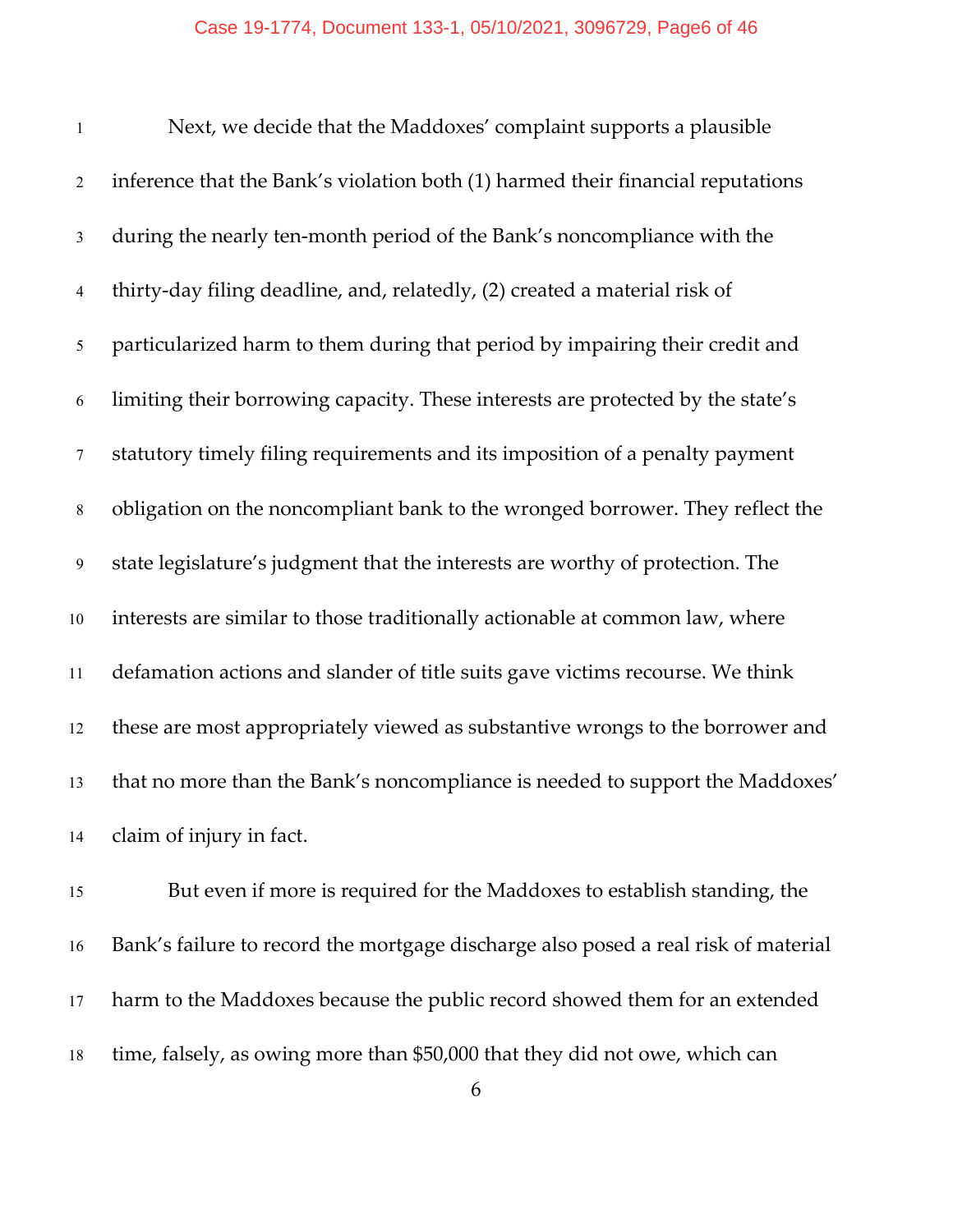# Case 19-1774, Document 133-1, 05/10/2021, 3096729, Page7 of 46

| $\mathbf{1}$   | reasonably be inferred to have substantially restricted the Maddoxes' borrowing         |
|----------------|-----------------------------------------------------------------------------------------|
| $\overline{2}$ | capacity.                                                                               |
| 3              | In sum, considering these particularized actual harms and risks of harm                 |
| 4              | and their general recognition in the common law, the Maddoxes have Article III          |
| 5              | standing to pursue their claims.                                                        |
| 6              | Accordingly, we remand for further proceedings.                                         |
| 7              | <b>BACKGROUND</b>                                                                       |
| $8\,$          | The Complaint's allegations.<br>I.                                                      |
| $\mathbf{9}$   | The Maddoxes' complaint alleges the following facts, which we accept as                 |
| 10             | true for purposes of this appeal. See, e.g., Lynch v. City of New York, 952 F.3d 67, 75 |
| 11             | (2d Cir. 2020).                                                                         |
| 12             | On October 6, 2000, sisters Sandra Maddox and Tometta Maddox Holley                     |
| 13             | entered into a mortgage loan with Aegis Mortgage Corporation ("the Loan").              |
| 14             | The mortgage and assignment were recorded with the Erie County Clerk's                  |
| 15             | Office. The mortgage encumbered the Maddoxes' property at 149 Hampshire                 |
| 16             | Street, Buffalo, New York 14213 (the "Property"). The Loan was later assigned to        |
| 17             | BNY Mellon. In September 2014, the Maddoxes sold the Property to two                    |
| 18             | individuals who are not parties to this suit.                                           |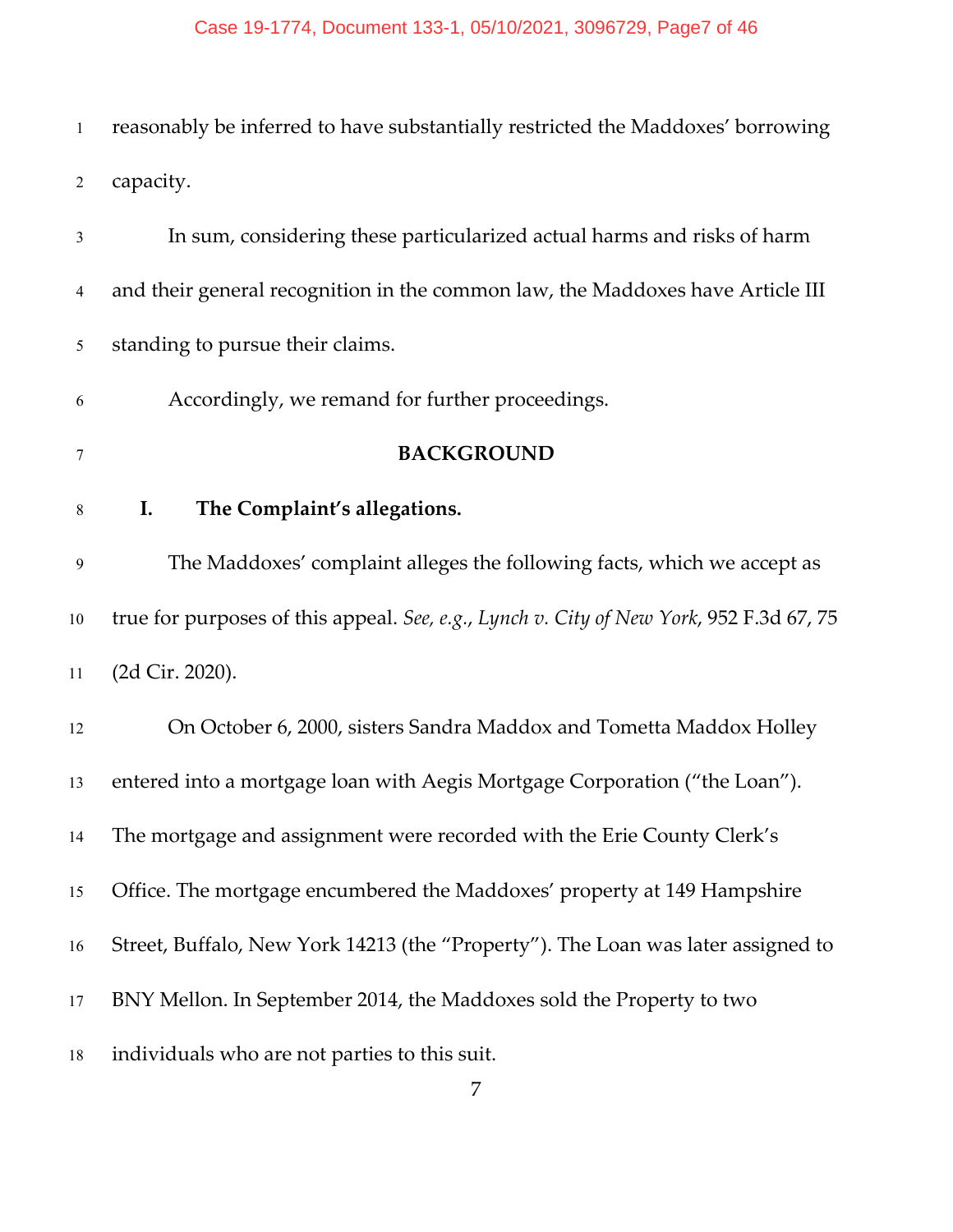| $\mathbf{1}$   | On or about October 5, 2014, the Loan was paid off and the debt                    |
|----------------|------------------------------------------------------------------------------------|
| $\overline{2}$ | discharged. However, BNY Mellon failed to file a satisfaction of mortgage with     |
| $\mathfrak{Z}$ | the Erie County Clerk's Office until nearly one year later on September 22, 2015.  |
| $\overline{4}$ | By its failure to record the discharge within thirty days of payment, BNY          |
| 5              | Mellon violated New York's mortgage-satisfaction-recording statutes. These         |
| 6              | require the mortgage lender, within thirty days of the full repayment of the debt, |
| $\tau$         | to present a certificate of discharge to the county clerk for filing. See R.P.L.   |
| $8\,$          | § 275(1) (requiring timely presentation of certificate and imposing monetary       |
| 9              | penalties for noncompliance); R.P.A.P.L. § 1921(1) (same).                         |
|                |                                                                                    |
| $10\,$         | Procedural history.<br>II.                                                         |
| 11             | On December 15, 2015, approximately three months after BNY Mellon had              |
| 12             | recorded the satisfaction, the Maddoxes brought a class action suit against BNY    |
| 13             | Mellon for violation of New York's mortgage-satisfaction-recording statutes.       |
| 14             | In late 2016, after the Supreme Court issued its decision Spokeo Inc. v.           |
| 15             | Robins, 136 S. Ct 1540 (2016), BNY Mellon moved to dismiss on the pleadings for    |
| 16             | lack of standing. It argued — among other things — that the Maddoxes lack Article  |
| 17             | III standing to pursue the stated claim, asserting that the Maddoxes "suffered no  |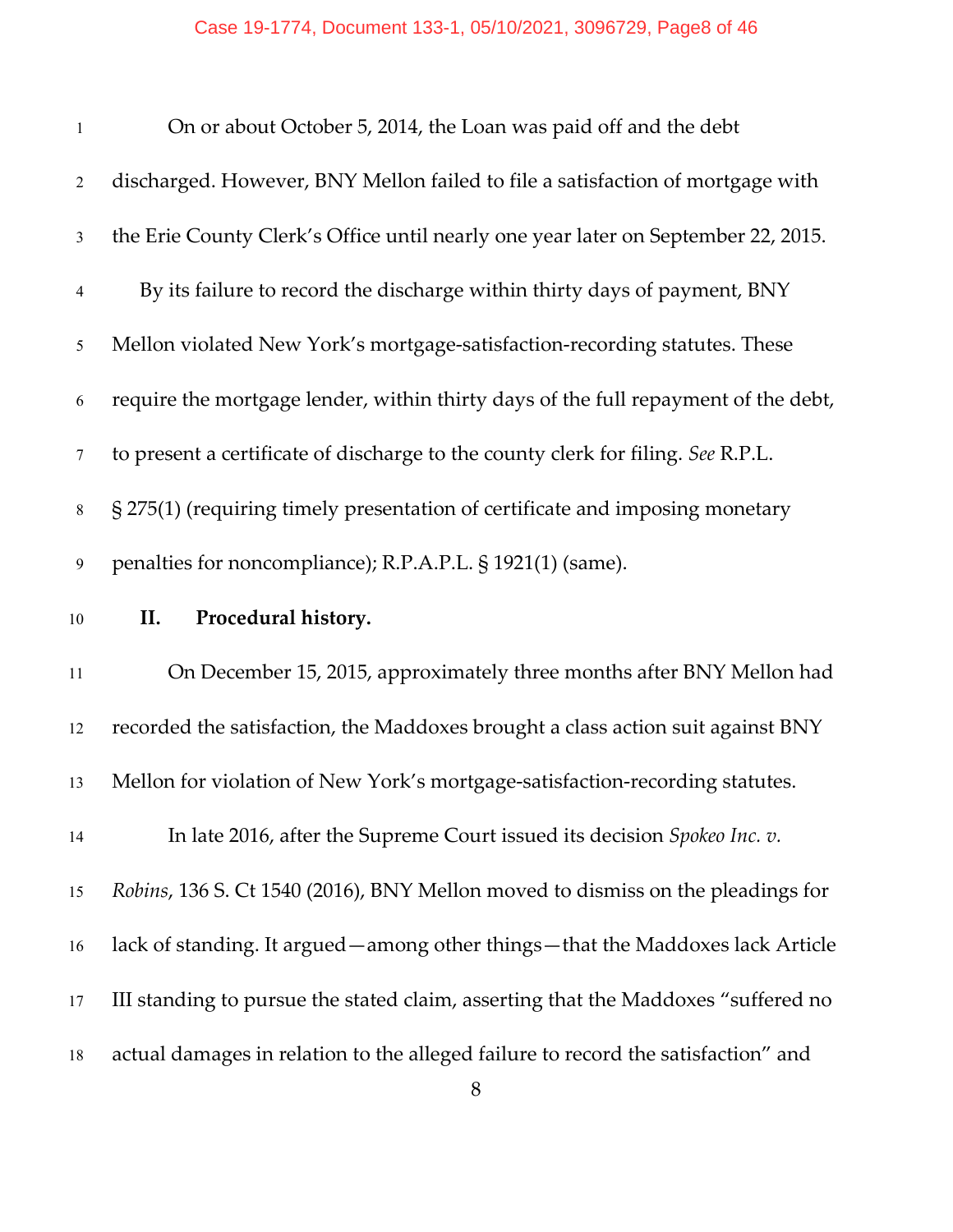### Case 19-1774, Document 133-1, 05/10/2021, 3096729, Page9 of 46

| $\mathbf{1}$    | therefore "failed to plead a concrete harm" under Spokeo. Maddox v. Bank of N.Y.    |
|-----------------|-------------------------------------------------------------------------------------|
| $\overline{2}$  | Mellon Tr. Co., No. 15-cv-01053, 2017 WL 449962, at *2 (W.D.N.Y. Jan. 30, 2017)     |
| $\mathfrak{Z}$  | (Report and Recommendation ("R&R")) (citing Bank's Memorandum). The Bank            |
| $\overline{4}$  | did not dispute that the discharge was untimely filed. <sup>1</sup>                 |
| $\mathfrak{H}$  | The Maddoxes countered that the Bank's ten-month period of                          |
| 6               | noncompliance with the statute impaired access to accurate financial information    |
| $7\phantom{.0}$ | about them and created a false impression about their credit status during this     |
| $8\,$           | period. Because the right to be free of these harms was recognized by the state     |
| 9               | legislature and bears a strong relationship to harms traditionally actionable at    |
| 10              | common law, the violations cause substantive harms and otherwise create             |
| 11              | concrete injuries that endow the Maddoxes with standing to seek remedies in         |
| 12              | federal court, they urged. The Maddoxes further argued that the Bank's violation    |
| 13              | of the mortgage-satisfaction-recording statutes for an almost eleven-month          |
| 14              | period (ten months later than the statutes permit without penalty) caused them a    |
| 15              | sufficiently real risk of other concrete and particularized harms-failure to obtain |

<span id="page-8-0"></span> $^{\rm 1}$  It did argue, however, that it was associated with the Maddoxes' mortgage only as a trustee and therefore had no liability. The district court rejected that argument, and the issue is not part of the question certified for interlocutory appeal. *Maddox v. Bank of N.Y. Mellon Tr. Co.*, No. 15-cv-01053, 2018 WL 3544943, at \*5 (W.D.N.Y. July 24, 2018).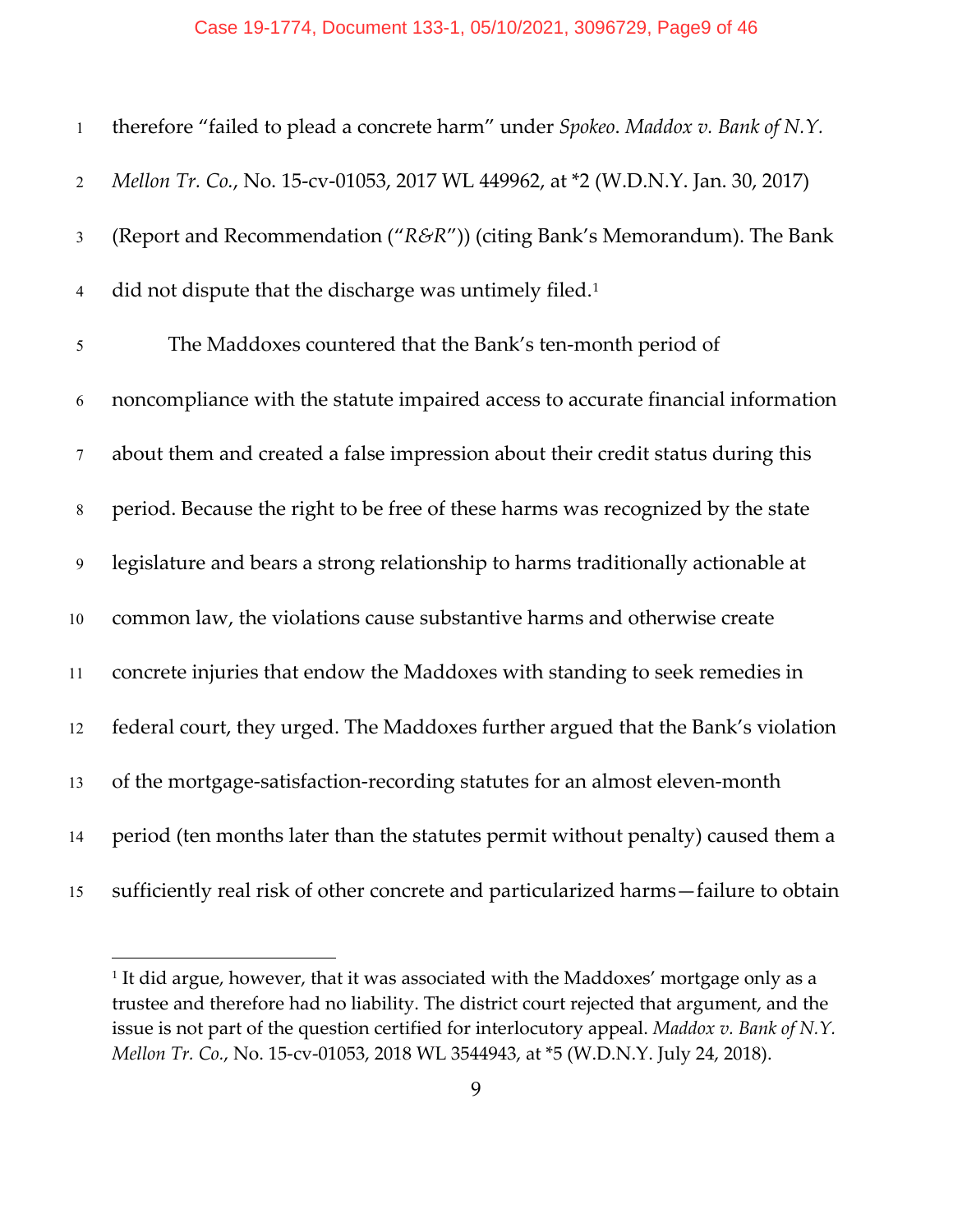1 financing for other properties and damage to personal credit, for example—that 2 those risks too gave rise to an injury in fact supporting their Article III standing 3 to sue.<sup>[2](#page-9-0)</sup>

| $\overline{4}$  | A magistrate judge issued a Report and Recommendation suggesting that                   |
|-----------------|-----------------------------------------------------------------------------------------|
| 5 <sup>5</sup>  | the district court deny the motion to dismiss. R&R, 2017 WL 449962, at *4. The          |
| 6               | district court accepted the recommendation and denied BNY Mellon's motion for           |
| $7\phantom{.0}$ | judgment on the pleadings. Maddox v. Bank of N.Y. Mellon Tr. Co., No. 15-cv-            |
| 8               | 01053, 2018 WL 3544943, at *2 (W.D.N.Y. July 24, 2018). It held that the Bank's         |
| 9               | violation was a "procedural violation," and because the Bank's violation of the         |
| 10              | mortgage-satisfaction-recording statutes created a "material risk of harm" to           |
| 11              | them, <sup>3</sup> the Maddoxes' allegations of noncompliance by the bank satisfied the |

<span id="page-9-0"></span><sup>2</sup> In conjunction with their opposition to the Bank's motion, the Maddoxes submitted an affidavit made by Tometta Maddox Holley attesting to the loss of time, legal expenses, and adverse emotional effects that she suffered as a result of the belated filing, which she learned about some time before the satisfaction was finally filed. Her attestations were not the subject of allegations in the complaint and were not the basis for the district court's ruling. They also do not bear on our analysis of the Maddoxes' standing.

<span id="page-9-1"></span><sup>&</sup>lt;sup>3</sup> In holding that "a violation of the statutes, without any further tangible harm, gives rise to an Article III injury-in-fact," the district court discussed the Bank's violations as presenting a "material risk of harm," a "risk of real harm," and a "sufficient degree of real risk" to the Maddoxes. *Id.* at \*1-2. The Supreme Court in *Spokeo* treated similar formulations as synonymous, 136 S. Ct. at 1543, 1547, 1549-50, and we do the same.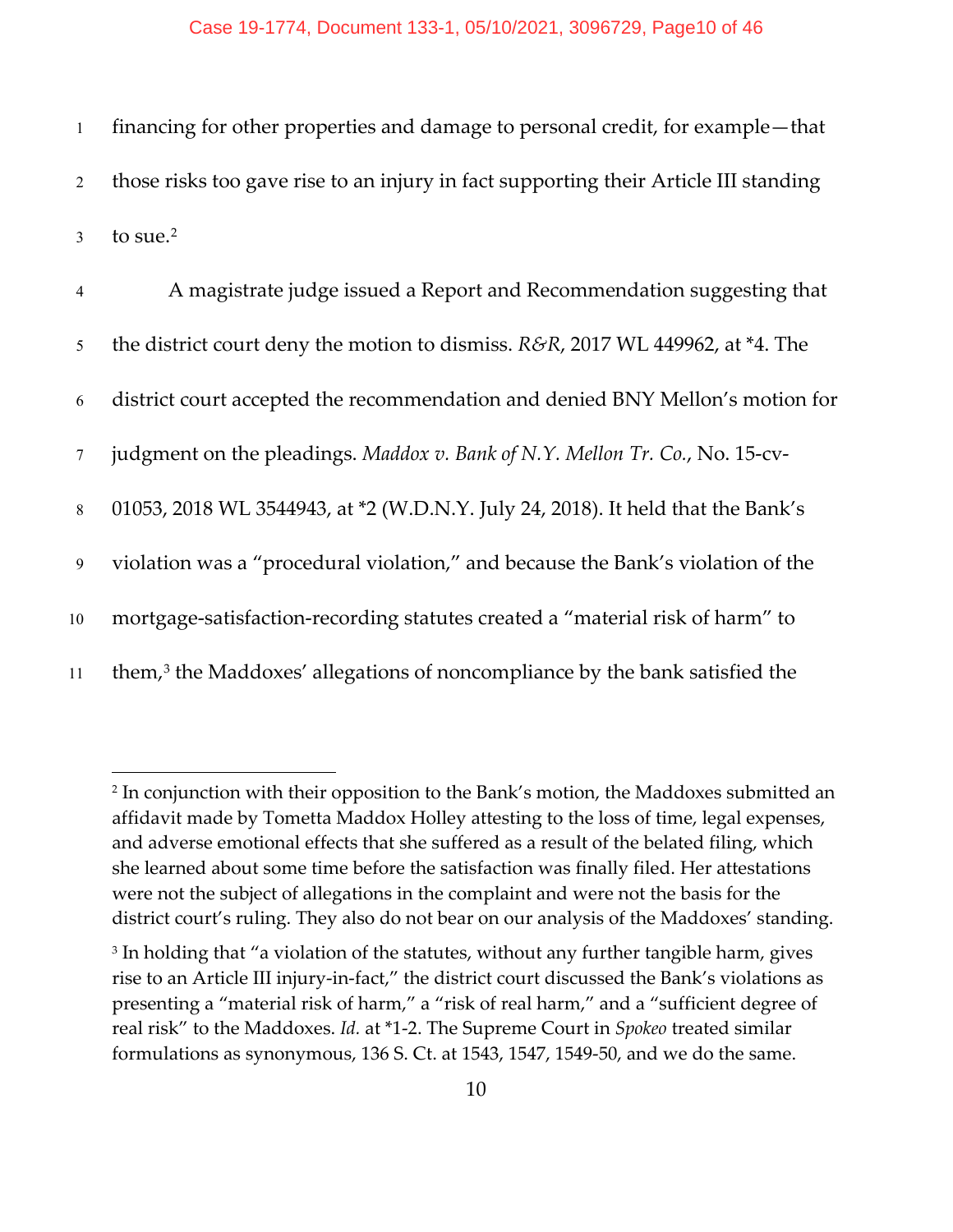| $\mathbf{1}$    | injury-in-fact requirement for Article III standing. Id. The district court reasoned  |
|-----------------|---------------------------------------------------------------------------------------|
| $\overline{2}$  | that failure to timely record a mortgage satisfaction could cloud title to real       |
| $\mathfrak{Z}$  | property, inhibit sale of the property, and affect the mortgagor's credit.            |
| $\overline{4}$  | At the same time, the district court took note of the Eleventh Circuit's              |
| 5               | contrary decision in Nicklaw v. Citimortgage, Inc., 839 F.3d 998 (11th Cir. 2017),    |
| 6               | reh'g en banc denied, 855 F.3d 1265 (2017), and a footnote in our decision in Strubel |
| $7\phantom{.0}$ | v. Comenity Bank, 842 F.3d 181, 194 n.15 (2d Cir. 2016), that cites Nicklaw with      |
| $8\,$           | apparent approval. It accordingly identified the question as a close one and on       |
| 9               | that basis certified the question for interlocutory appeal. We accepted the           |
| $10\,$          | certification, and we now address that question.                                      |
| $11\,$          | <b>DISCUSSION</b>                                                                     |
| 12              | We review a district court's decision regarding judgment on the pleadings             |
| 13              | de novo. Lanning v. City of Glens Falls, 908 F.3d 19, 24 (2d Cir. 2018).              |
| 14              | Article III standing requires plaintiffs to show (1) an "injury in fact," (2) a       |
| 15              | "causal connection" between that injury and the conduct at issue, and (3) a           |
| 16              | likelihood "that the injury will be redressed by a favorable decision." Lujan v.      |
| 17              | Defs. of Wildlife, 504 U.S. 555, 560-61 (1992) (internal quotation marks omitted).    |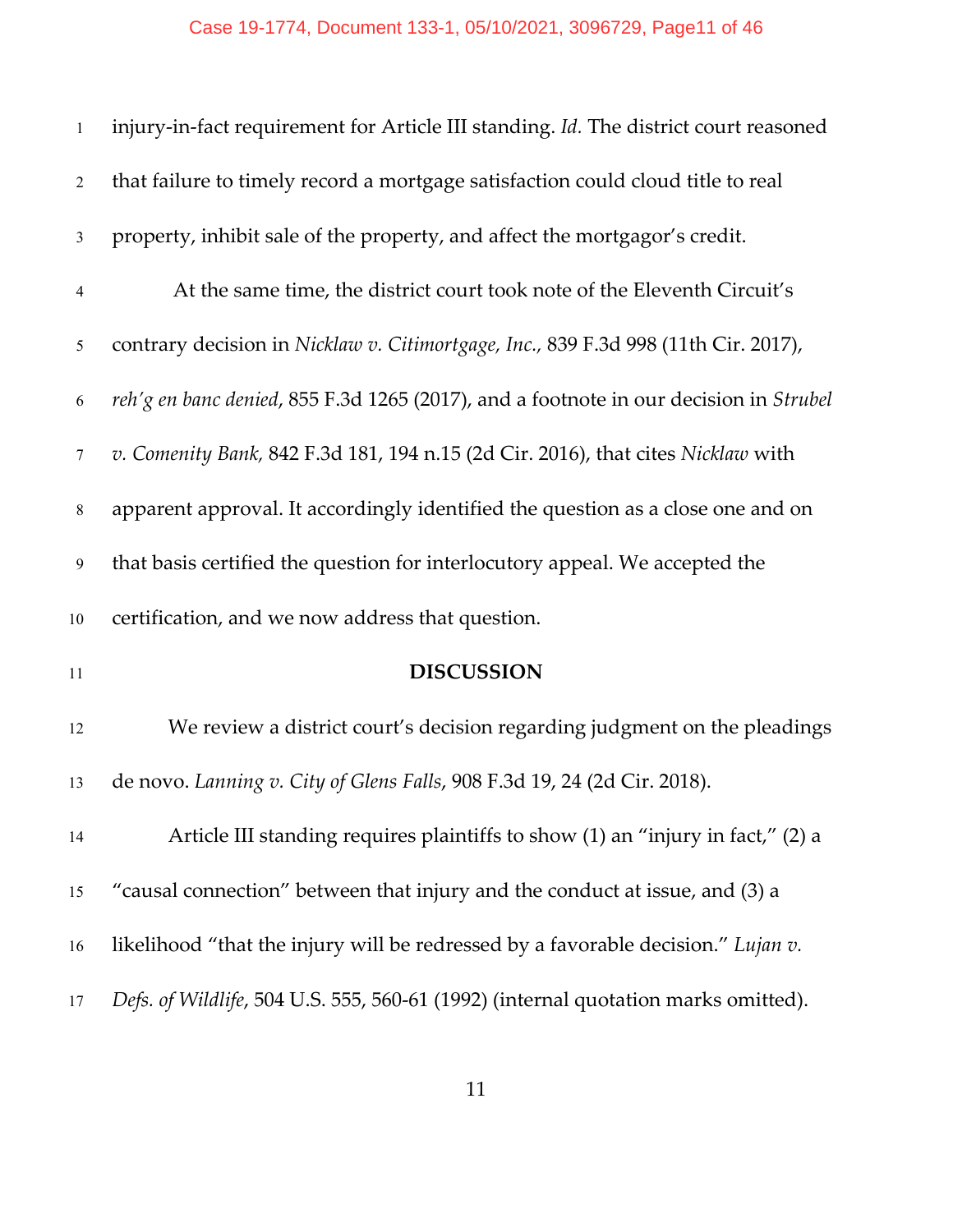#### Case 19-1774, Document 133-1, 05/10/2021, 3096729, Page12 of 46

 The central question on appeal is whether the Maddoxes have met the injury-in-fact requirement.

 "To demonstrate injury in fact, a plaintiff must show the invasion of a [1] legally protected interest that is [2] concrete and [3] particularized and [4] actual or imminent, not conjectural or hypothetical." *Strubel*, 842 F.3d at 188 (internal quotation marks and citation omitted; bracketed numbers added). BNY Mellon argues that, although the New York State Legislature may have implicitly recognized that delayed recording can create harms such as clouding title and adversely affecting a mortgagor's credit, the Maddoxes have not alleged, and cannot allege, that they suffered from these harms. Therefore, BNY Mellon asks us to conclude that the Maddoxes have not shown that the injury alleged was concrete and particularized. As a result, BNY Mellon contends, the Maddoxes' injury from the discharge's late recordation was neither "concrete" nor "particularized" enough to amount to an injury in fact for purposes of Article III standing. The Maddoxes reject this analysis, urging that where the Legislature has recognized a legal interest or interests and a plaintiff has suffered a harm or risk of real harm to those interests, Article III is satisfied. According to the Maddoxes, the harms that the Legislature aimed to preclude need not have come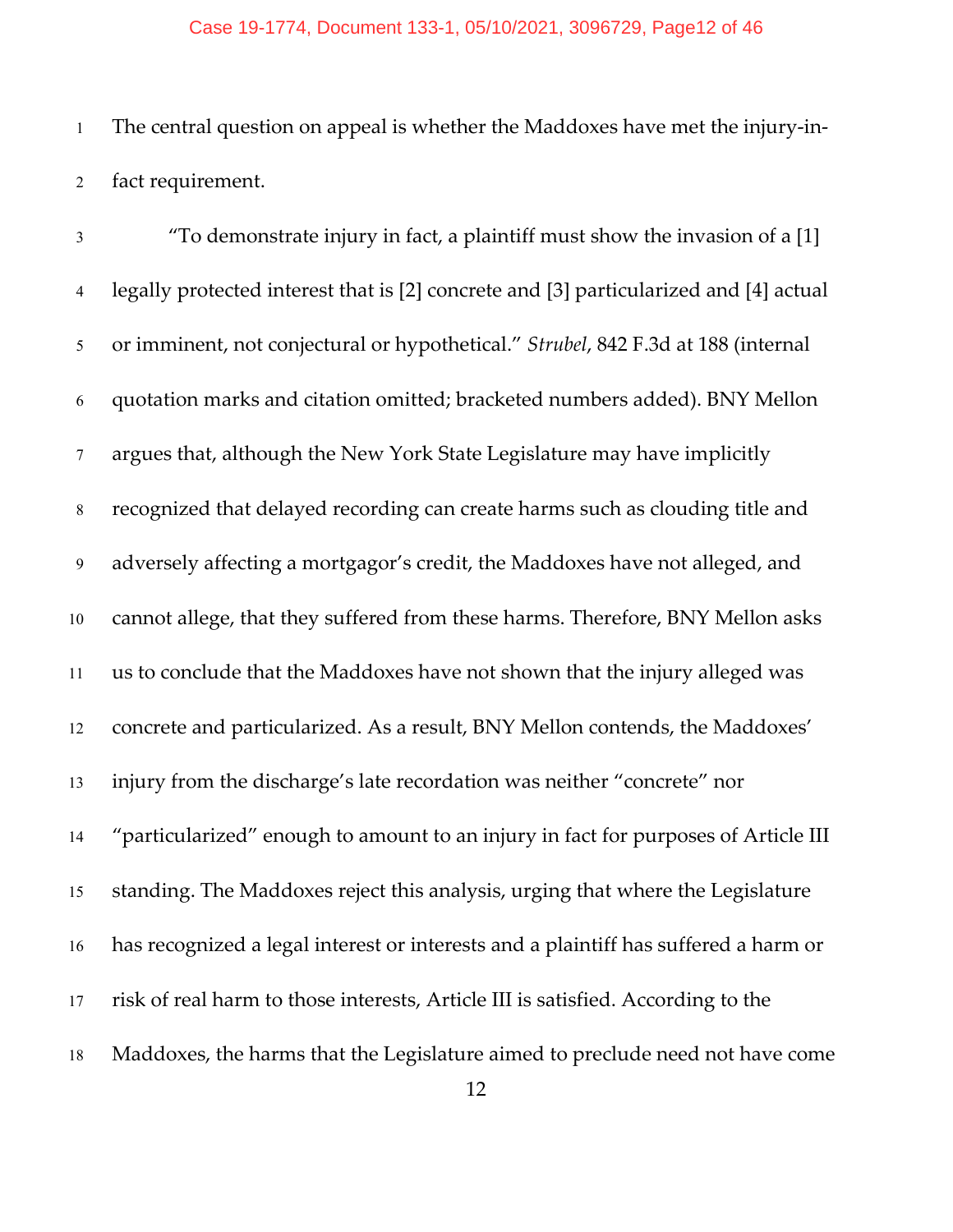- to fruition for a plaintiff to have suffered a material risk of real harm sufficient to
- seek the statutory remedy afforded by the Legislature. We discuss these
- arguments below.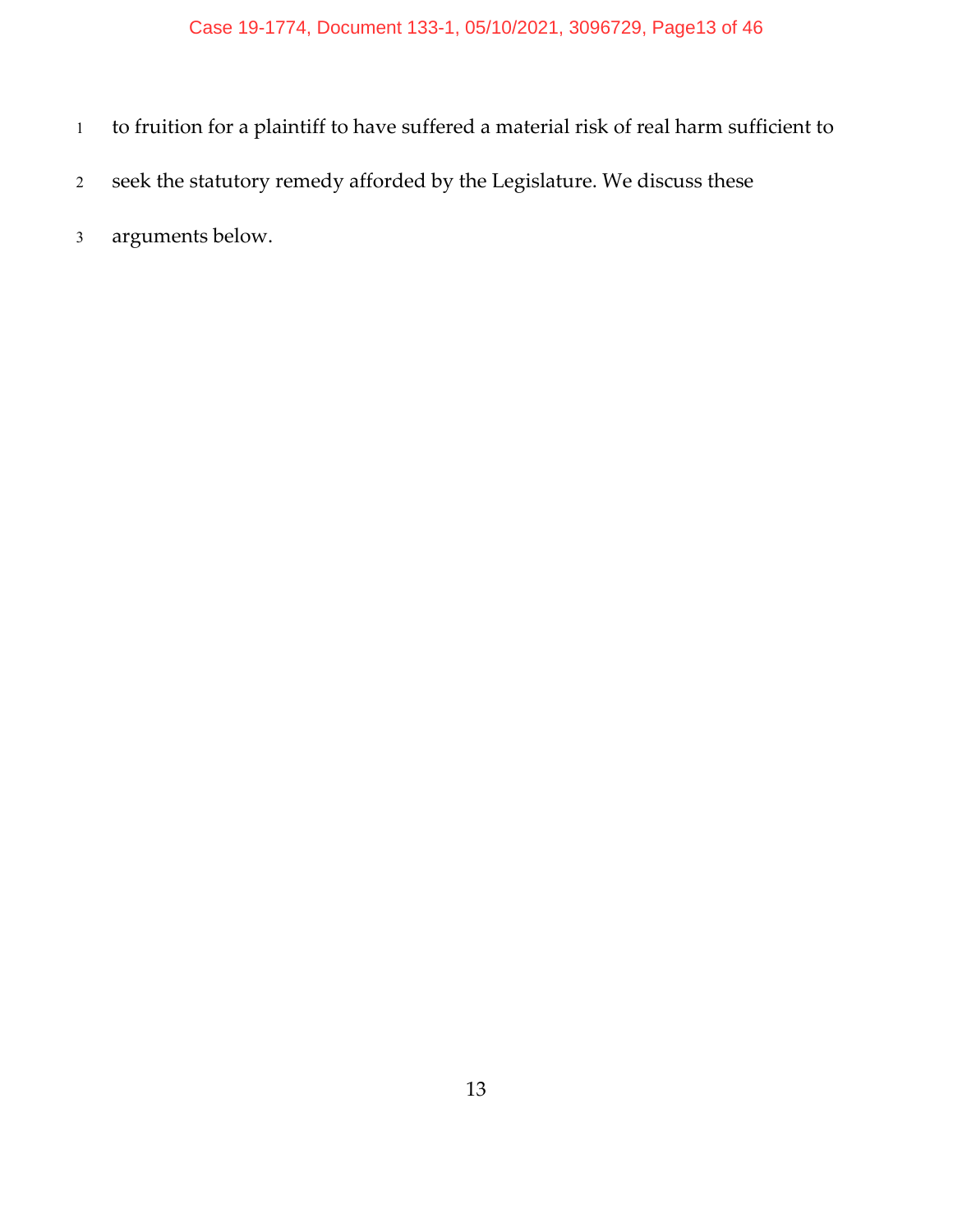### 1 **I. State legislatures can create "legally protected interests" whose**  2 **violation satisfies Article III's injury-in-fact requirement.**

3 At the threshold, we must address the general question whether the New York State Legislature has the power to create legal interests whose violation can satisfy Article III. No party disputes that it may and the judicial consensus so holding is strong, but we have not yet squarely addressed the question. For the reasons surveyed briefly below, we hold that a state legislature, like Congress, may recognize such a legal right. By so holding, we join the other circuits to have 10 considered the question.<sup>[4](#page-13-0)</sup> The Supreme Court has consistently found Article III's injury-in-fact requirements of concreteness and particularity can be satisfied in cases arising from the violation of federal statutes that confer legal interests on individuals.

<span id="page-13-0"></span>14 *See, e.g., Spokeo,* 136 S. Ct. at 1[5](#page-13-1)44, 1549 (Fair Credit Reporting Act);<sup>5</sup> *Fed. Election* 

<sup>4</sup> *See Bryant v. Compass Grp. USA, Inc.*, 958 F.3d 617, 621 (7th Cir. 2020), *as amended on denial of reh'g and reh'g en banc* (June 30, 2020); *Cottrell v. Alcon Labs.*, 874 F.3d 154, 164 (3d Cir. 2017); *Utah ex rel. Div. of Forestry, Fire & State Lands v. United States*, 528 F.3d 712, 721 (10th Cir. 2008); *Cantrell v. City of Long Beach*, 241 F.3d 674, 684 (9th Cir. 2001). We are aware of no Circuit holding to the contrary.

<span id="page-13-1"></span><sup>5</sup> On remand, the Ninth Circuit in *Spokeo* concluded that Robins had adequately alleged both a concrete and a particular interest for Article III purposes, and so it found that he had standing to sue. *Robins v. Spokeo, Inc.*, 867 F.3d 1108, 1118 (9th Cir. 2017), *cert. denied*, 138 S. Ct. 931 (2018).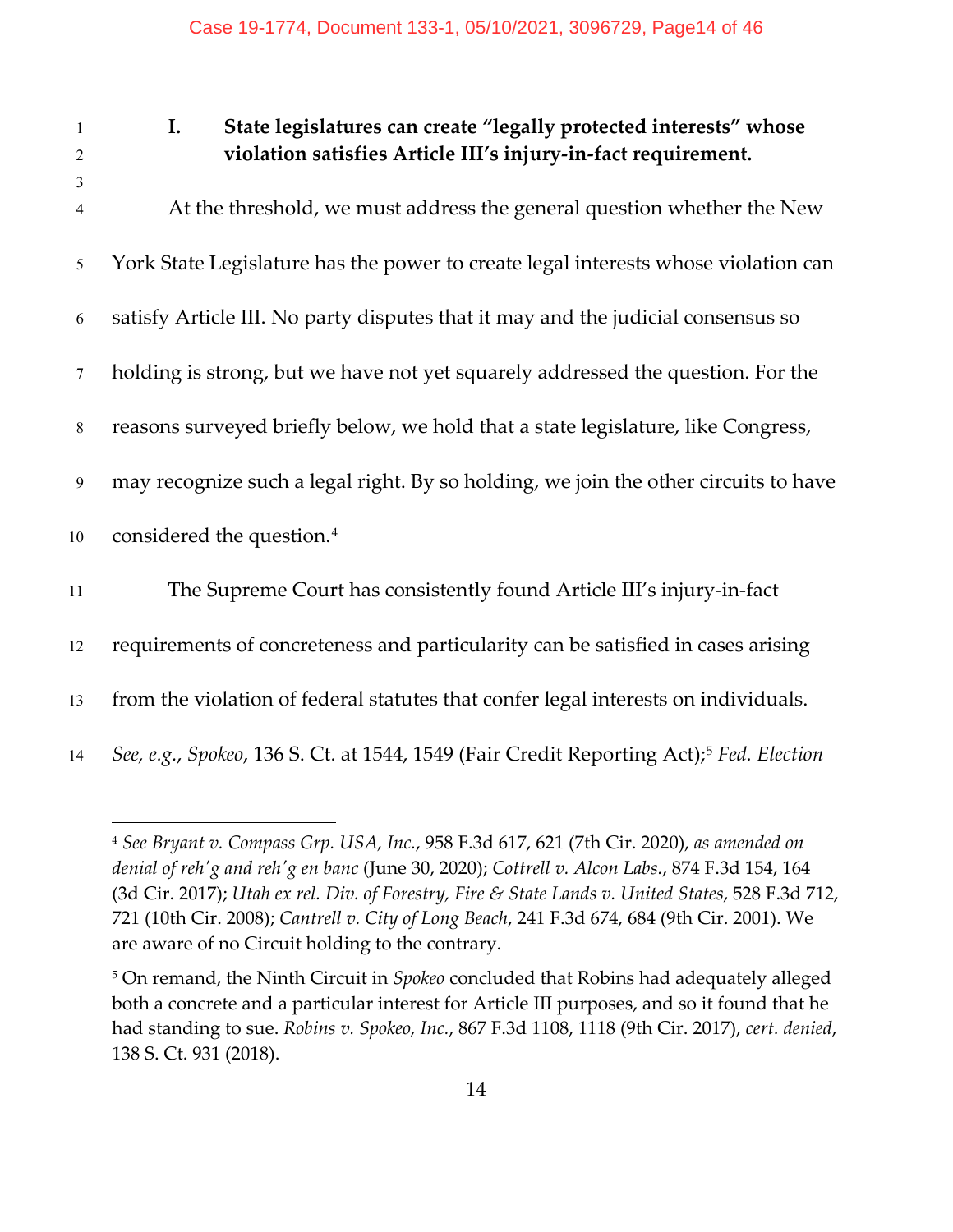| $\mathbf{1}$   | Comm'n v. Akins, 524 U.S. 11 (1998) (Federal Election Campaign Act); Public                     |
|----------------|-------------------------------------------------------------------------------------------------|
| $\overline{2}$ | Citizen v. Dep't of Justice, 491 U.S. 440, 449 (1989) (Federal Advisory Committee               |
| $\mathfrak{Z}$ | Act); Havens Realty Corp. v. Coleman, 455 U.S. 363, 373 (1982) (Fair Housing Act);              |
| $\overline{4}$ | Trafficante v. Metropolitan Life Insurance Co. 409 U.S. 205 (1972) (Civil Rights Act of         |
| 5              | 1968). <sup>6</sup> Following this lead, the courts of appeals and district courts have done so |
| 6              | as well, most recently applying the standards articulated by the Supreme Court                  |
| $\tau$         | in Spokeo for discerning a "concrete," if sometimes intangible, injury. Spokeo, 136             |
| $8\,$          | S. Ct. at 1549-50. See, e.g., Melito v. Experian Mktg. Sols., Inc., 923 F.3d 85, 93 (2d         |
| 9              | Cir. 2019) (Telephone Consumer Protection Act conferring right not to receive                   |
| 10             | spam texts); Cohen v. Rosicki, Rosicki & Assocs., 897 F.3d 75 (2d Cir. 2018) (Fair              |
| 11             | Debt Collection Practices Act conferring right to receive information); Strubel, 842            |
| 12             | F.3d at 188 (Truth in Lending Act conferring right to receive information). We see              |
| 13             | no basis to conclude that state legislatures lack the power that Congress enjoys to             |
| 14             | recognize or create legally protectible interests whose invasion gives rise to                  |
| 15             | Article III standing, subject to the same general limitations that the Supreme                  |

<span id="page-14-0"></span> *See generally Linda R.S. v. Richard D.*, 410 U.S. 614, 617 n.3 (1973) ("Congress may enact statutes creating legal rights, the invasion of which creates standing, even though no injury would exist without the statute.").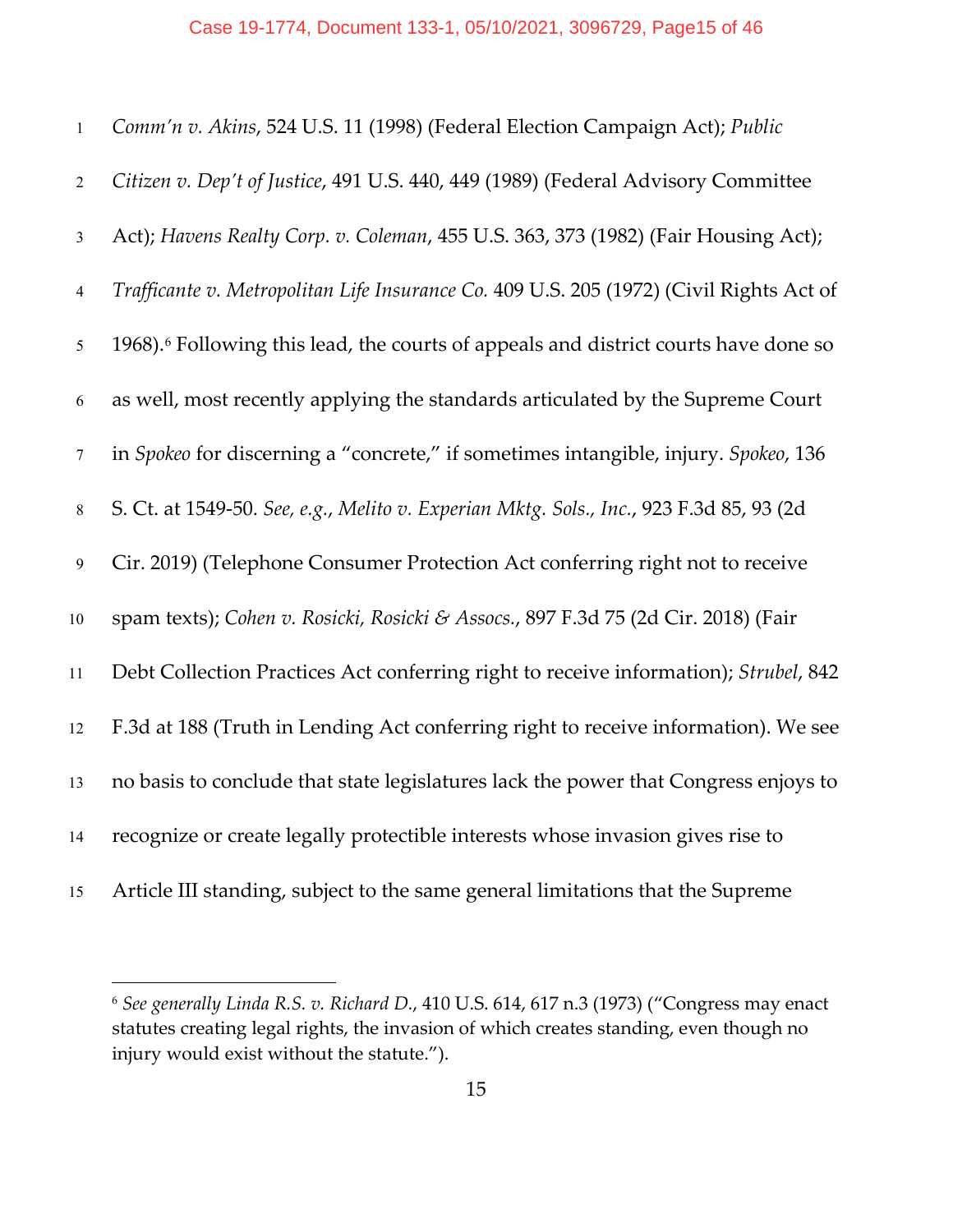#### Case 19-1774, Document 133-1, 05/10/2021, 3096729, Page16 of 46

1 Court has alluded to with respect to Congress's ability to do so.<sup>[7](#page-15-0)</sup> See Lujan, 504 U.S. at 572-78.

| $\overline{3}$   | We reach this decision due to two general considerations embedded in                    |
|------------------|-----------------------------------------------------------------------------------------|
| $\overline{4}$   | Article III standing jurisprudence and highlighted by the Supreme Court in              |
| 5                | Spokeo: first, the long history of the adjudication in federal courts of state-created  |
| 6                | rights, under the courts' diversity jurisdiction, and second, the significant           |
| $7\phantom{.0}$  | absence of the separation of powers concerns that arise when federal courts are         |
| $8\,$            | called on to adjudicate congressionally created rights. 136 S. Ct. at 1547, 1549.       |
| $\boldsymbol{9}$ | As to the first: The Supreme Court has regularly turned to "history and                 |
| 10               | tradition" as "a meaningful guide to the types of cases that Article III empowers       |
| 11               | federal courts to consider." Sprint Commc'ns Co., L.P. v. APCC Services, Inc., 554      |
| 12               | U.S. 269, 274 (2008). The suggestion is therefore unsurprising that a state             |
| 13               | legislature's power to create rights whose invasion is cognizable as an Article III     |
| 14               | cases or controversy is virtually self-evident. See, e.g., Diamond v. Charles, 476 U.S. |
| 15               | 54, 65 n.17 (1986) (commenting that "[t]he Illinois Legislature, of course, has the     |

<span id="page-15-0"></span> Some federal statutes, we have concluded, do not confer such rights. *See, e.g., Crupar-Weinmann v. Paris Baguette America, Inc.*, 861 F.3d 76, 81 (2d Cir. 2017) (no injury in fact from procedural violation of federal Fair and Accurate Credit Transactions Act).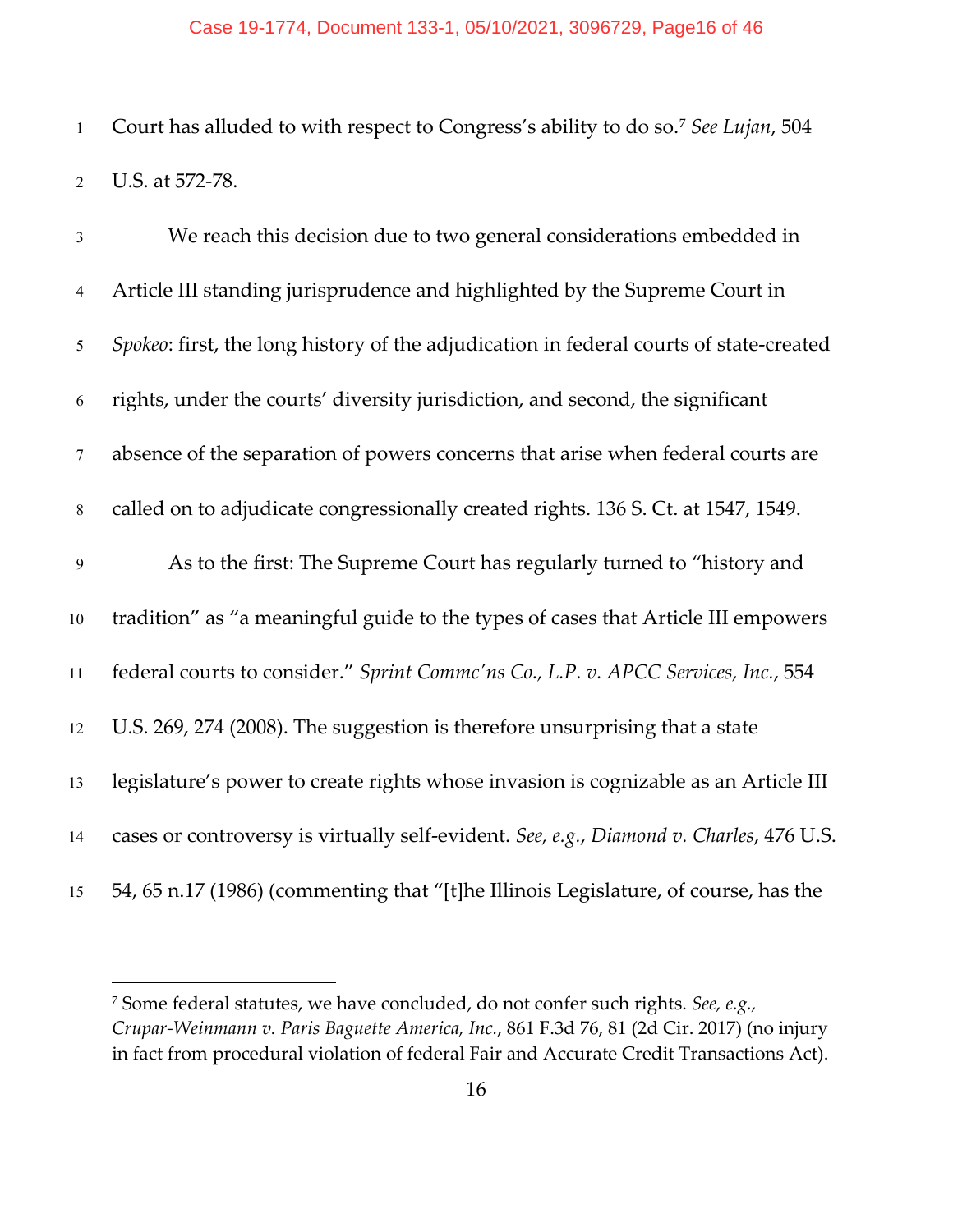| $\mathbf{1}$   | power to create new interests, the invasion of which may confer standing.").         |
|----------------|--------------------------------------------------------------------------------------|
| $\overline{2}$ | Indeed, state-created or state-recognized legal interests-both those with            |
| $\mathfrak{Z}$ | statutory and common law roots-provide the basis for Article III standing in         |
| $\overline{4}$ | cases invoking a federal court's diversity jurisdiction and supplemental             |
| $\mathfrak{H}$ | jurisdiction over state-law claims. <sup>8</sup>                                     |
| 6              | Second, as we note above, our holding is supported by the observation                |
| $\tau$         | that a state legislature's power to create rights whose invasion gives rise to       |
| $\,8\,$        | injuries-in-fact does not raise federal separation-of-powers concerns. "[S]tanding   |
| $\overline{9}$ | is built on a single basic idea-the idea of separation of powers." Allen v. Wright,  |
| 10             | 468 U.S. 737, 752 (1984); see also Clapper v. Amnesty Int'l USA, 568 U.S. 398, 408   |
| 11             | (2013) ("The law of Article III standing, which is built on separation-of-powers     |
| 12             | principles, serves to prevent the judicial process from being used to usurp the      |
| 13             | powers of the political branches.") Unlike in a federal court's consideration of the |
| 14             | judicial role in enforcing statutory rights created by Congress, separation-of       |
| 15             | powers-concerns among the federal branches of government are not put at issue        |

<span id="page-16-0"></span> *Accord Cantrell*, 241 F.3d at 684; *FMC Corp. v. Boesky*, 852 F.2d 981, 993 (7th Cir. 1988); *see also Sprint Commc'ns Co.*, 554 U.S. at 283-8 (noting that state substantive law has historically controlled Article III standing determinations in cases involving the assignment of legal claims and collecting cases).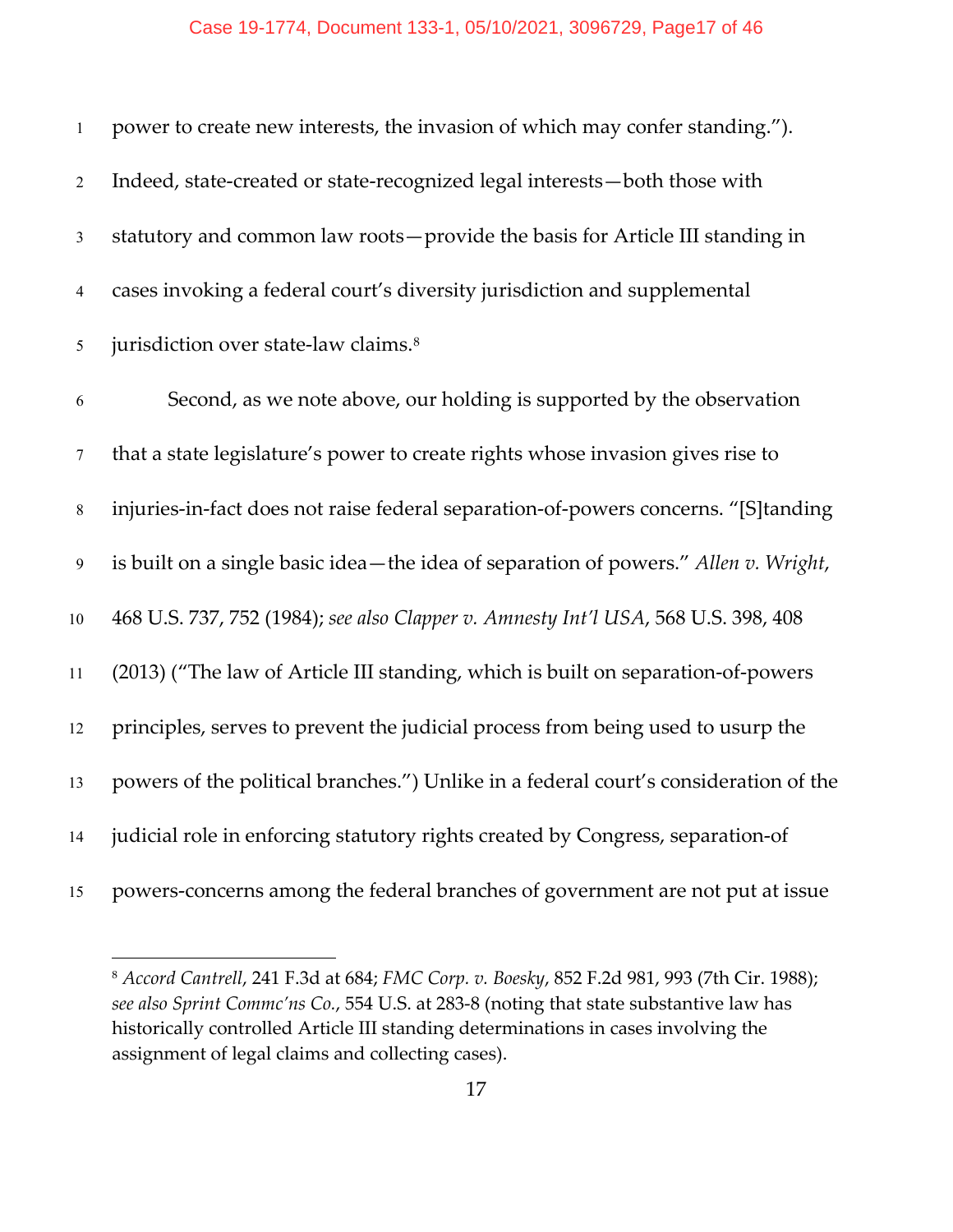| 15<br>16       | The New York mortgage-satisfaction-recording<br>A.<br>statutes create a "legally protected interest." |
|----------------|-------------------------------------------------------------------------------------------------------|
| 14             |                                                                                                       |
| 13             | satisfy Article III.                                                                                  |
| 12             | The Maddoxes have alleged injury in fact sufficient to<br>II.                                         |
| 11             | created right, subjecting them both to similar deference and similar limitations. <sup>10</sup>       |
| 10             | weight in considering a plaintiff's standing than we do the invasion of a federally                   |
| 9              | interest as a "case" or "controversy." We afford state-created rights no less                         |
| $8\phantom{.}$ | whether a plaintiff has suffered an actionable intrusion on a legally protected                       |
| $\tau$         | created by acts of state legislatures in parallel for purposes of determining                         |
| 6              | Consequently, we treat the rights created by acts of Congress and those                               |
| $\mathfrak{H}$ | and legislative branches of the federal government. <sup>9</sup>                                      |
| $\overline{4}$ | rights created by state legislative action poses no obvious threat to the executive                   |
| $\mathfrak{Z}$ | III standing doctrine might be relevant, the adjudication by federal courts of                        |
| $\mathbf{2}$   | state statute or state common law. Here, although other dynamics beyond Article                       |
| $\mathbf{1}$   | by a plaintiff who seeks vindication in federal court of private rights created by                    |

<span id="page-17-0"></span><sup>&</sup>lt;sup>9</sup> Actions seeking to have courts strike down federal or state statutes, rather than vindicate rights created by them, are generally seen as posing standing questions of a different nature. *See generally* William A. Fletcher, The Structure of Standing, 98 Yale L.J. 221, 250-51 (1988).

<span id="page-17-1"></span><sup>&</sup>lt;sup>10</sup> That "standing in federal court is a question of federal law, not state law" supports our holding that rights created by state and federal law are subject to the same Article III standards. *Hollingsworth v. Perry*, 570 U.S. 693, 715 (2013).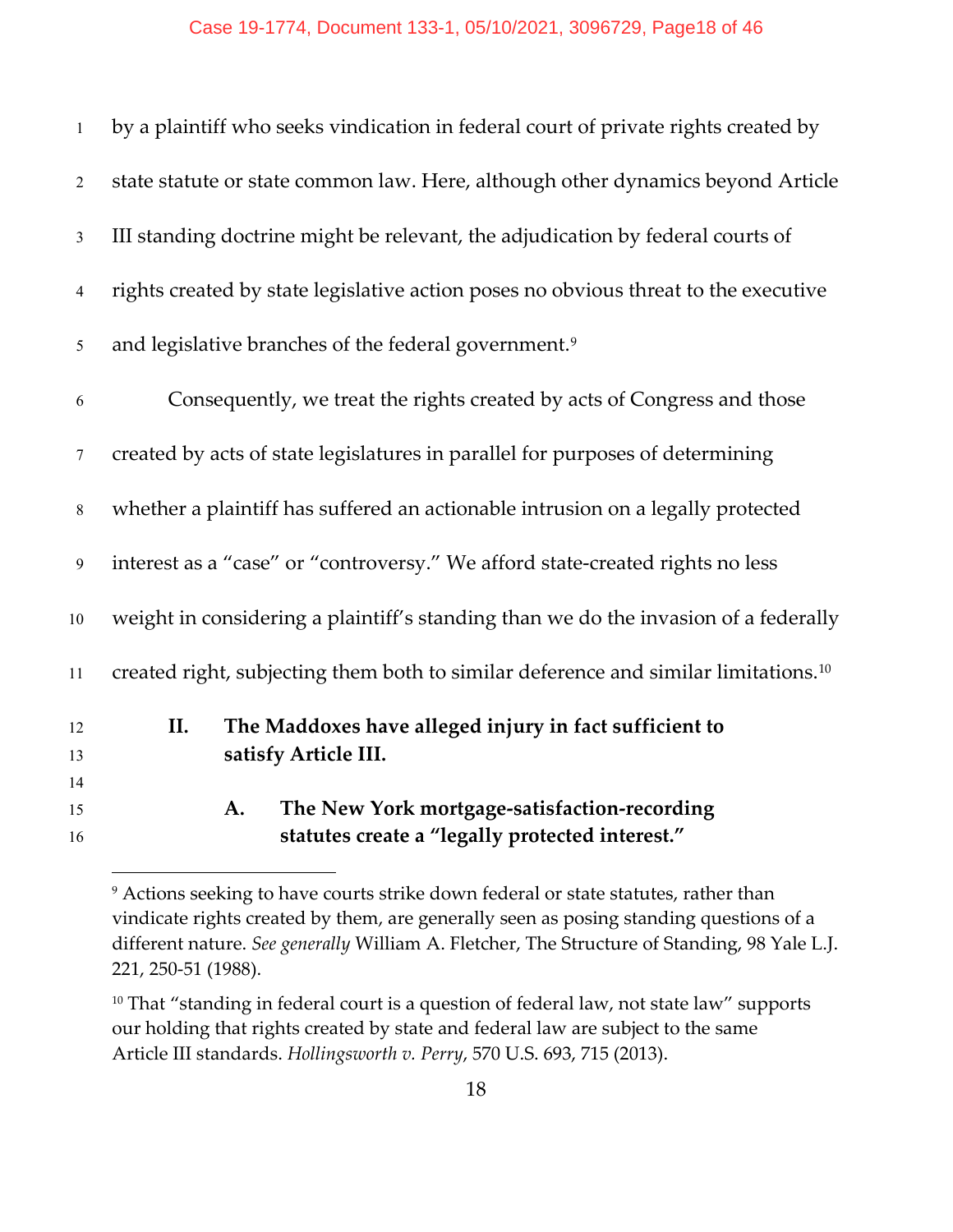We turn now to examining the private legal interests that are created by the state laws at issue in the Maddoxes' suit.

 The New York mortgage-satisfaction-recording statutes require that the mortgagee "present a certificate of discharge for recording" to the applicable county clerk within thirty days of the mortgage loan's discharge. *See* R.P.L. § 275 ("Certificate of discharge of mortgage required"); R.P.A.P.L. § 1921 ("Discharge of mortgage"). They further provide that failure to timely present the certificate for recording "shall result in the mortgagee being liable to the mortgagor" for penalties in amounts (\$500, \$1,000, and \$1,500), that increase as the mortgagee's tardiness increases from more than 30, 60, and 90 days past the discharge date. R.P.L. § 275(1). In this way, the New York State Legislature statutorily conferred certain legal rights on mortgagors: the right to the mortgagee's timely recording of a discharge and the liability of the mortgagee to the mortgagor for monetary penalties in cases of delayed recording.

 The judgment of the Legislature confirms as much. *See Spokeo*, 136 S. Ct. at 1549. As revealed by the mortgage-satisfaction-recording statutes' legislative history, the New York Legislature viewed lenders' failure to timely record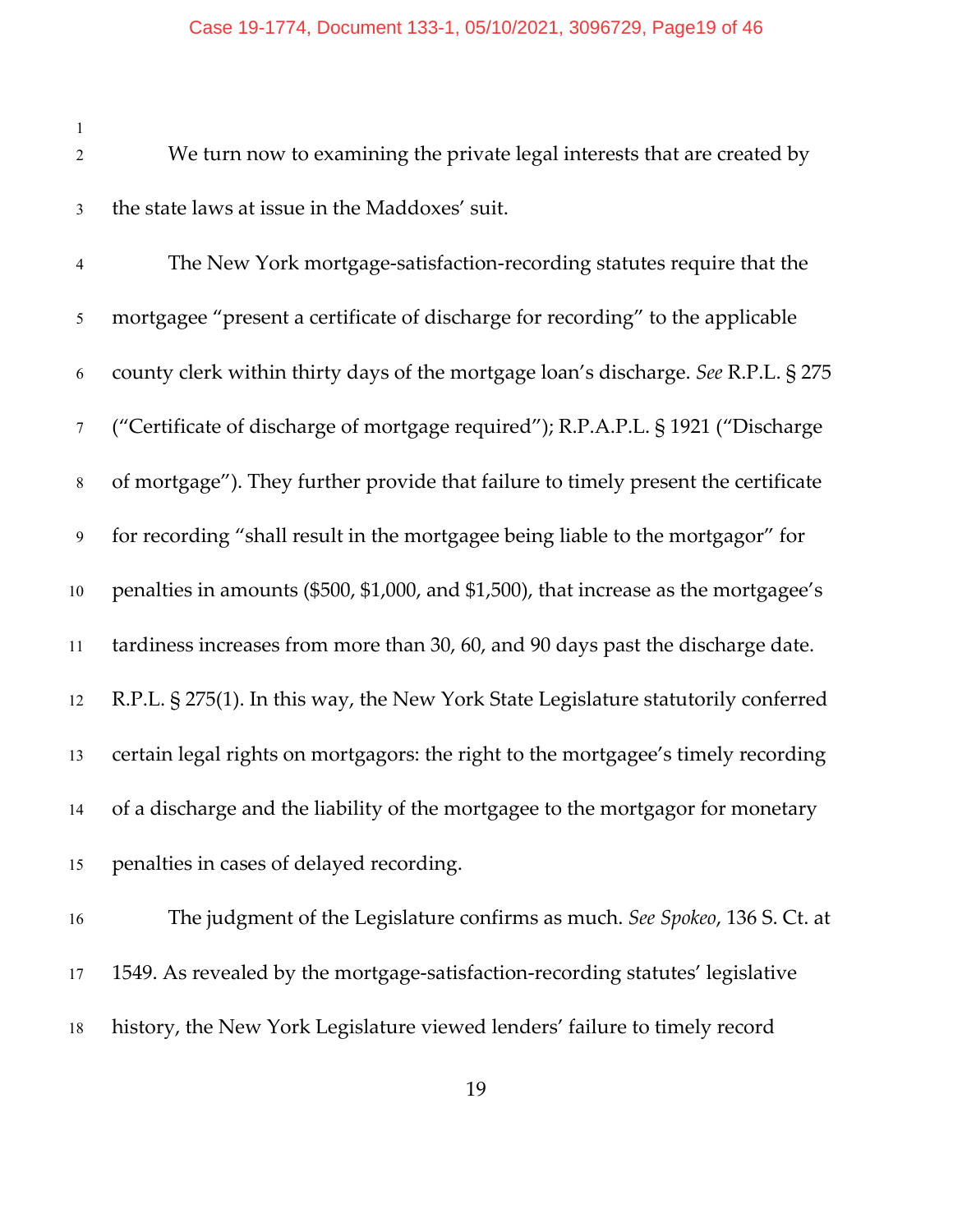| $\mathbf{1}$   | mortgage satisfactions as a "serious" problem. Joint App'x 104 ("The measure is          |
|----------------|------------------------------------------------------------------------------------------|
| $\overline{2}$ | a response to the serious issues that can arise when a certificate of discharge is       |
| $\mathfrak{Z}$ | not filed for a mortgage that has been paid off."); see also id. 111, 120. Although      |
| $\overline{4}$ | the record is sparse, it is not difficult to imagine that the Legislature would be       |
| 5              | interested in forestalling widespread practice in the state of untimely recording        |
| 6              | by providing incentives against untimely recording. Its interest might have had          |
| $\tau$         | manifold sources – for example, ensuring the reliability of the state land               |
| 8              | recording system-but the record supports the view that state representatives             |
| 9              | enacting this legislation were concerned with traditionally actionable harms to          |
| 10             | mortgagors that arise from late recordings of discharge. <sup>11</sup> For instance, the |
| 11             | legislative history emphasizes that problems with discharge of paid mortgages            |

<span id="page-19-0"></span><sup>&</sup>lt;sup>11</sup> The dissent objects that it is "pure assumption, and faulty," to find that the New York Legislature enacted the mortgage-satisfaction-recording statutes to protect mortgagors and reasons from this criticism that mortgagors' claim to a protectible legal interest fails. Dissent at 3. With respect, we disagree. Although we do not dispute that one purpose of §§ 275 and 1921 may have been to "induce lending institutions to keep records up to date," *id.*, and that the statutes' prescribed penalties may incentivize compliance by lenders, these observations do not negate the existence of a protectible legal interest for mortgagors created by the statute. After all, it is a mortgagor who has the most to lose from a Bank's failure to file a discharge, a fact supported by R.P.A.P.L. § 1921, which provides borrowers with an avenue for judicial relief that can lead to directives requiring negligent lenders to file discharges.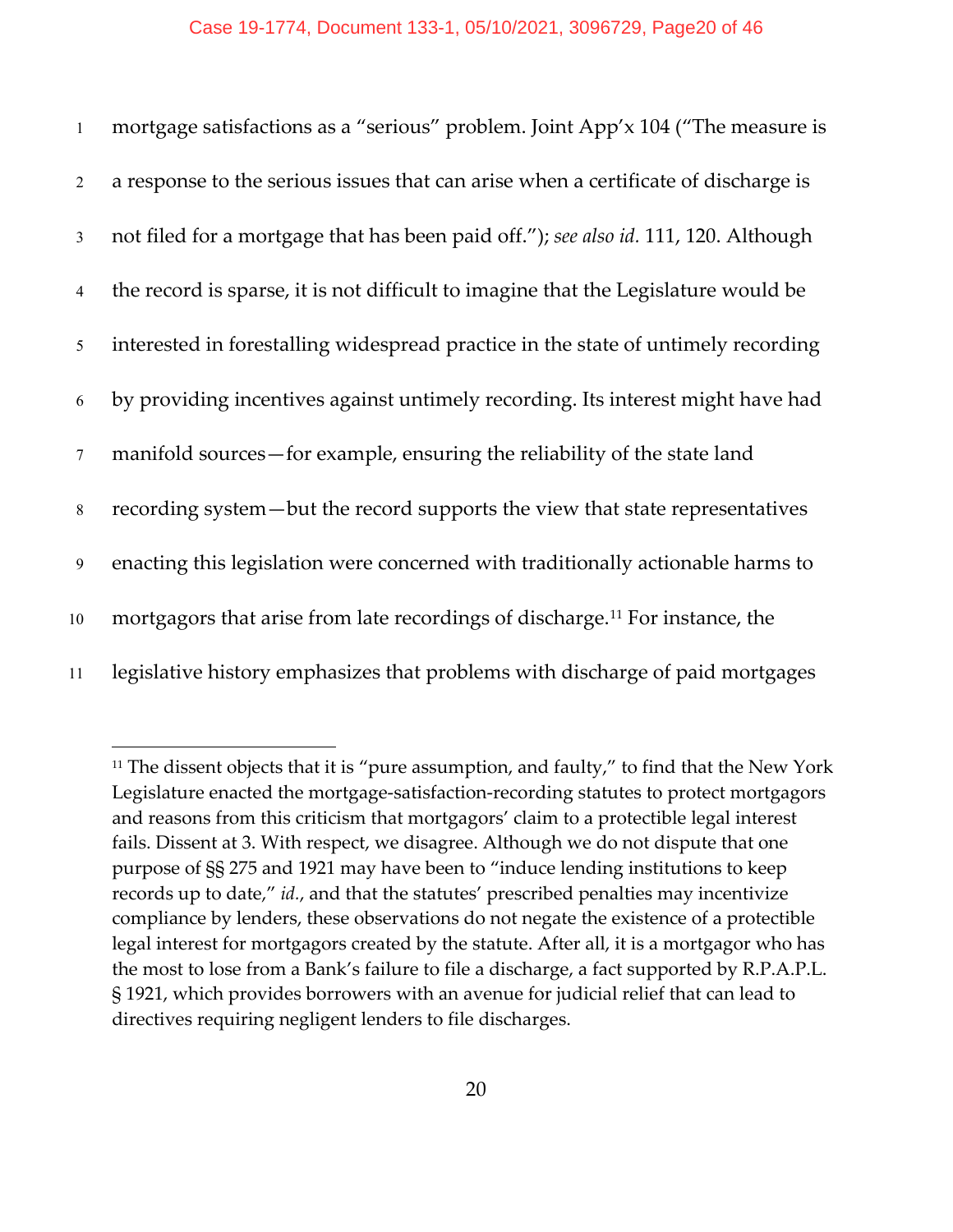| $\mathbf{1}$        | were "often discovered" and "frequent" prior to legislative action, and that                                                                                                                           |
|---------------------|--------------------------------------------------------------------------------------------------------------------------------------------------------------------------------------------------------|
| $\overline{2}$      | monetary penalties were established as part of R.P.L. § 275(1) and R.P.A.P.L.                                                                                                                          |
| $\mathfrak{Z}$      | $\S$ 1921(1) as an "attempt[] to address this problem." Joint App'x 99, 104-05, 111,                                                                                                                   |
| $\overline{4}$      | 123-24, 127; see also id. 104, 120 (New York Bill Jacket) (considering a borrower's                                                                                                                    |
| 5                   | recording of mortgage discharge to be "just as important" as a lender's recording                                                                                                                      |
| 6                   | of mortgage). We thus conclude that the New York Legislature intended to create                                                                                                                        |
| 7                   | legally protected interests that, if violated, would permit individuals to seek                                                                                                                        |
| $8\,$               | judicial redress.                                                                                                                                                                                      |
|                     |                                                                                                                                                                                                        |
| 9<br>10<br>11<br>12 | <b>B.</b><br>Violation of New York's mortgage-satisfaction-<br>recording statutes produces a "concrete" injury<br>regardless of whether those statutes create<br>"substantive" or "procedural" rights. |
| 13<br>14            | To support standing, an injury must be "real, and not abstract" - it must be                                                                                                                           |
| 15                  | "concrete." Spokeo, 136 S. Ct. at 1548 (internal quotation marks and citation                                                                                                                          |
| 16                  | omitted). "A 'concrete' injury must be 'de facto'; that is, it must actually exist" and                                                                                                                |
| 17                  | not be "speculative." Id. (citation omitted). "Concrete" harms are not limited to                                                                                                                      |
| 18                  | "tangible injuries," however; they may be intangible, such as reputational harms,                                                                                                                      |
| 19                  | id. at 1549. Further, such intangible harms need not be particularly burdensome,                                                                                                                       |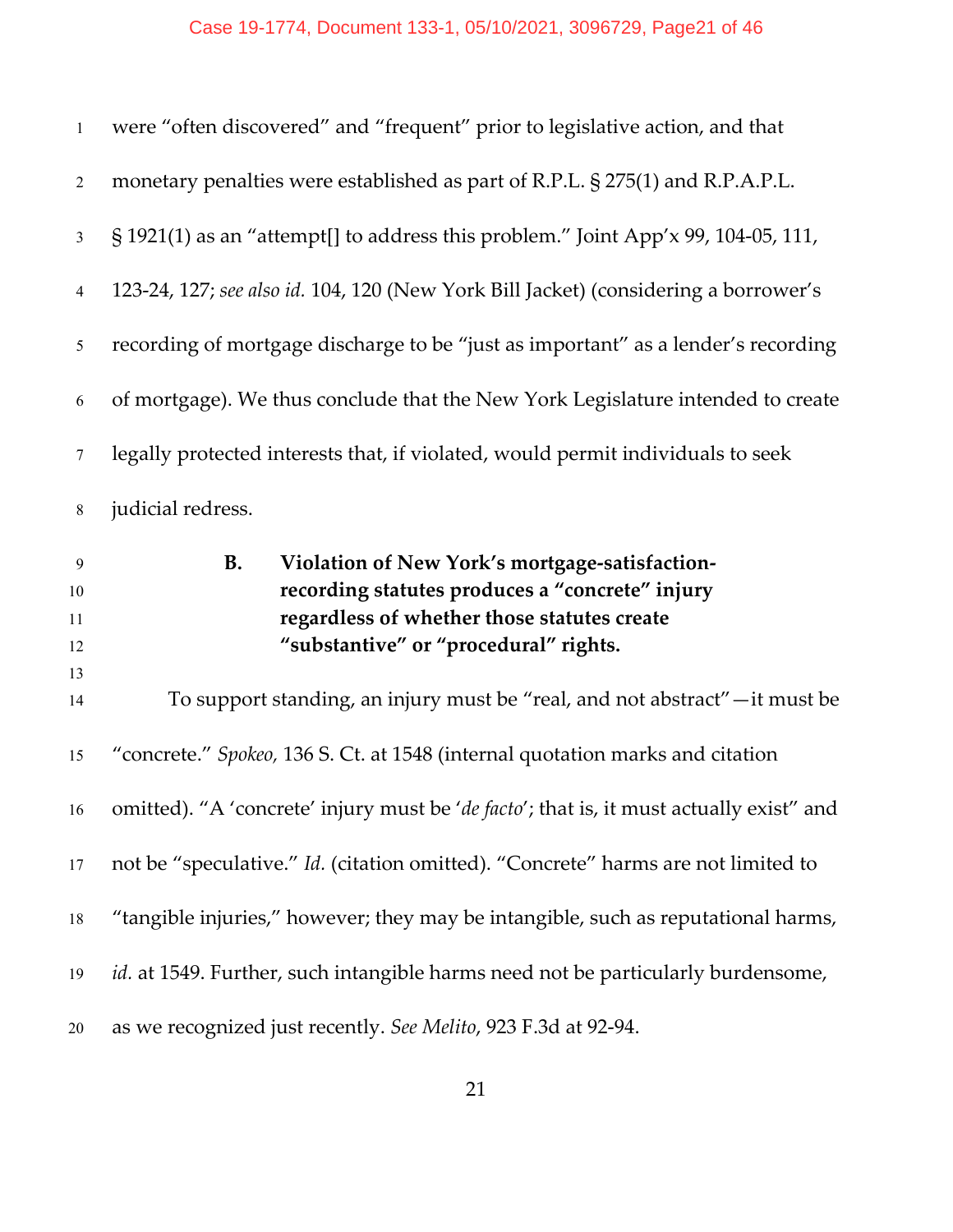| $\mathbf{1}$     | Navigating the vocabulary of standing-related injuries can be treacherous,          |
|------------------|-------------------------------------------------------------------------------------|
| $\sqrt{2}$       | as illustrated by the language quoted just above. To determine whether              |
| $\mathfrak{Z}$   | statutorily created rights protecting against intangible harms satisfy the          |
| $\overline{4}$   | "concreteness" requirement, Spokeo suggests that courts consider whether the        |
| 5                | rights at issue are substantive or procedural in nature. 136 S. Ct. at 1549.        |
| 6                | Informed by <i>Spokeo's</i> model, we examine the historical roots of the harms     |
| $\tau$           | protected against by the mortgage-satisfaction-recording statutes to assess         |
| $\,8\,$          | whether the rights are better characterized as one or the other, recognizing still  |
| $\boldsymbol{9}$ | that legislative rights are not reliably subject to the dichotomy. See Strubel, 842 |
| 10               | F.3d at 189 (looking to the interest protected by the legislatively created right,  |
| 11               | rather than how that right is characterized); Cohen, 897 F.3d at 80-81 (same).      |
| 12               | Evaluating the rights to timely recording that are conferred by these state         |
| 13               | statutes, however, we conclude that the rights and the injuries arising from their  |
| 14               | alleged violation are better characterized as substantive than procedural, and      |
| 15               | that their violation satisfies the "concrete injury" requirement.                   |
| 16               | 1.<br>The mortgage-satisfaction-recording statutes                                  |
| 17               | create a substantive right, the violation of which                                  |
| 18               | produces a concrete, intangible harm.                                               |
| 19               |                                                                                     |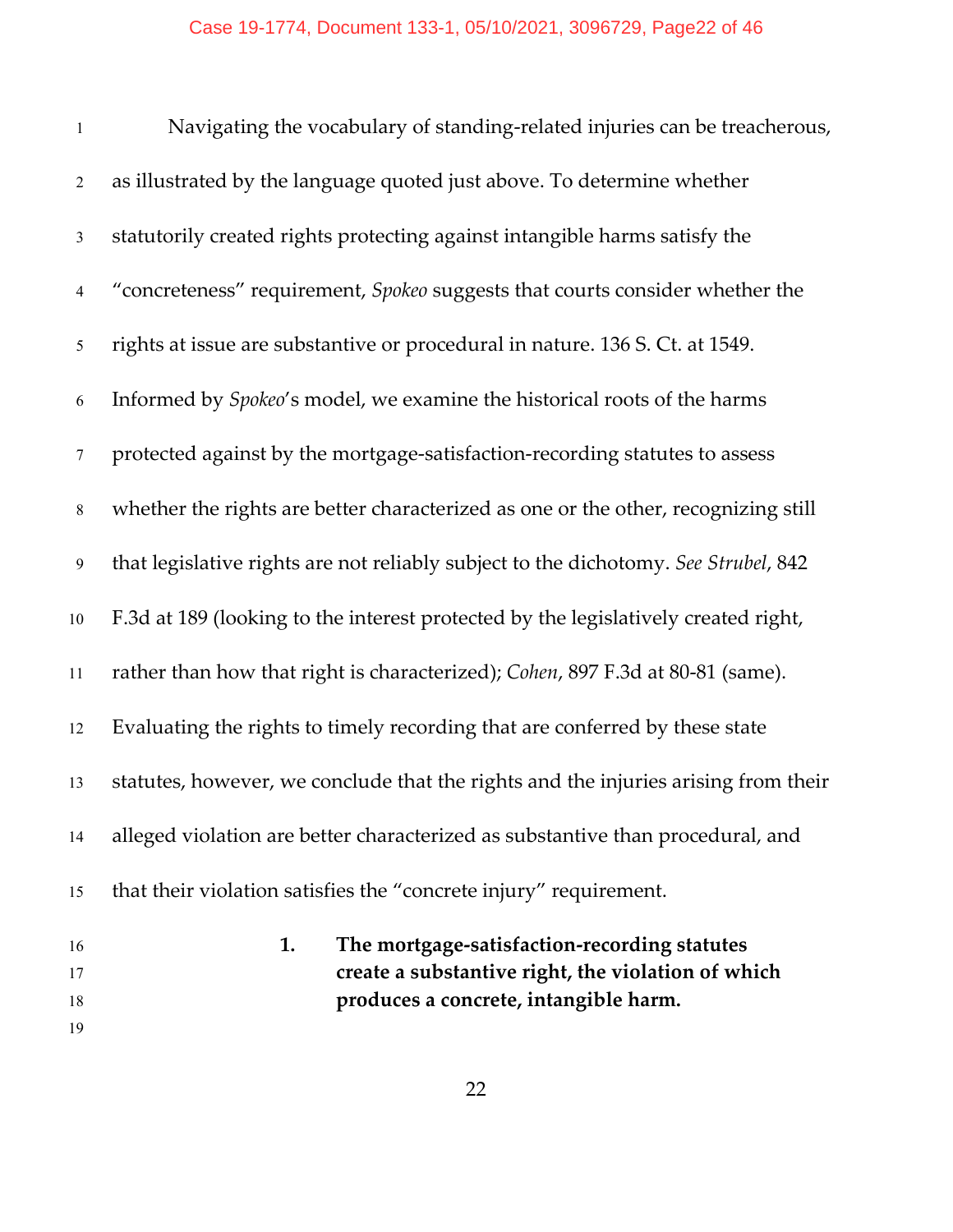## Case 19-1774, Document 133-1, 05/10/2021, 3096729, Page23 of 46

| $\mathbf{1}$   | Under the injury-in-fact inquiry, a statutory right is said to be                      |
|----------------|----------------------------------------------------------------------------------------|
| $\mathbf{2}$   | "substantive" if it protects against an "alleged intangible harm [that] has a close    |
| $\mathfrak{Z}$ | relationship to a harm that has traditionally been regarded as providing a basis       |
| $\overline{4}$ | for a lawsuit in English or American courts." Spokeo, 136 S. Ct. at 1549. If a statute |
| 5              | protects against a harm bearing a "close relationship" to a harm traditionally         |
| 6              | recognized at common law, the harm alleged due to a violation of that statute          |
| $\tau$         | constitutes a concrete injury in fact sufficient to establish Article III without any  |
| $8\,$          | additional showing. Id.                                                                |
| 9              | As described above, in R.P.L. § 275 and R.P.A.P.L. § 1921, the State                   |
| 10             | Legislature obligated lenders to timely file mortgage satisfactions and gave           |
| 11             | borrowers rights to claim a penalty payment in designated amounts for the              |
| 12             | mortgagee's failure to comply. As the Maddoxes persuasively argue, the                 |
| 13             | intangible rights that the mortgage-satisfaction-recording statutes seek to protect    |
| 14             | and the concurrent injury from the Bank's violation of the statutes $-i.e.,$ the delay |
| 15             | in recording a mortgage satisfaction-"has a close relationship to [multiple]           |
| 16             | harm[s] that ha[ve] traditionally been regarded as providing a basis for lawsuit       |
| 17             | in English or American courts." Spokeo, 136 S. Ct. at 1549.                            |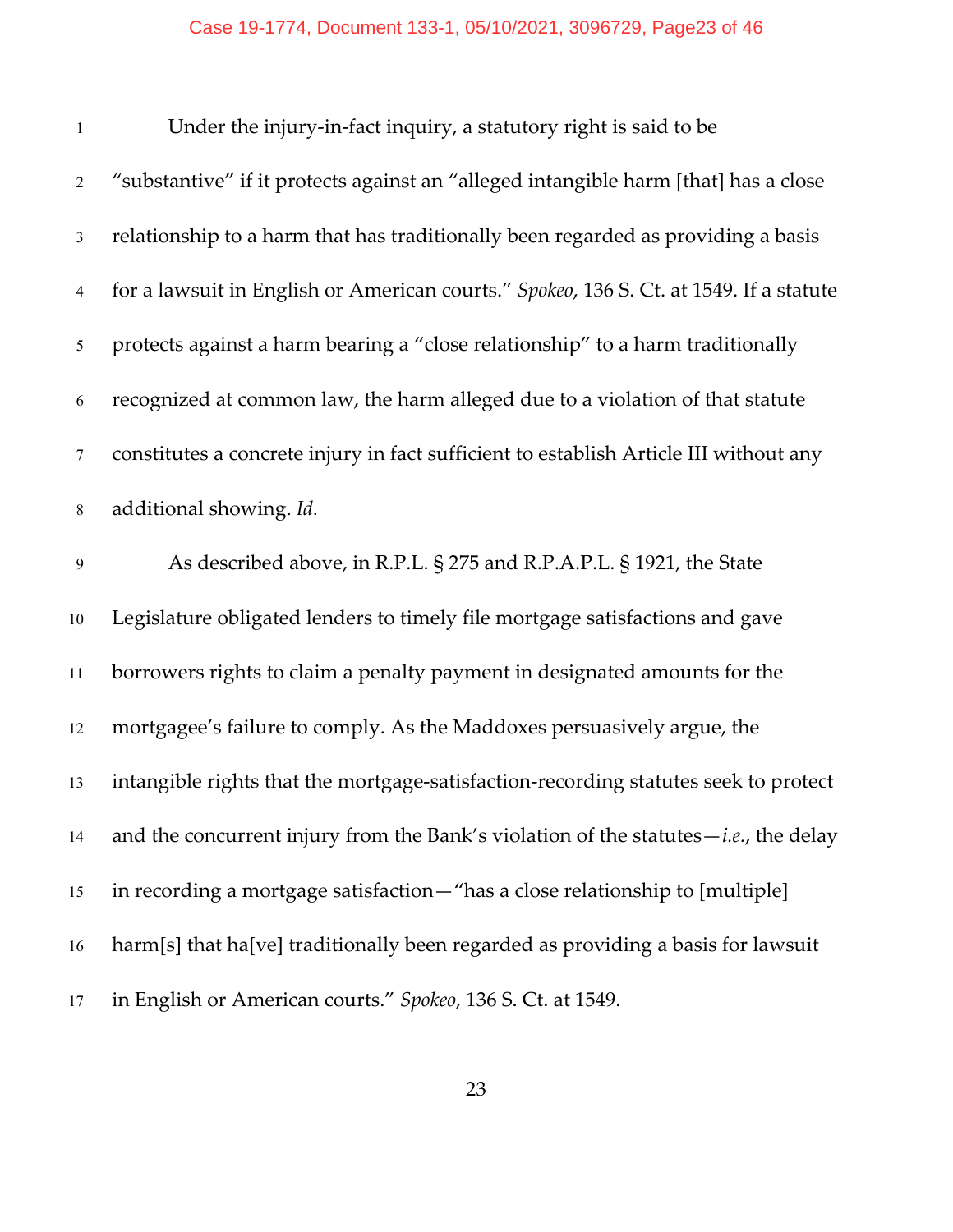## Case 19-1774, Document 133-1, 05/10/2021, 3096729, Page24 of 46

| $\mathbf{1}$    | First, a lender's delay in recording the satisfaction of a mortgage typically              |
|-----------------|--------------------------------------------------------------------------------------------|
| $\overline{2}$  | creates a cloud on title of real estate. New York common law has long recognized           |
| $\mathfrak{Z}$  | actions to clear a clouded title as "'an ancient and proper remedy.'" Bellino v.           |
| $\overline{4}$  | JPMorgan Chase Bank, N.A., 209 F. Supp. 3d 601, 609 (S.D.N.Y. 2016) (quoting               |
| 5               | Greenberg v. Schwartz, 73 N.Y.S. 2d 458, 459 (N.Y. Sup. Ct. 1947)). As such, Spokeo        |
| 6               | instructs that New York's satisfaction-of-mortgage statutes create a substantive           |
| $\tau$          | legal right, the violation of which creates an injury in fact.                             |
| $8\phantom{.0}$ | In addition, the right to timely recordation of discharge has close ties to                |
| 9               | traditional reputation-based harms actionable at common law. A mortgage                    |
| 10              | recorded with the county clerk conveys to the world that the borrower owes a               |
| 11              | debt secured by a property. Correspondingly, a lender's delay in recording a               |
| 12              | mortgage satisfaction creates the false appearance that the borrower has not paid          |
| 13              | his debt. This harms the borrower's reputation by, among other things, making              |
| 14              | him look less creditworthy than he is. This type of reputational harm $-i.e.,$ one         |
| 15              | that flows from the publication of false information-is well established as                |
| 16              | actionable at common law. See Weldy v. Piedmont Airlines, Inc., 985 F.2d 57, 61-62         |
| 17              | (2d Cir. 1993) (discussing elements to establish <i>prima facie</i> claim of slander); see |
| 18              | also Spokeo, 136 S. Ct. at 1549 (noting libel and slander per se as being actionable).     |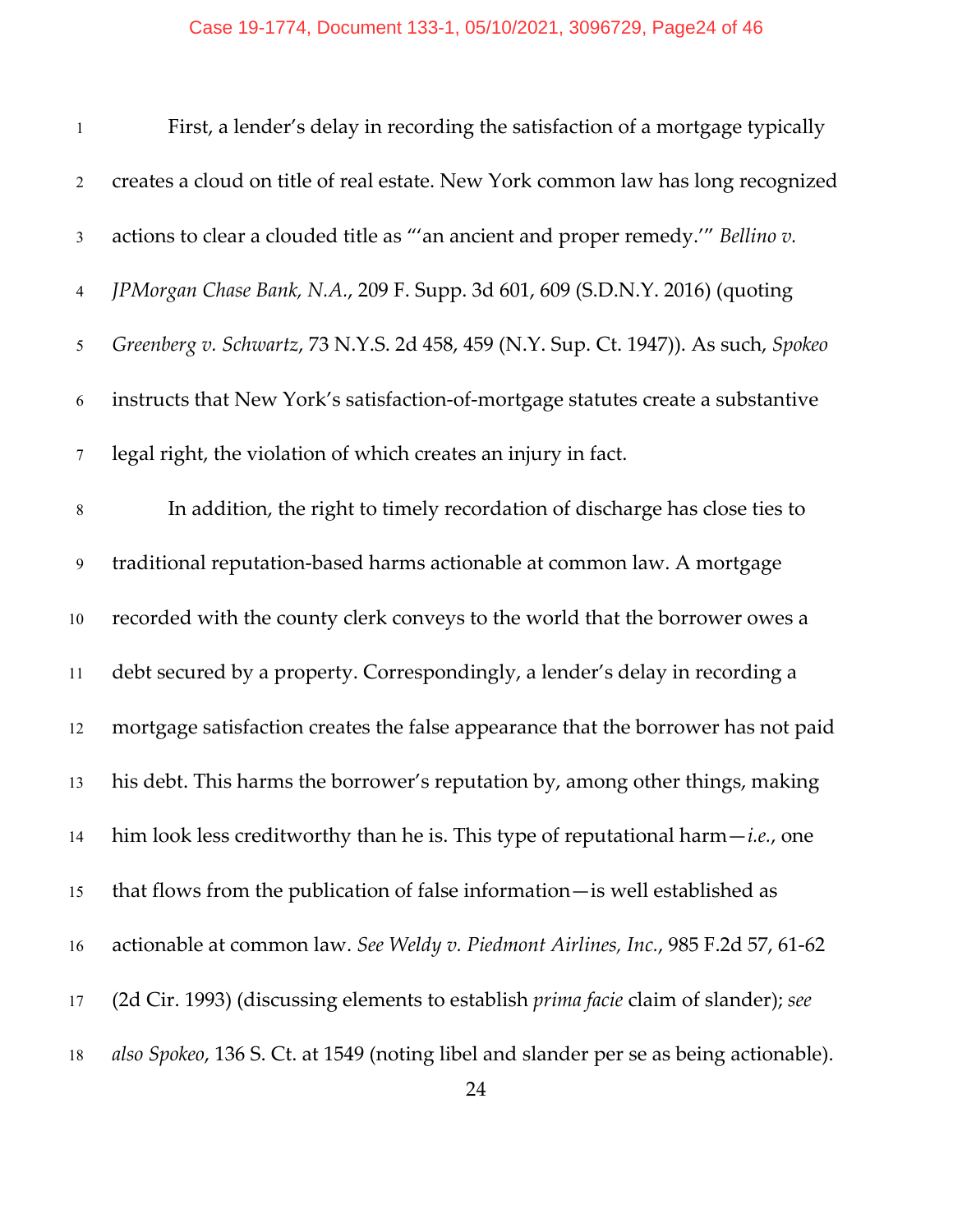History therefore weighs in favor of treating violations of the satisfaction-of-mortgage statutes as concrete Article III injuries.

 The penalty payment required of the mortgagee *to the mortgagor* is a meaningful substantive feature of the state law. *See* R.P.L. § 275(1) ("Failure by a mortgagee to present a certificate of discharge for recording shall result in the mortgagee being liable to the mortgagor . . . ."); R.P.A.P.L. § 1921(1) (same). The mortgagee's failure to timely file a certificate of discharge does not create an obligation owed to the public fisc. We understand this component to signal the Legislature's intention to compensate the mortgagor for the harms it presumes may be suffered by a delay in recording the discharge of the mortgage debt: as identified by the district court, the cloud on title and the adverse effects on the borrower's credit reputation as well as on its ability to obtain financing. If the reliability of state records alone were at issue, one might expect the Legislature to have made the penalty payable directly to the state. Instead, the Legislature chose to make the penalty payable to the mortgagor. It also chose to provide a modest incentive to the lender to file discharges in a timely way.

 In light of these considerations, we view the satisfaction-of-mortgage statutes as substantive provisions that protect concrete interests of a type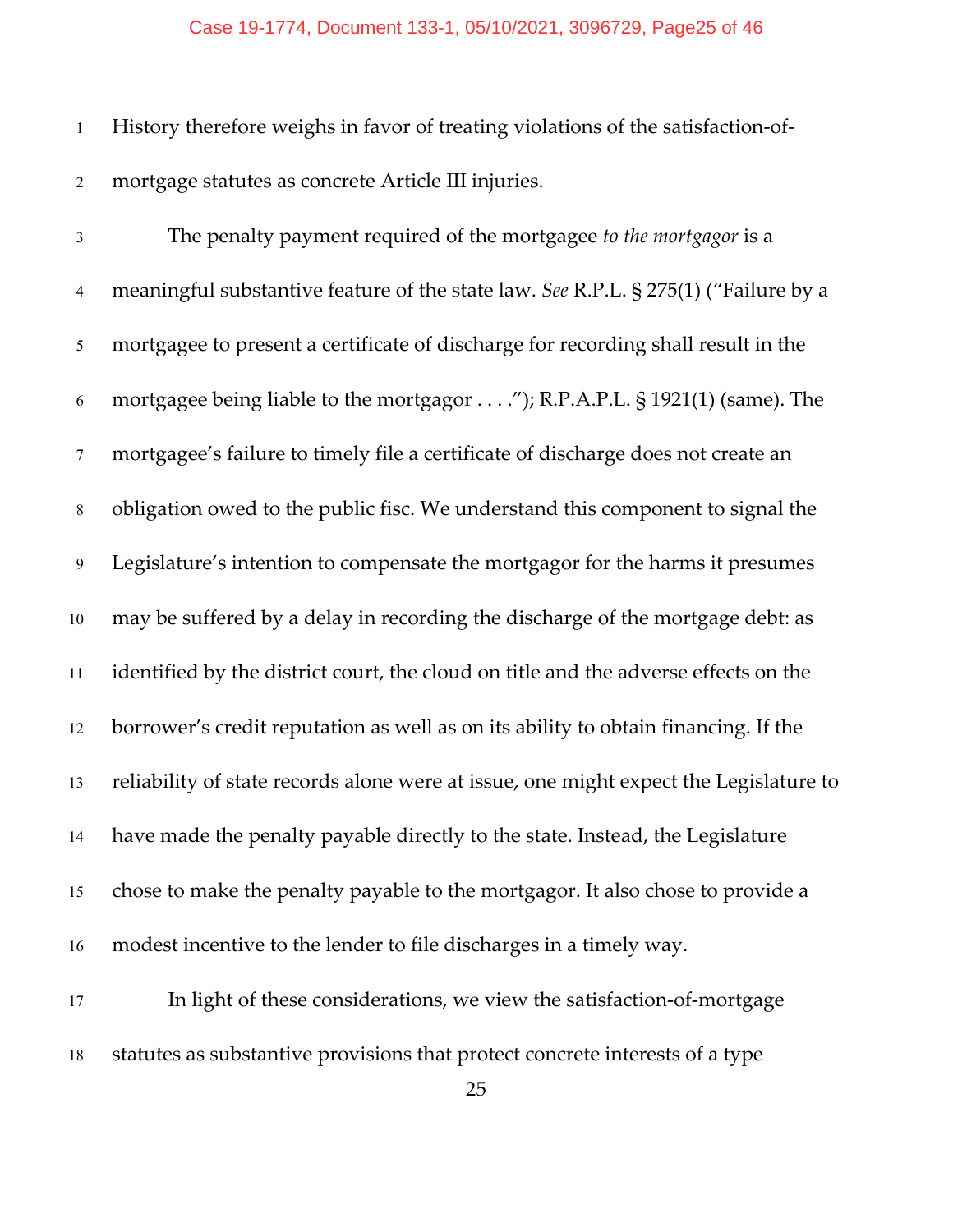| $\mathbf{1}$   | traditionally recognized and protected at common law-not mere "procedural"            |
|----------------|---------------------------------------------------------------------------------------|
| $\overline{2}$ | rights which, if violated, must be accompanied by further allegations of harm         |
| $\mathfrak{Z}$ | before a concrete injury is established.                                              |
| $\overline{4}$ | For this reason, the Maddoxes need allege no harm greater than that their             |
| 5              | discharge was untimely recorded - the invasion of their statutory right under         |
| 6              | New York law — to establish a concrete, intangible injury of the sort that gives      |
| $\tau$         | them Article III standing to sue for the statutory penalty in federal court, if other |
| 8              | aspects of their asserted action, brought in part under the Class Action Fairness     |
| 9              | Act, Pub. L. No. 109-2, 119 Stat. 4 (2005), withstand scrutiny. <sup>12</sup>         |
| 10             | The Maddoxes alleged a concrete injury in fact<br>2.                                  |
| 11             | even if the satisfaction statutes create only a                                       |
| 12             | procedural right.                                                                     |
| 13             |                                                                                       |
| 14             | Even were we to characterize the satisfaction-of-mortgage statutes as                 |
| 15             | "procedural" (as the district court did) rather than substantive, we would still      |

<span id="page-25-0"></span><sup>&</sup>lt;sup>12</sup> For the ordinary borrower, untimely recording of a discharge can also be expected to create and sustain an actionable cloud on title to the property securing the discharged mortgage debt. Long delayed filings can result in the borrower having to pay a duplicative filing fee for the discharge: once at closing and once when the discharge is actually filed. The Maddoxes did not suffer such harms, however, and did not risk such harms, because conveyance of the Property was completed several weeks before the mortgage satisfaction occurred.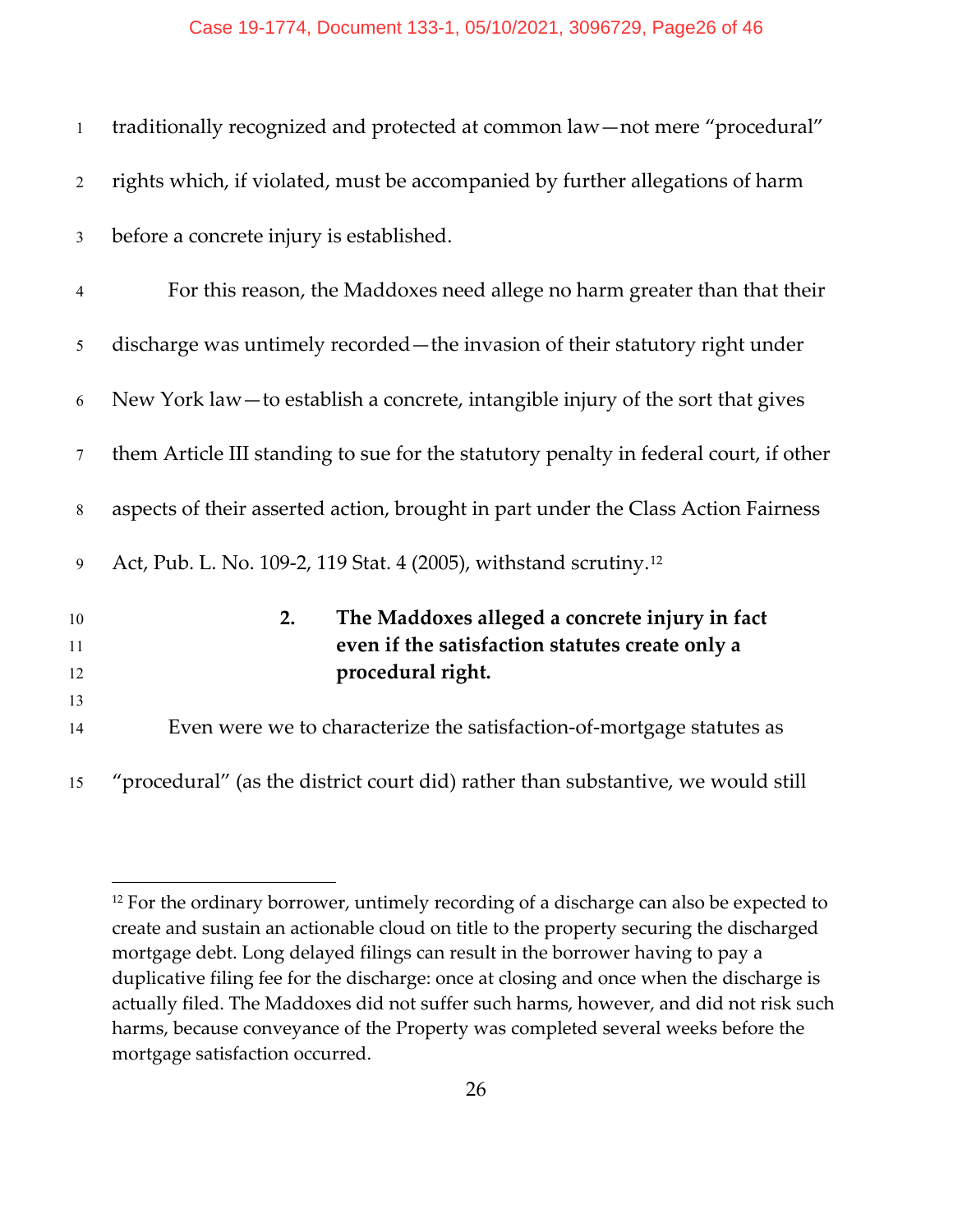| $\mathbf{1}$    | hold that the Maddoxes have established a concrete injury for Article III               |
|-----------------|-----------------------------------------------------------------------------------------|
| $\overline{2}$  | purposes. Although under Spokeo's teachings "a bare procedural violation,               |
| $\mathfrak{Z}$  | divorced from any concrete harm" does not satisfy the injury-in-fact requirement        |
| $\overline{4}$  | of Article III, "the violation of a procedural right granted by statute can be          |
| 5               | sufficient in some circumstances to constitute injury in fact," such as when the        |
| 6               | violation presents a "material risk of [concrete] harm." 136 S. Ct. at 1549-50.         |
| $7\phantom{.0}$ | Tellingly here, the Supreme Court has instructed that "a plaintiff in such a            |
| $\,8\,$         | case" - that is, where a material risk of concrete harm is presented - "need not        |
| $\overline{9}$  | allege any <i>additional</i> harm beyond the one [the legislature] has identified." Id. |
| $10\,$          | at 1549; see also Strubel, 842 F.3d at 189. The threatened harm here satisfies Article  |
| 11              | III, even if the threat did not eventuate.                                              |
| 12              | During the Bank's ten-month delay in recording the discharge of more                    |
| 13              | than \$50,000 in debt, BNY Mellon's violation presented a real risk of material         |
| 14              | harm to the Maddoxes of the type that the legislation would be expected to              |
| 15              | protect against. In particular, the inference is reasonable that the delay adversely    |
| 16              | affected the Maddoxes' credit during that time, making it difficult to obtain           |
| 17              | financing had they needed it in an emergency, and even if they did not attempt          |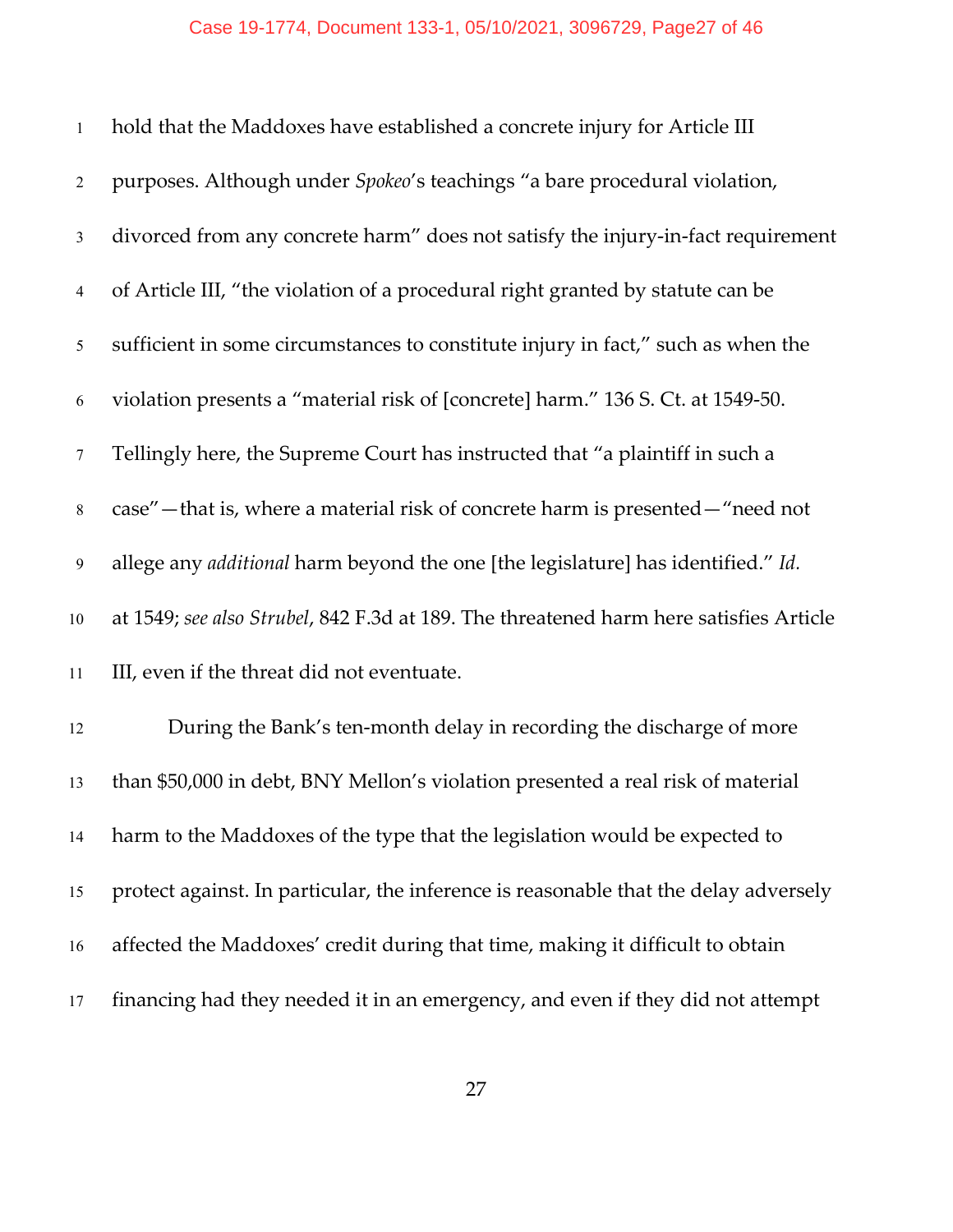| 1              | to borrow, leaving a false public record of indebtedness. <sup>13</sup> Because a mortgagee's |
|----------------|-----------------------------------------------------------------------------------------------|
| $\overline{2}$ | violation of the mortgage-satisfaction-recording statutes by itself gives rise to a           |
| 3 <sup>1</sup> | risk of real harm, a mortgagor need not allege any further harm to meet the                   |
| $\overline{4}$ | concrete-injury requirement. Regardless, the Maddoxes in fact suffered impaired               |
| 5 <sup>5</sup> | credit during those ten months in which their discharge unlawfully went                       |

<span id="page-27-0"></span><sup>&</sup>lt;sup>13</sup> The dissent challenges our conclusion on the basis that "[t]he Maddoxes never suffered a cloud on title prohibiting them from selling their property, or adverse effects on their credit, or an inability to finance another property, or even a risk of these harms." Dissent at 12. We agree that the Maddoxes were never exposed to the risk of being unable to sell their property, as they sold the relevant property before satisfying their mortgage. However, the Maddoxes were nonetheless exposed to the risks of having their credit adversely affected or being unable to obtain financing for other property, should the need to have arisen. Other courts have recognized that "plaintiffs could have realized that harm if they had, for example, . . . tried to finance another property and been subjected to a credit check." *Bellino v. J.P. Morgan Chase Bank, N.A.*, 209 F. Supp. 3d 601, 607 (S.D.N.Y. 2016); *Jaffe v. Bank of America, N.A.*, 197 F. Supp. 3d 523, 528 (S.D.N.Y. 2016). *See also Weldon v. MTAG Svcs., LLC*, No. 3:16-cv-783 (JCH), 2017 WL 776648, at \*6 (D. Conn. Feb. 28, 2017); *Bowman v. Wells Fargo Bank, N.A.*, Case No. 14-cv-648, Dkt. 125 (S.D.N.Y. Jan. 25, 2017); *Villanueva v. Wells Fargo Bank, N.A.*, 13-CV-5429 (CS) (LMS) (S.D.N.Y. Jan. 25, 2017); *see also Nicklaw v. Citimortgage, Inc.*, 855 F.3d 1265, 1273 (11th Cir. 2017) (Martin, *J.*, dissenting from denial of rehearing en banc) ("[A] mortgage holder who does not record the satisfaction of a mortgage can seriously impact a person's credit, . . ."); AARP/NCLC Amicus Br. at 23 (noting that "untimely recording of mortgage satisfactions foreseeably result[s] in significant problems, such as lowered credit scores or credit denials"). A standing rule requiring that, to collect the statutory damages imposed for late filing, a victim of long delayed discharge apply for and be denied a loan, seems to us to create an unwarranted barrier to the penalty payment mechanism that the Legislature adopted. Indeed, such a barrier would make the courts an impediment to, rather than facilitator of, the functioning of a reasonable legislative scheme.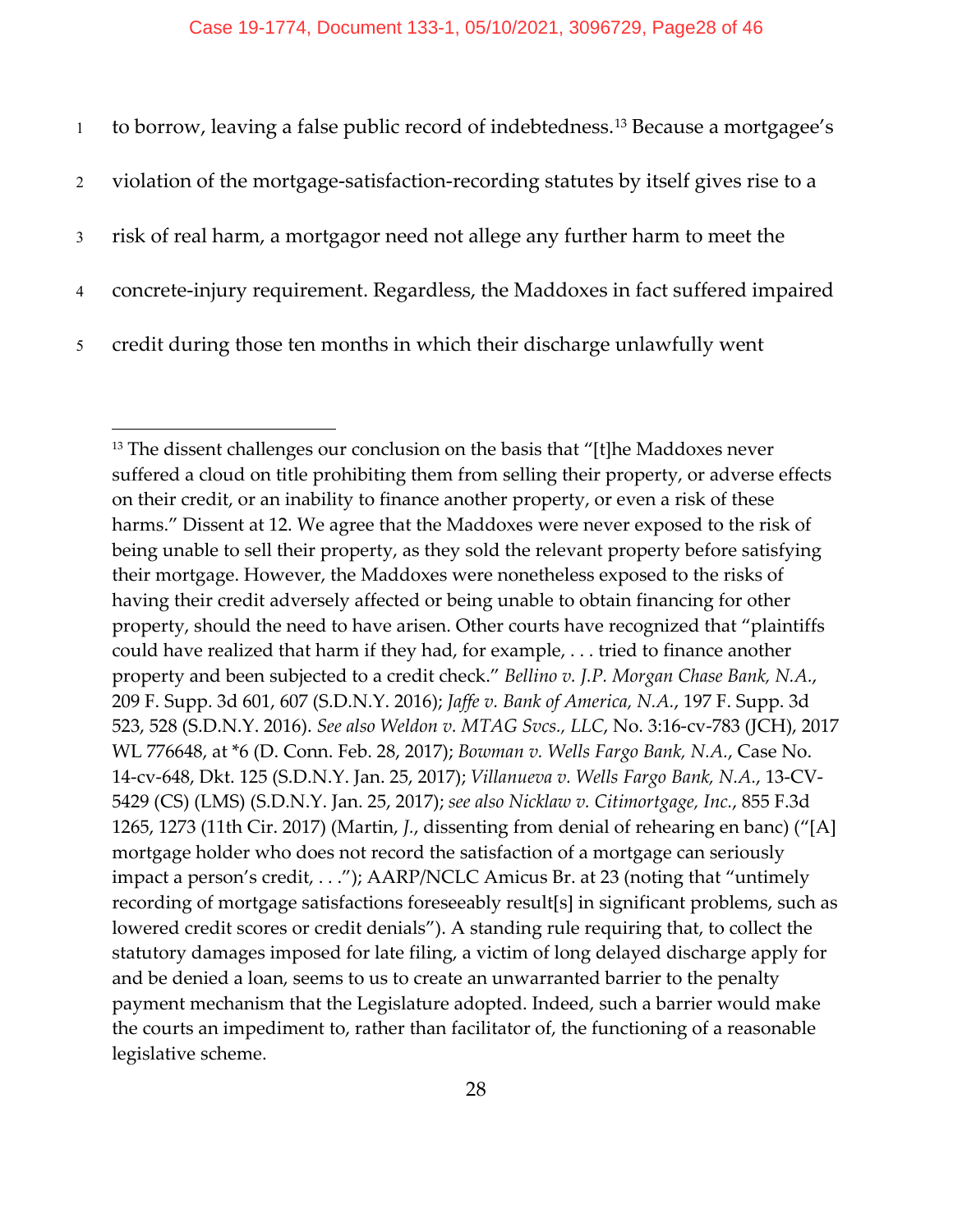| $\mathbf{1}$   | unrecorded, the public record falsely showing they bore over \$50,000 of debt. If |
|----------------|-----------------------------------------------------------------------------------|
| 2              | more is needed, and as discussed in the margin, they risked not being able to     |
| $\mathfrak{Z}$ | borrow during that time in the event of an emergency or for a new home. The       |
| $\overline{4}$ | Maddoxes' financial reputation (even apart from their ability to borrow) was also |
| 5              | impaired during the ten-month delay because public records erroneously            |
| 6              | showed the discharged debt as unpaid. And, although they themselves did not       |
| $\tau$         | suffer this harm, the ordinary mortgagor would have suffered a cloud on the title |
| 8              | to his property from the Bank's failure, thereby causing a material risk of       |
| 9              | impeding any transaction concerning the subject property. <sup>14</sup>           |
| 10             | The Bank's factual objections and counterarguments<br>$\mathbf{C}$ .              |
| 11             | are not persuasive.                                                               |
| 12             |                                                                                   |

<span id="page-28-0"></span><sup>&</sup>lt;sup>14</sup> It can reasonably be inferred that, during the period of delayed recordation, the Maddoxes' credit was adversely affected, and to a significant extent. At the very least, a false and materially less favorable financial profile about the Maddoxes was in the public record during that time, thanks to the Bank. As discussed above, that false record necessarily exposed them to the real and material risks of having their credit score adversely affected and of being unable to obtain financing for the purchase of another property or to borrow in an emergency. We fail to understand how these are not real and material risks that result from the unlawful invasion of a private right and are sufficient to confer Article III standing. *See Spokeo*, 136 S. Ct 1548-49; *see also id.* at 1553 (Thomas, J., concurring) ("A plaintiff seeking to vindicate a statutorily created private right need not allege actual harm beyond the invasion of that private right." (citations omitted)).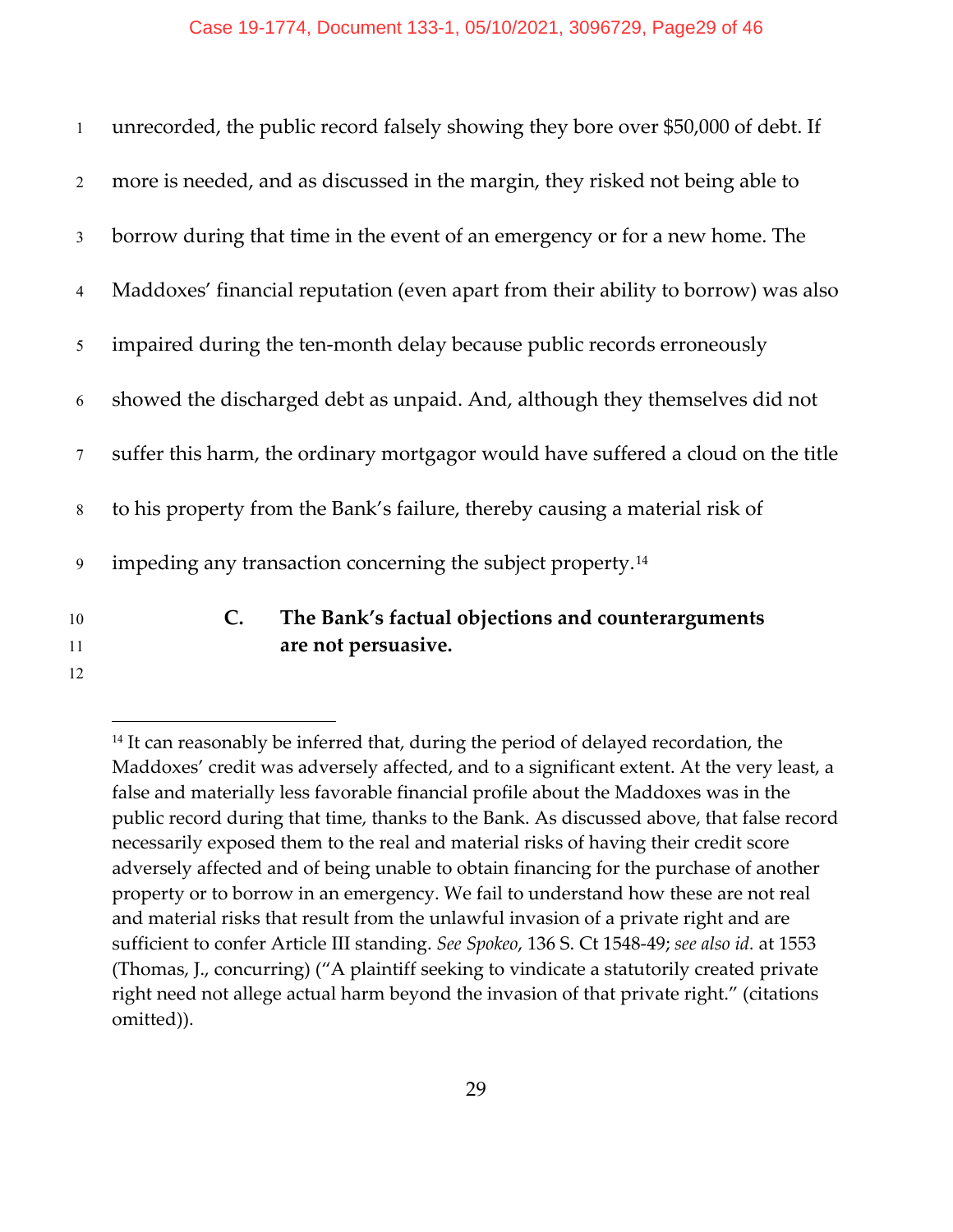| $\mathbf{1}$   | 1. Factual objections. BNY Mellon does not challenge the district court's        |
|----------------|----------------------------------------------------------------------------------|
| 2              | conclusion that violation of the New York mortgage-satisfaction-recording        |
| $\mathfrak{Z}$ | statutes exposes a mortgagor to harms such as clouding title, which can          |
| $\overline{4}$ | encumber the property or hinder the mortgagor's ability to sell it, or by        |
| 5              | adversely affecting the mortgagor's credit, which can make it difficult for the  |
| 6              | mortgagor to obtain financing. Rather, BNY Mellon contends that the Maddoxes     |
| $\tau$         | neither suffered actual harm nor faced a material risk of harm because the       |
| $\,8\,$        | procedural violations at issue were remedied months before the Maddoxes          |
| 9              | brought suit and the Maddoxes sold their property while the mortgage still       |
| $10\,$         | encumbered it. As such, BNY Mellon argues that the Maddoxes have alleged         |
| 11             | nothing more than a bare procedural violation, which is insufficient on its own. |
| 12             | Its arguments fail to persuade us.                                               |

 First, as to the facts alleged. Even though the Maddoxes were able to sell the Property without the Bank having recorded the discharge, the Property remained burdened by the undischarged lien and the Maddoxes remained potentially exposed to liability to their buyers for that encumbrance during the lien's near eleven-month wrongful pendency. In addition, the Maddoxes bore the liability for the loan on their credit report during those eleven months. Their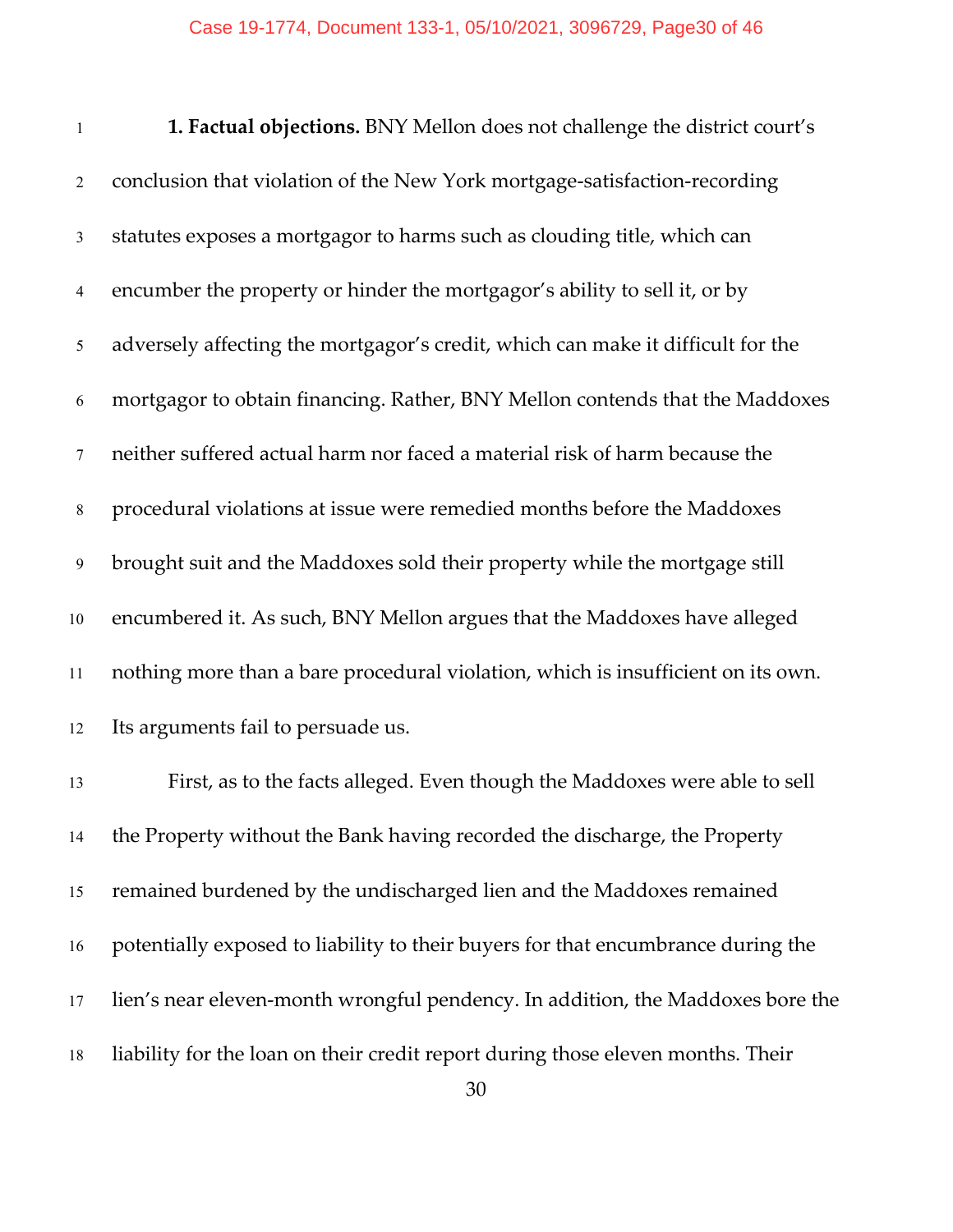#### Case 19-1774, Document 133-1, 05/10/2021, 3096729, Page31 of 46

 ability to borrow could reasonably be expected to have been limited by that perceived liability.

 Further, apart from the practical effects of such a limitation, as discussed above, their reputation for creditworthiness was affected adversely by the Bank's failure to record the discharge until ten months after the statutory deadline. As we have posited and as the State Legislature seemed to acknowledge by its actions, these are not mere procedural harms; they are substantive, and actionable, regardless of whether the Maddoxes in fact lost a house purchase or loan as a result. *See Donoghue v. Bulldog Inv'rs Gen. P'ship*, 696 F.3d 170, 177-78 (2d Cir. 2012) (violation of statutorily created "interest in maintaining a reputation of integrity, an image of probity" sufficient to establish Article III injury (internal quotation marks and citation omitted)). The Legislature's decision to give them a right to collect \$1,500 from their noncompliant lender serves as an effective proxy for the risk and evinces a concrete harm. In keeping with this observation, the statute does not excuse the noncompliant lender from paying the borrower the statutory penalty if the borrower does not lose a loan or a sale as a result of the delay. The penalty is due if the filing is tardy.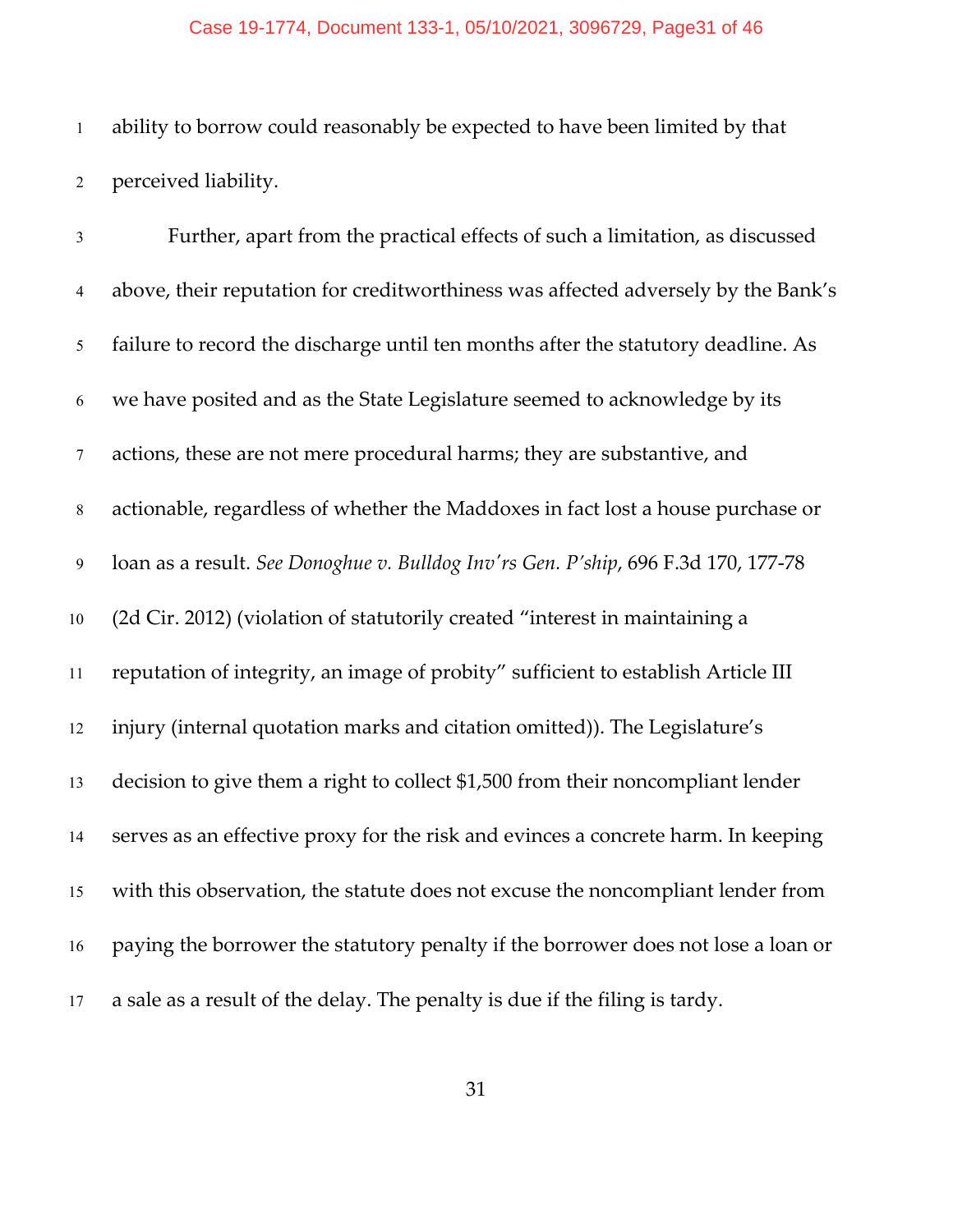| $\mathbf{1}$   | 2. The import of Strubel. BNY Mellon points to our decision in Strubel v.            |
|----------------|--------------------------------------------------------------------------------------|
| $\overline{2}$ | Comenity Bank as providing support for its position to the contrary. But our         |
| $\mathfrak{Z}$ | decision in that case supports our analysis that the Maddoxes have suffered an       |
| $\overline{4}$ | injury in fact. In Strubel, we addressed whether the plaintiff had standing to sue a |
| $\mathfrak{S}$ | bank for alleged violations of the Truth in Lending Act ("TILA"). 842 F.3d 181       |
| 6              | (2d Cir. 2016). The plaintiff borrower sought damages from the defendant             |
| $\tau$         | Comenity Bank based on allegations that, in connection with a loan made to her,      |
| $8\,$          | the bank failed to make certain disclosures to her, in violation of TILA. See id. at |
| $\overline{9}$ | 189. Her injury in all cases was the failure to receive information. We held this    |
| 10             | failure caused a concrete injury to support standing in some instances but not in    |
| 11             | others. Id. at 190.                                                                  |
| 12             | For instance, Strubel did not have standing to challenge the bank's failure          |
| 13             | "to disclose a consumer's obligation to provide a creditor with timely notice to     |
| 14             | stop automatic payment of a disputed charge" because it was undisputed that          |
| 15             | the bank did not offer an automatic payment plan at the relevant time. Strubel,      |

842 F.3d at 191. As such, Strubel could not establish "any risk of harm at all"

from the failure to make this disclosure. *Id.* at 192.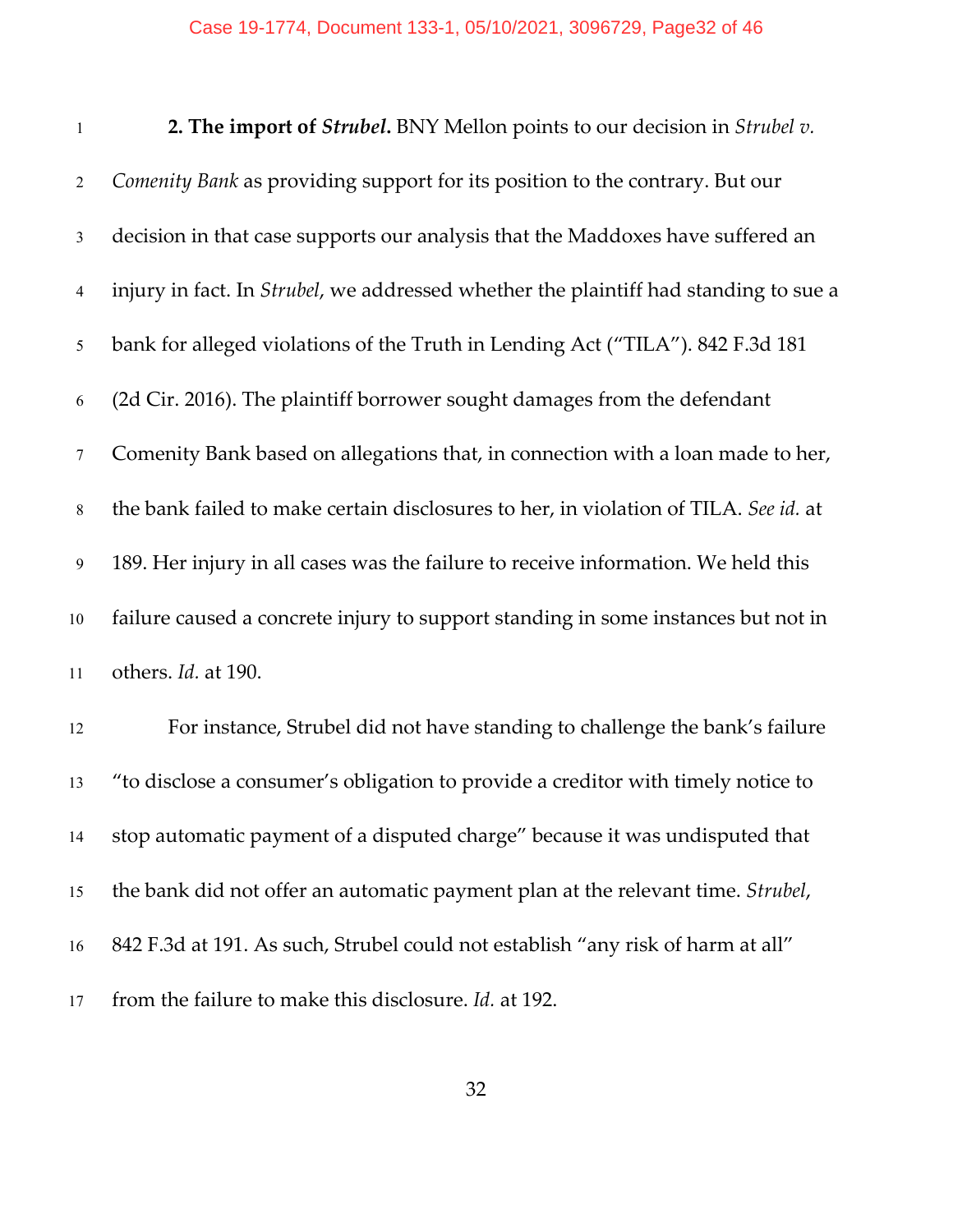### Case 19-1774, Document 133-1, 05/10/2021, 3096729, Page33 of 46

| $\mathbf{1}$     | We also held that Strubel did not have standing to sue the bank "for failing        |
|------------------|-------------------------------------------------------------------------------------|
| $\overline{2}$   | clearly to advise her of its obligation to acknowledge a reported billing error     |
| $\mathfrak{Z}$   | within 30 days of the consumer's communication" reporting the error and "to tell    |
| 4                | the consumer, at the same time, if the error ha[d] already been corrected." Id. at  |
| 5                | 192-93. Strubel conceded that she never reported any billing error and thus did     |
| 6                | not allege that the bank failed to respond to her within thirty days of a reported  |
| $\tau$           | billing error as the statute required.                                              |
| $\,8\,$          | Strubel claimed injury still in the bank's failure to notify her of its             |
| $\boldsymbol{9}$ | obligation to respond within thirty days of any consumer's report of an error. Id.  |
| $10\,$           | at 194. But this, we concluded, was a "bare procedural violation" that did not      |
| 11               | create a "material risk of harm" to her since it had no bearing at all on her       |
| 12               | situation. Id. at 193. "[T]he creditor-response obligations that are the subject of |
| 13               | the required notice arise only if a consumer reports a billing error," we           |
| 14               | explained, and, as Strubel conceded, she had not done so. Id. The bank had thus     |
| 15               | violated no obligation to her.                                                      |
| 16               | In contrast, we decided that Strubel did have standing to challenge the             |
| 17               | bank's alleged failure to provide her with information about (1) "certain           |
| 18               | identified consumer rights" related to yet-unpaid credit card purchases, and (2)    |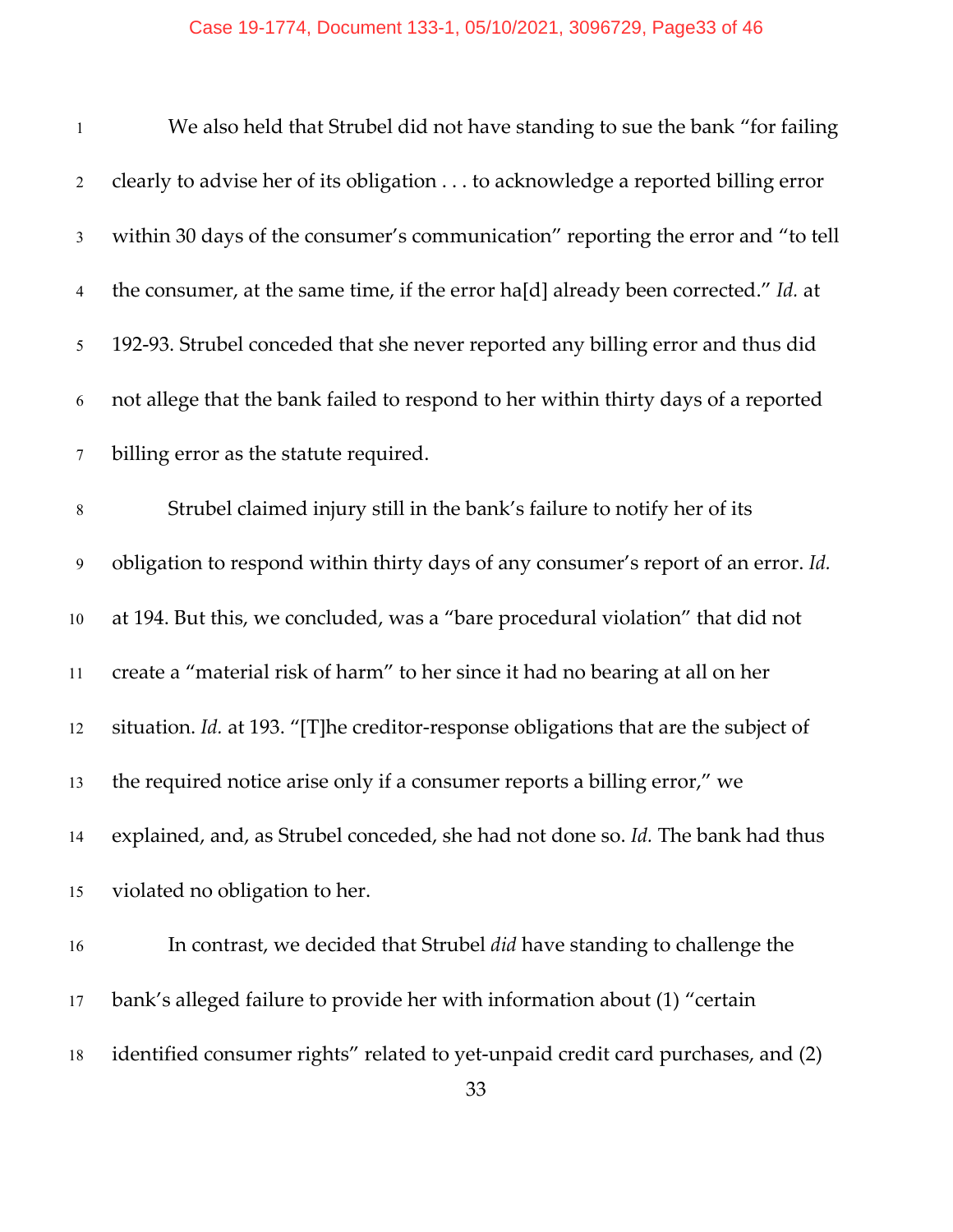| $\mathbf{1}$    | the manner in which Strubel was required to contact the bank in instances where     |
|-----------------|-------------------------------------------------------------------------------------|
| $\overline{2}$  | she was dissatisfied with a credit card purchase. Id. at 190. As we noted, the      |
| $\mathfrak{Z}$  | alleged failure to provide these notices caused Strubel a concrete, if intangible   |
| $\overline{4}$  | injury, because those failures bore upon "'avoid[ing] the uninformed use of         |
| 5               | credit,' a core object of the TILA." Id. (quoting 15 U.S.C. § 1601(a)); see id.     |
| 6               | ("A consumer who is not given notice of his obligations is likely not to satisfy    |
| $7\phantom{.0}$ | them and, thereby, unwittingly to lose the very credit rights that the law affords  |
| $8\,$           | him."). We did not require, however, that the risk to Strubel's credit be           |
| 9               | actualized for her to have standing to enforce the statute against the bank.        |
| 10              | Also significant in Strubel, we evaluated the risk created by statutory             |
| 11              | violations in part by looking at the plaintiff as a proxy for the general consumer: |
| 12              | in assessing injury in fact, we also concluded that an "alleged defect in 30-day    |
| 13              | notice of correction[] [did] not, by itself, present any material risk of harm" to  |
| 14              | consumers generally. Id. at 193 (internal quotation marks and citation omitted). It |
| 15              | was not "apparent that the challenged disclosure would have such an effect on       |
| 16              | consumers generally," we said, in rejecting the claim that the disclosure was of    |
| 17              | broader import. Id. In other words, in assessing standing, we could not             |
| 18              | "reasonably assume" that the challenged failure to disclose would create a          |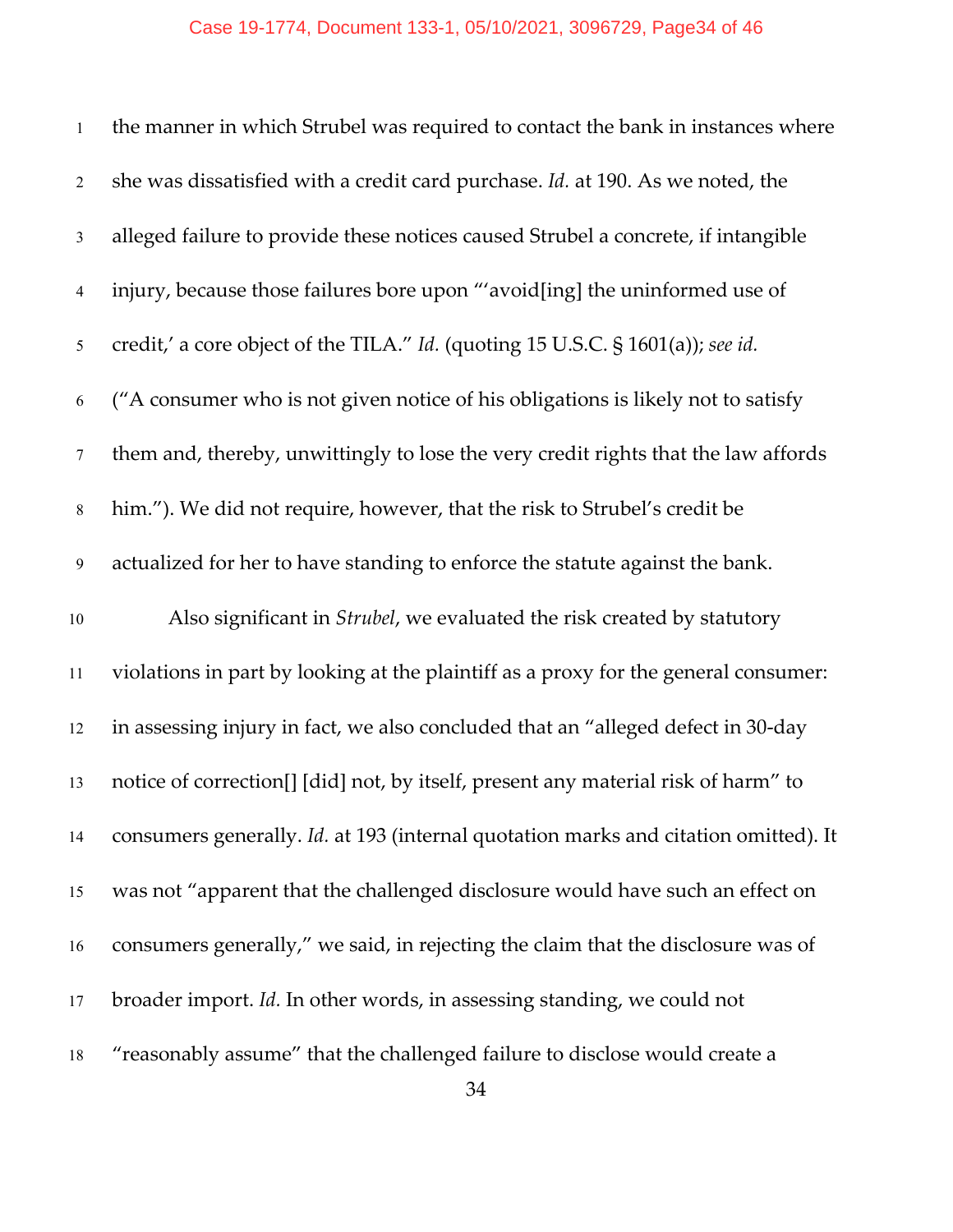| $\mathbf{1}$   | sufficient degree of risk of harm to Strubel or indeed to any consumer customer                   |
|----------------|---------------------------------------------------------------------------------------------------|
| $\overline{2}$ | of the bank. Id. "While a consumer would undoubtedly appreciate prompt                            |
| $\mathfrak{Z}$ | notification of such favorable action," we observed, "it is not apparent how a                    |
| $\overline{4}$ | creditor's failure to tell the consumer that he will be so advised, by itself, risks              |
| 5              | real harm to any concrete consumer interest protected by the TILA." Id. <sup>15</sup>             |
| 6              | BNY Mellon urges us to conclude based on <i>Strubel</i> that the Maddoxes                         |
| $\tau$         | suffered no injury in fact on the ground that any risk of harm to the Maddoxes                    |
| 8              | did not then and cannot now materialize. <sup>16</sup> BNY Mellon reads <i>Strubel</i> as holding |
| 9              | that a plaintiff lacks standing to seek statutory penalties and other relief for her              |
| 10             | creditor's failure to provide her certain statutory notices "unless the violation                 |

<span id="page-34-0"></span><sup>15</sup> We observed in *Strubel* that our bifurcated analysis comported with that of other Circuits, including that of the Eleventh Circuit in *Nicklaw. See Strubel*, 842 F.3d at 194 n.15. We do not understand *Strubel*'s footnoted citation of *Nicklaw* to transform the Eleventh Circuit's decision into binding precedent for our Court, and we decline to adopt *Nicklaw*'s reasoning because it is in tension with our own Circuit's jurisprudence on standing.

<span id="page-34-1"></span><sup>&</sup>lt;sup>16</sup> As discussed in the text, under our precedents, a plaintiff may adequately allege a "concrete" injury without establishing that a risk of harm to herself actually materialized. Nor need she show that the harm risked could still materialize at the time her lawsuit is filed. Rather, we look more broadly at whether the injury complained of presents a real risk of harm, without undertaking an especially demanding analysis into whether the risk of harm did, or could, materialize for the plaintiff before us. To do otherwise when Article III makes no such demand risks unnecessary judicial interference with a legislature's intention to remedy wrongs that it identifies.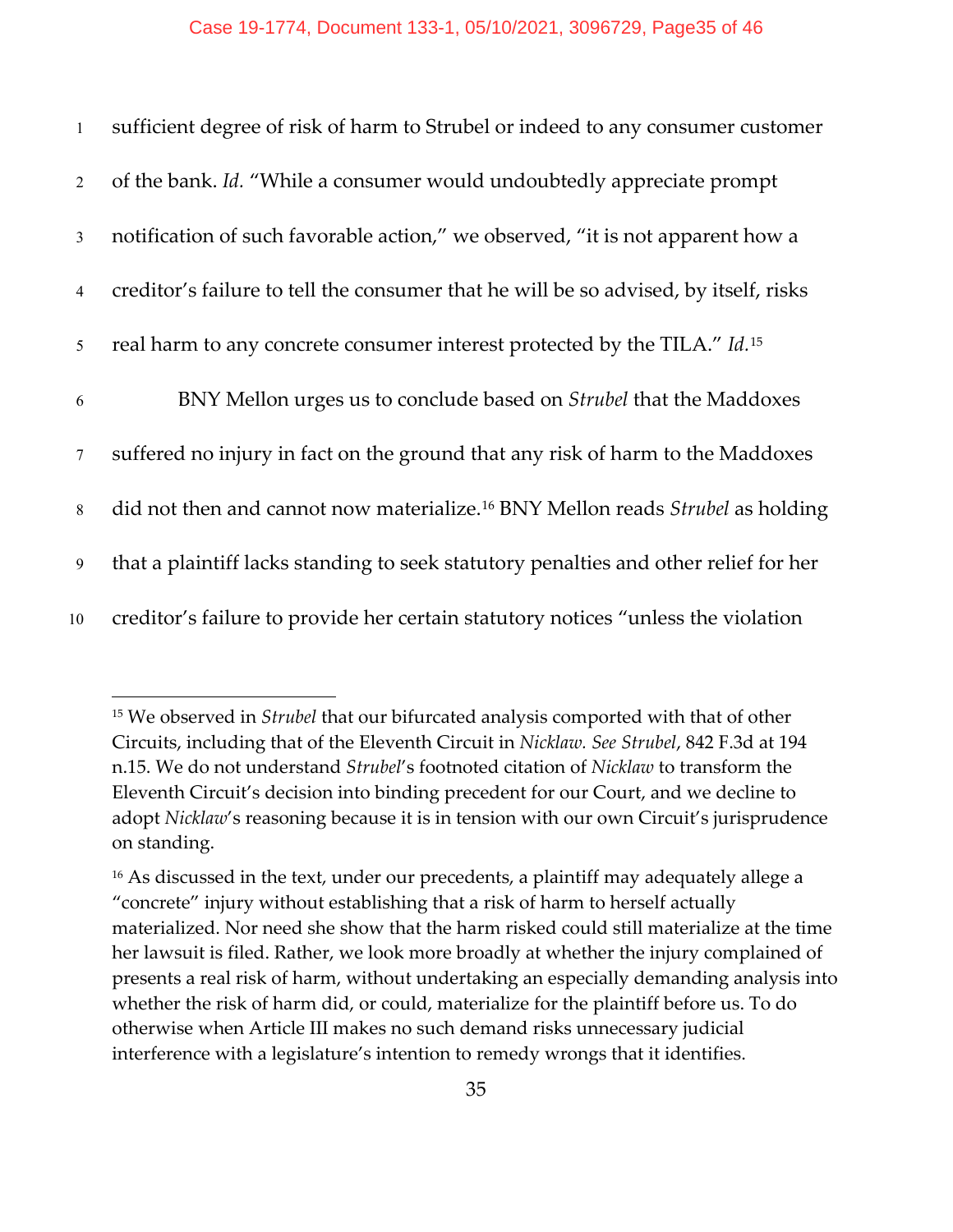| $\mathbf{1}$   | results in 'actual harm' to the consumer, like an adverse alteration in the               |
|----------------|-------------------------------------------------------------------------------------------|
| $\overline{2}$ | consumer's credit behavior." Appellant's Br. at 14 (quoting Strubel, 842 F.3d at          |
| $\mathfrak{Z}$ | 190). We read Strubel otherwise.                                                          |
| $\overline{4}$ | The text of our decision in <i>Strubel</i> reveals that the plaintiff's generalized       |
| 5              | assertions of standing with regard to receiving information from the bank about           |
| 6              | a 30-day notice requirement did not fail because of an absence of allegations of          |
| $\tau$         | actual harm to Strubel. Rather, it was the "absence of any plausible claim of adverse     |
| $8\,$          | effects on [either] consumer behavior [or her behavior]" that did in these claims. Id. at |
| $\overline{9}$ | 193 (emphasis added); see also id. (noting a lack of "risk[] [of] real harm to any        |
| 10             | concrete consumer interest protected by [the statute]" (emphasis added)). The point       |
| $11\,$         | there was that no consumer-not Strubel herself, nor anyone else-was put at                |
| 12             | risk by the bank's failure to disclose its contingent obligation, because the             |
| 13             | contingency had no bearing on either Strubel or consumers generally.                      |
| 14             | In other words, Strubel lacked standing with respect to this violation                    |
| 15             | because the alleged violation presented no conceivable risk of real harm to any           |
| 16             | consumer, including Strubel herself. We accordingly identify no conflict between          |
| 17             | Strubel and the rule that we articulate here: when analyzing a plaintiff's standing       |
| 18             | to sue for a statutory violation, we look to whether the real harms that the statute      |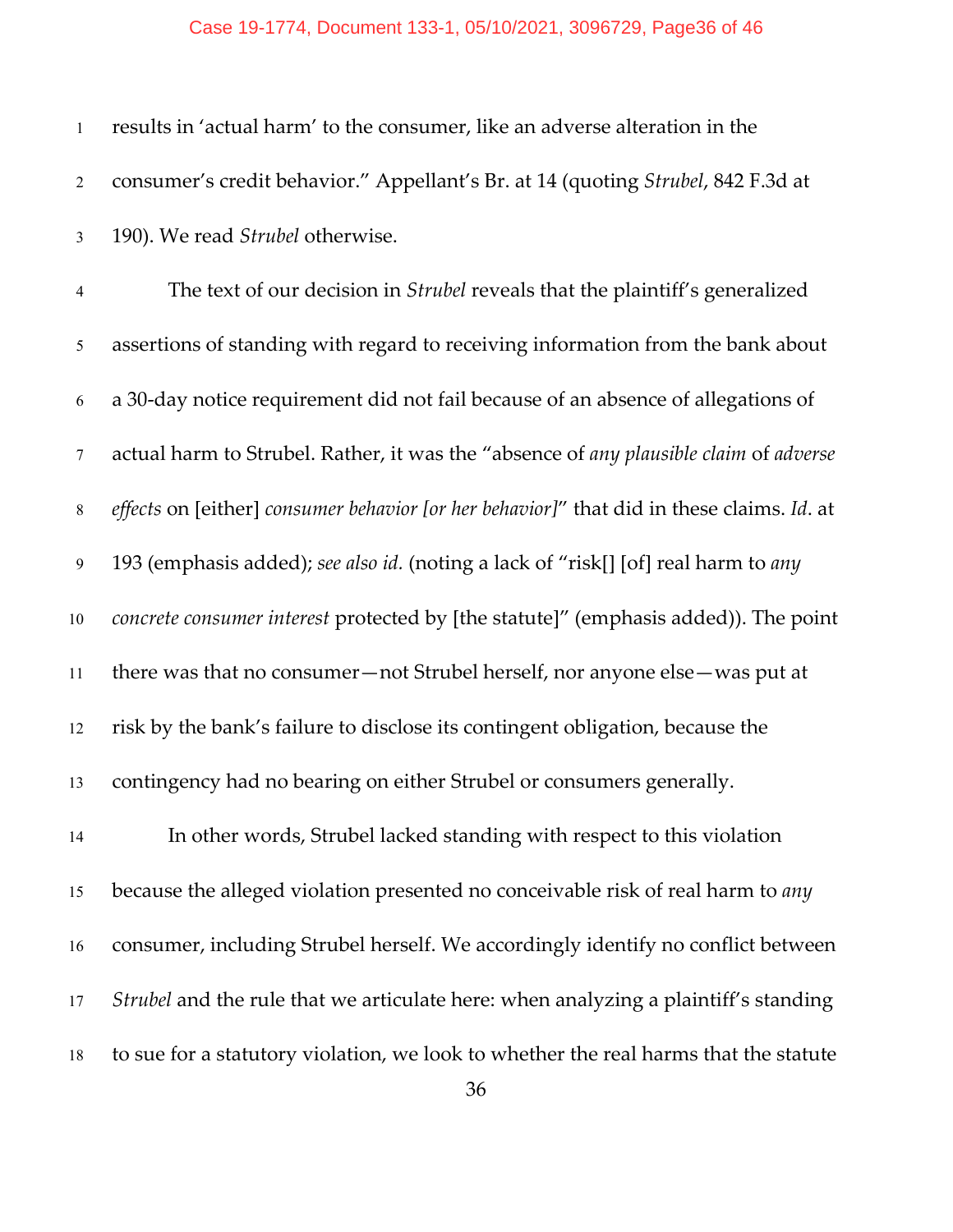| $\mathbf{1}$   | protected against were suffered and whether a risk of real harm was created by                  |
|----------------|-------------------------------------------------------------------------------------------------|
| $\overline{2}$ | the defendant's violation, irrespective of whether the risk for the particular                  |
| $\mathfrak{Z}$ | plaintiff bringing suit eventually evaporated.                                                  |
| $\overline{4}$ | <b>3. Our decision in Cohen.</b> Our decision in Cohen v. Rosicki, Rosicki &                    |
| 5              | Associates, P.C., 897 F.3d 75 (2d Cir. 2018), in which our Court addressed the                  |
| 6              | standing of a plaintiff who alleged procedural violations of the Fair Debt                      |
| $\tau$         | Collection Practices Act ("FDCPA"), is especially instructive for these purposes. <sup>17</sup> |
| $\,8\,$        | In that case, the plaintiff, Cohen, received a foreclosure complaint resulting                  |
| 9              | from an unpaid debt. Id. However, the complaint incorrectly identified the                      |
| 10             | creditor to whom the debt was owed as Green Tree. Id. at 79. When Cohen                         |
| 11             | submitted a "qualified written request" for more information on the debt, he                    |
| 12             | learned that Fannie Mae, not Green Tree, owned the debt. Id. At this point,                     |
| 13             | Cohen had been apprised of the proper creditor, and any harm ensuing from the                   |
| 14             | mistake had been eliminated. Approximately three months after the correction                    |
| 15             | was made, however, Cohen sued the law firm under the FDCPA, seeking                             |

<span id="page-36-0"></span> *See* F. Andrew Hessick, *Standing: Injury in Fact, and Private Rights*, 93 Cornell L. Rev. 275 (2008) (arguing that "requiring a showing a factual injury in private rights cases is ahistorical and . . . undermines the separation of powers by preventing the courts from guarding rights and by limiting Congress's power to create rights.").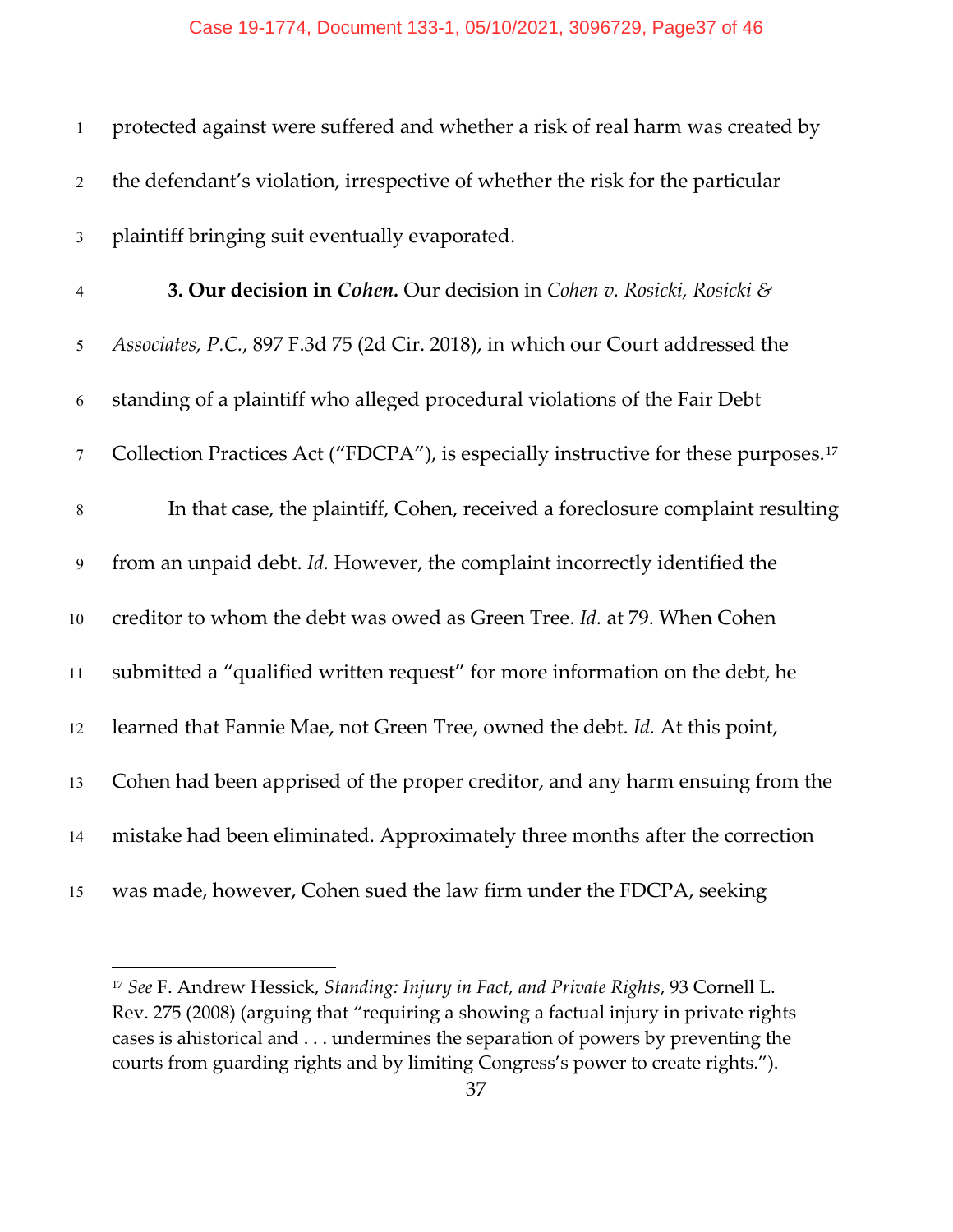### Case 19-1774, Document 133-1, 05/10/2021, 3096729, Page38 of 46

 damages based on the firm's incorrect original identification of the creditor. *Id.*  at 79-80.

| $\mathfrak{Z}$ | Although Cohen knew the identity of the correct creditor at the time of              |
|----------------|--------------------------------------------------------------------------------------|
| $\overline{4}$ | suit, our Circuit held that Cohen had standing to pursue the law firm's              |
| 5              | noncompliance with the FDCPA in the incorrect original notice. We reasoned           |
| $\sqrt{6}$     | that the "misrepresentation might have deprived Cohen of information relevant        |
| $\tau$         | to the debt prompting the foreclosure proceeding, posing a risk of real harm         |
| 8              | insofar as it could hinder the exercise of his right to defend or otherwise litigate |
| 9              | that action." Id. at 81-82 (internal quotation marks omitted).                       |
| 10             | Notably, in our analysis we did not assess whether Cohen had actually                |
| 11             | been, or could still be, hindered in his response to the foreclosure action. Indeed, |
| 12             | when addressing the merits of his claim, we explicitly held that "there is no        |
| 13             | indication that the identification of Green Tree undermined Cohen's ability to       |
| 14             | respond to the debt collection." Id. at 86. Thus, our decision in Cohen indicates    |
| 15             | that, when addressing whether a plaintiff has Article III standing to sue on a       |
| 16             | statutory violation that seems procedural in nature, we will look only to whether    |
| 17             | the procedural violation created a "risk of real harm" to the plaintiff. That the    |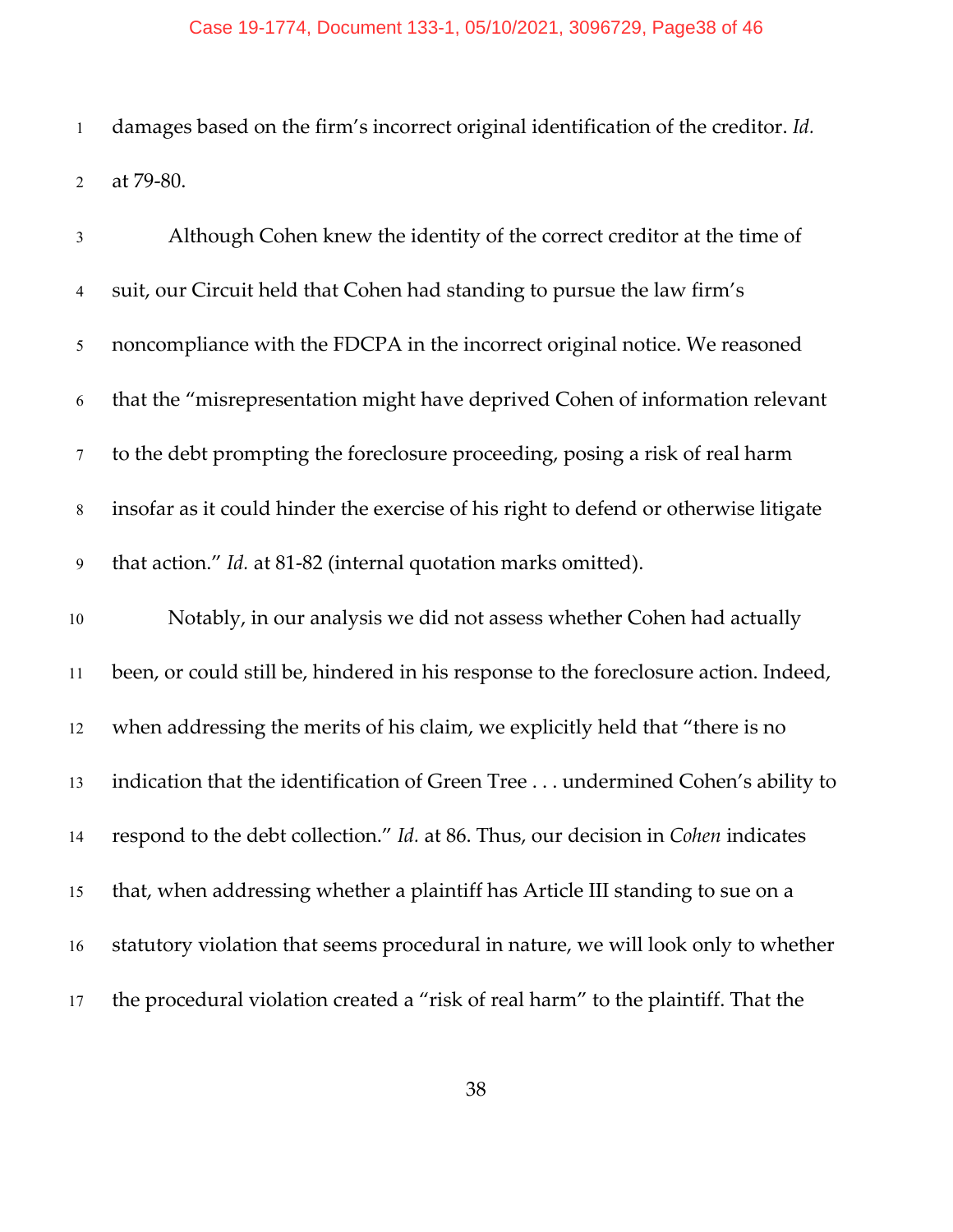#### Case 19-1774, Document 133-1, 05/10/2021, 3096729, Page39 of 46

 risk of real harm did not materialize for the plaintiff and had dissipated before suit was filed does not bear on our analysis.

 Both *Cohen* and *Strubel* involve a consumer's informational rights, protected by a federal statute. These types of statutes, being highly detailed, and aiming to protect consumers by informing them, pose special challenges insofar as standing is concerned, and our decisions reflect these challenges. The New York satisfaction-of-mortgage statutes do something else altogether: they require that consumer borrowers be protected from delinquent lenders that fail to keep the public record up to date, recognizing that individual harm is directly caused by such failures. This is why we see the harm alleged by the Maddoxes here and addressed by the statute as of a different quality—substantive, not procedural— than those that are the focus of *Cohen* and *Strubel*, informative as those decisions are about the application of *Spokeo*'s standards. *Spokeo*'s dismissal of an action based on the credit agency's mistaken report of a consumer's zip code (a procedural error of sorts) bears little resemblance to a bank's allowing the authoritative public record to continue to reflect an ordinary consumer's \$50,000 debt that has been repaid in full.

**III. The "particularization" and "actual or imminent" requirements.**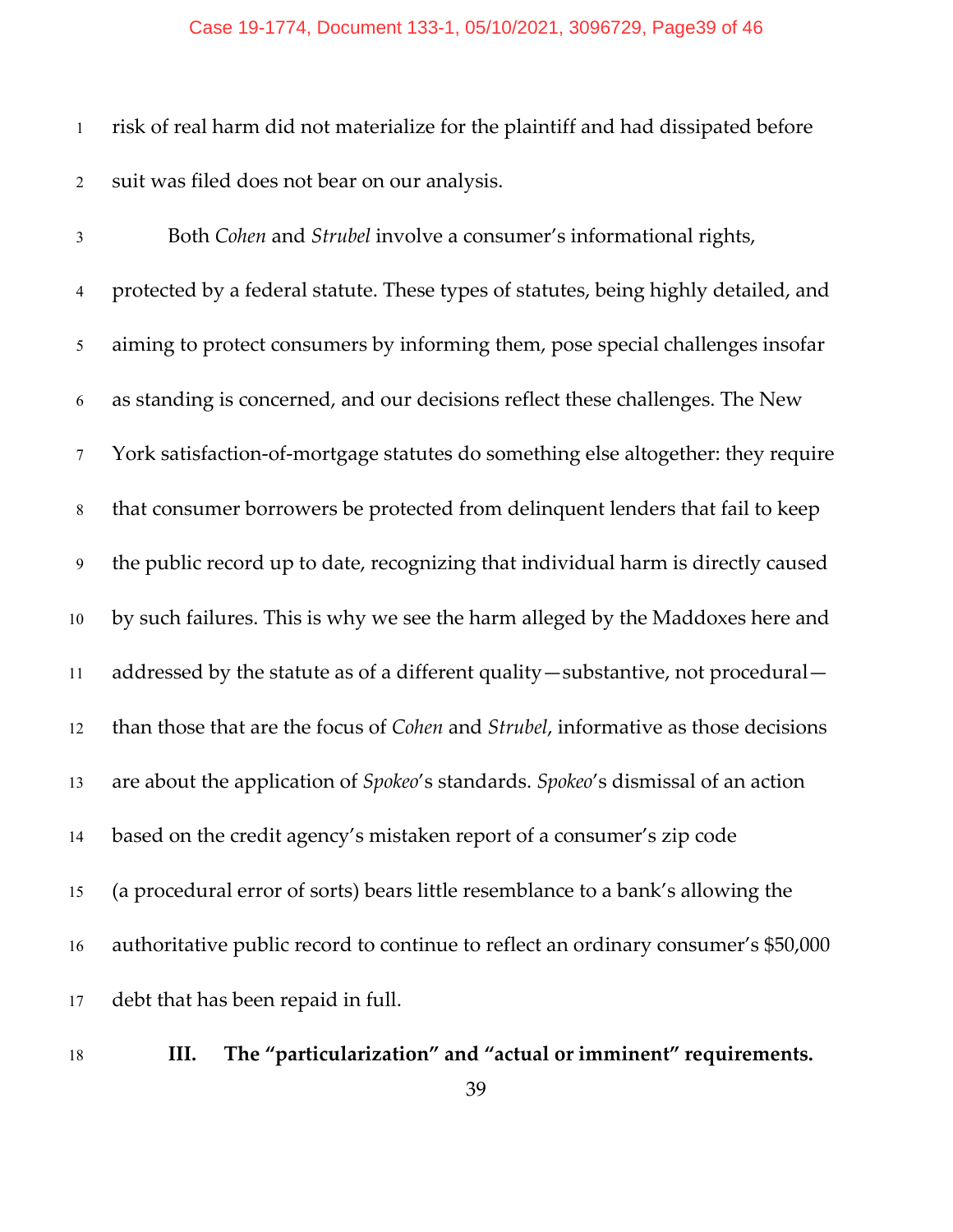| $\mathbf{1}$   | In addition to a concrete injury, to support their Article III standing the           |
|----------------|---------------------------------------------------------------------------------------|
| $\overline{2}$ | Maddoxes must also allege that they have suffered a harm that is <i>particular</i> to |
| $\mathfrak{Z}$ | themselves, and not just that the Bank has harmed the public interest. "For an        |
| $\overline{4}$ | injury to be 'particularized,' it 'must affect the plaintiff in a personal and        |
| 5              | individual way." Spokeo, 136 S. Ct. at 1548 (citation omitted); id. ("[A]n injury in  |
| 6              | fact must be both concrete <i>and</i> particularized." (emphasis in original)).       |
| $\tau$         | The Maddoxes have satisfied this requirement. As the district court ruled,            |
| $\,8\,$        | "The failure to record a satisfaction creates the appearance that a person's          |
| 9              | mortgage loan—one of the biggest debt[s] many people ever take on in their            |
| 10             | lives-has not yet been paid in full." 2018 WL 3544943, at *2 (internal citation and   |
| 11             | quotation marks omitted). The shadow that BNY Mellon's failure to record cast         |
| 12             | on the Maddoxes' credit record created a real risk of financial harm that affected    |
| 13             | the Maddoxes "in a personal and individual way." Spokeo, 136 S. Ct. at 1548.18        |
| 14             | This is sufficient to establish a "particularized" injury. Id.                        |
| 15             | As to the "actual or imminent" requirement for an injury in fact, it is               |
| 16             | apparent (as we have discussed) that certain harms and the risk of other harms        |

<span id="page-39-0"></span><sup>&</sup>lt;sup>18</sup> The fact that the same type of injury may have caused personal harm to many others does not render the Maddoxes' injury any less particularized. *See id.* at 1548 n.7.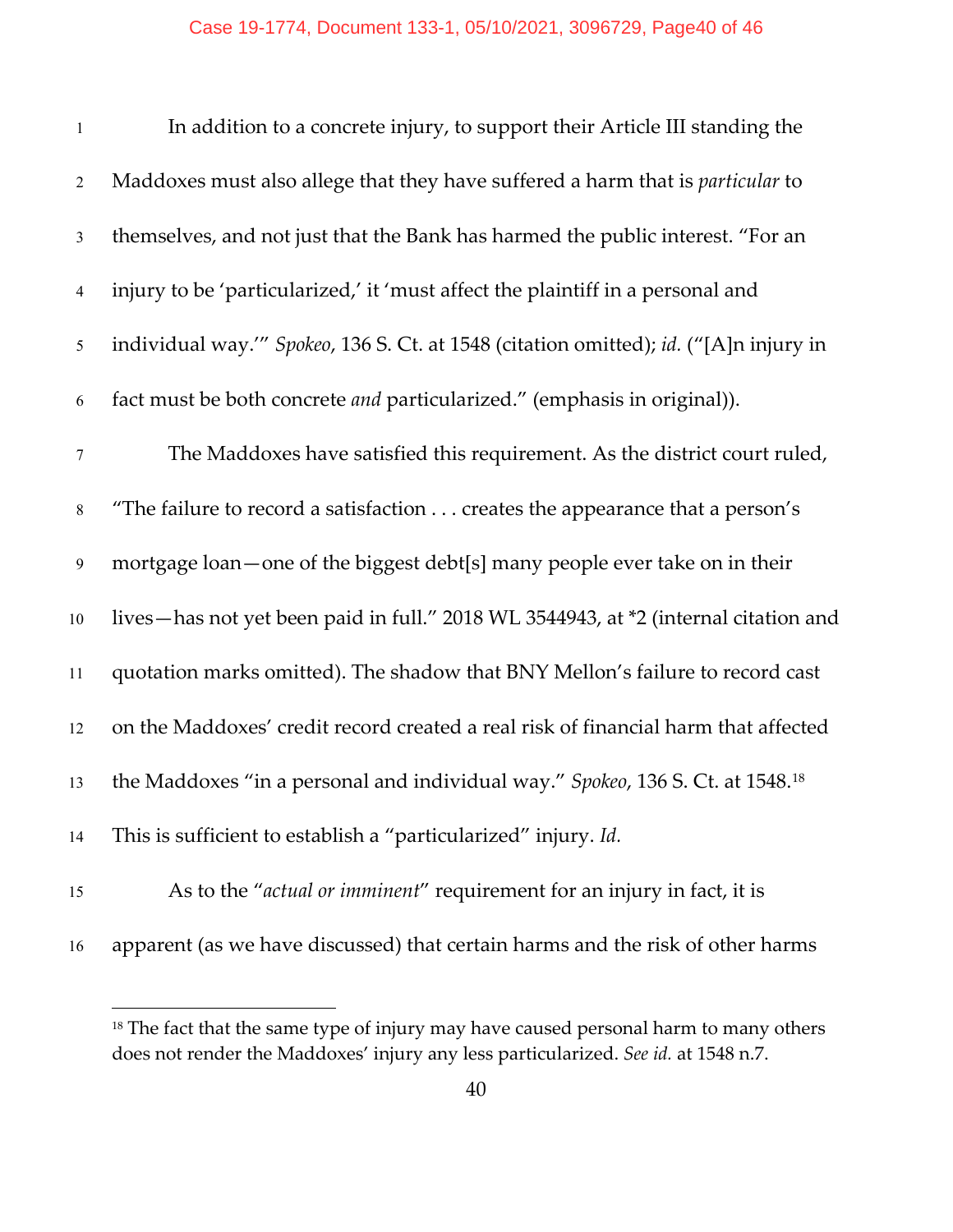| $\mathbf{1}$    | were created when the satisfaction was not timely recorded. <sup>19</sup> Consequently, no |
|-----------------|--------------------------------------------------------------------------------------------|
| 2               | additional "actual or imminent" injury need be asserted by the Maddoxes. See id.           |
| $\mathfrak{Z}$  | at 1552 (Thomas, J., concurring). As the Supreme Court in Spokeo recognized                |
| $\overline{4}$  | when it stressed that "a plaintiff need not allege any <i>additional</i> harm beyond       |
| 5               | the one Congress has identified." 136 S. Ct. at 1549 (emphasis in original)                |
| 6               | (citations omitted); see also id. (citing Restatement (First) of Torts §§ 569, 570         |
| $7\phantom{.0}$ | (1938)). And as for the risk of harm, again, the risk need only be real and                |
| $\,8\,$         | material: as discussed, it need not materialize.                                           |
| $\mathfrak{g}$  | Furthermore, it is our view that the "actual or imminent" requirement has                  |
| $10\,$          | most purchase in the standing analysis not in cases in which a legislature has             |
| 11              | created rights that a plaintiff wishes to vindicate, but in which prosecution under        |
| 12              | a statute is the harm from which a plaintiff seeks relief. E.g., Susan B. Anthony List     |
| 13              | v. Driehaus, 573 U.S. 149, 159 (2014); Steffel v. Thompson, 415 U.S. 452, 459 (1974).      |
| 14              | We think the factor merits no further discussion here, especially in light of our          |

<span id="page-40-0"></span><sup>&</sup>lt;sup>19</sup> The Bank appears to conflate the "particularized" and "actual or imminent" requirements. Neither the Supreme Court's nor our Court's precedents support treating these inquiries as synonymous.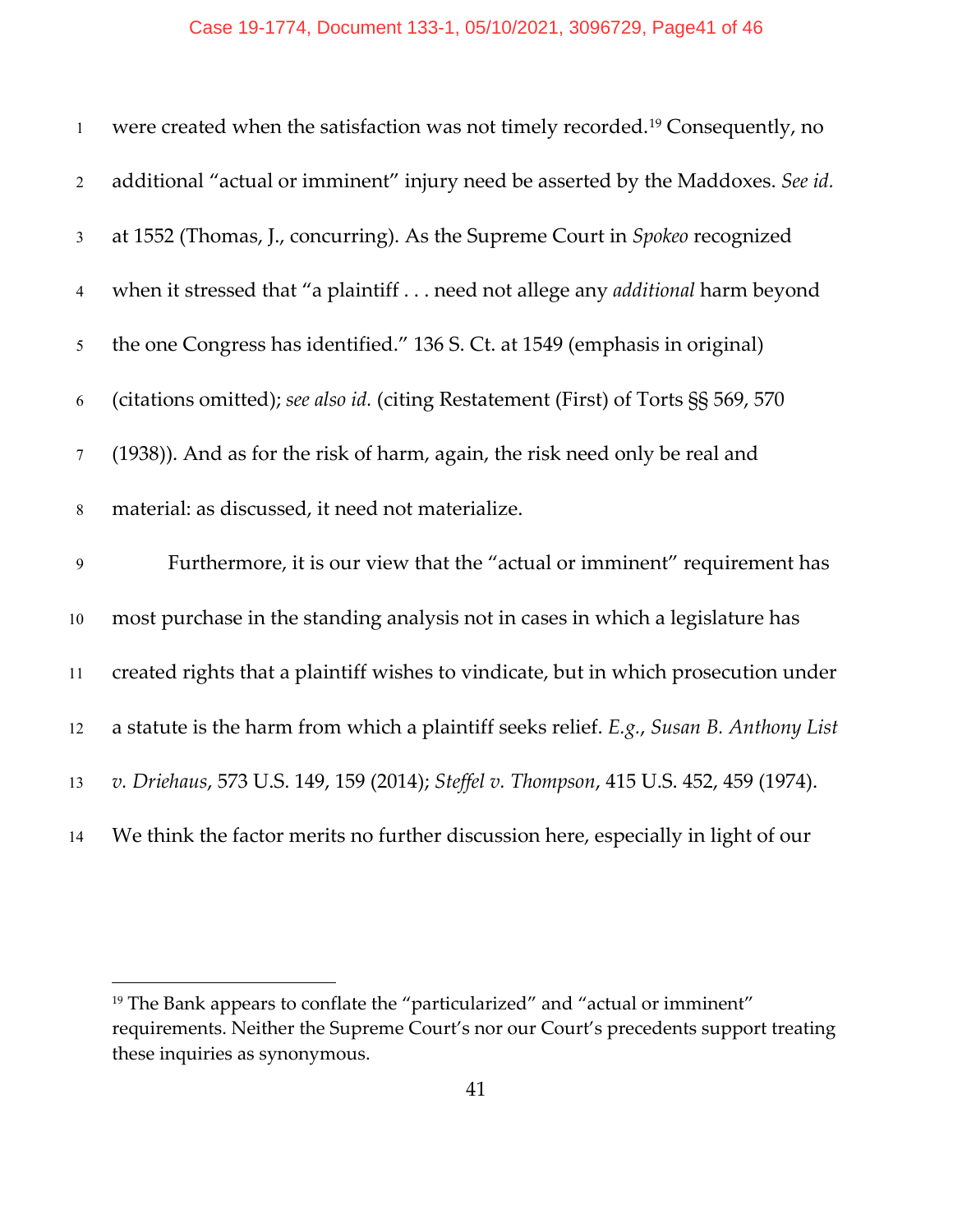| $\mathbf{1}$   | conclusion that the Maddoxes suffered an actual harm to their substantive rights             |
|----------------|----------------------------------------------------------------------------------------------|
| $\overline{2}$ | caused by the Bank's untimely recording.                                                     |
| 3              | Because the Maddoxes have satisfactorily alleged that they suffered an                       |
| 4              | injury to a legally protected interest that is both concrete and particularized to           |
| 5              | them and actual, not speculative, they have established an injury in fact sufficient         |
| 6              | to support Article III standing.                                                             |
| $\tau$         | IV. Our dissenting colleague's additional objections.                                        |
| $\,8\,$        | A. The relatively low dollar amount of the statutory penalties. The                          |
| $\overline{9}$ | dissent argues that the sums imposed as penalties for noncompliance are                      |
| $10\,$         | "arbitrary by design, and unmoored from any harm or risk to the mortgagor,"                  |
| 11             | and that this quality undercuts the view that the statute's violation causes injury          |
| 12             | in fact to a mortgagor. Dissent at 4. We disagree. First, the penalty seems to have          |
| 13             | been related to the filing fees that the bill's sponsor thought might be mistakenly          |
| 14             | twice imposed on a borrower if the lender did not timely file—they do not reflect            |
| 15             | an effort to quantify harm to borrowing ability, it is true, but they are not                |
| 16             | arbitrary. See Joint App'x 105-06, 121. <sup>20</sup> More importantly however: in our view, |
|                |                                                                                              |

<span id="page-41-0"></span><sup>&</sup>lt;sup>20</sup> In New York, filing fees for mortgage discharges may vary on a county-by-county basis. *See* N.Y. C.P.L.R. § 8021(a).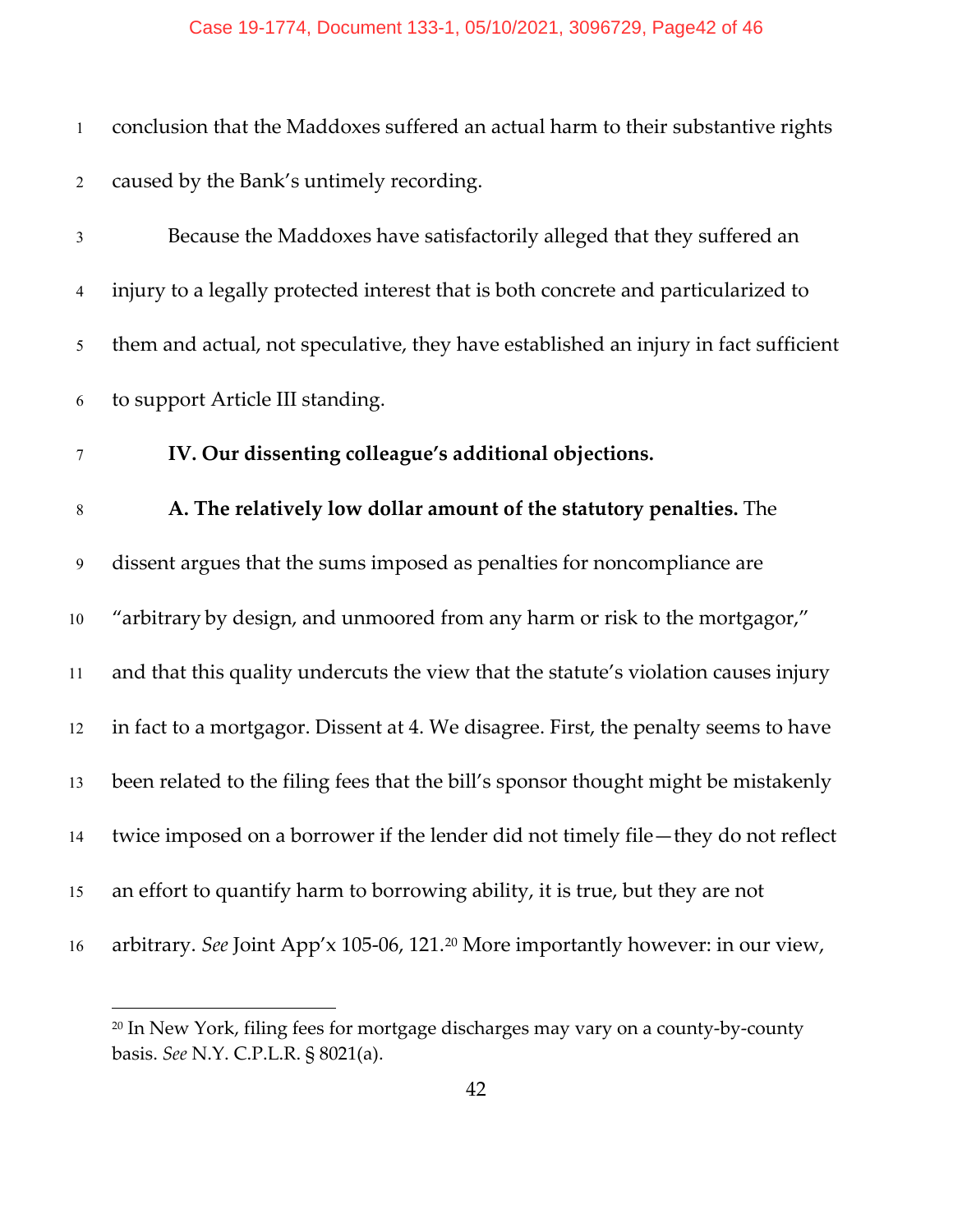that the penalty amount is not keyed to the amount borrowed, the payoff amount, or some other borrower-specific calculation reflects only a legislative choice—to which we should defer—about nature and administration of the statutory scheme designed to give some recompense to the wronged borrower. That the penalties increase in amount as the delay is protracted is consistent with the notion that the longer the delay in recordation, the longer a mortgagor is exposed to the risks arising from the failure to record. The observation does not refute the view that the Legislature sought in part to protect mortgagors when it required timely recording or that mortgagors suffer harm or risk of harm by delay. To deny standing to a consumer borrower whose discharge has not been timely filed and yet who cannot point to a loan lost as a result is to impose yet more harm on the borrower who seeks the statutory penalty—or to deny recovery of the penalty altogether.

 **B. The absence of a provision for recovery by a class***.* The dissent also seeks to cast doubt on the existence of a protectible legal interest by observing that the statute does not provide for or allow class-wide recovery of the penalties in state courts. Again, we are unmoved by the observation. The dissent is certainly correct that R.P.L. § 275 is subject to the general provisions of New York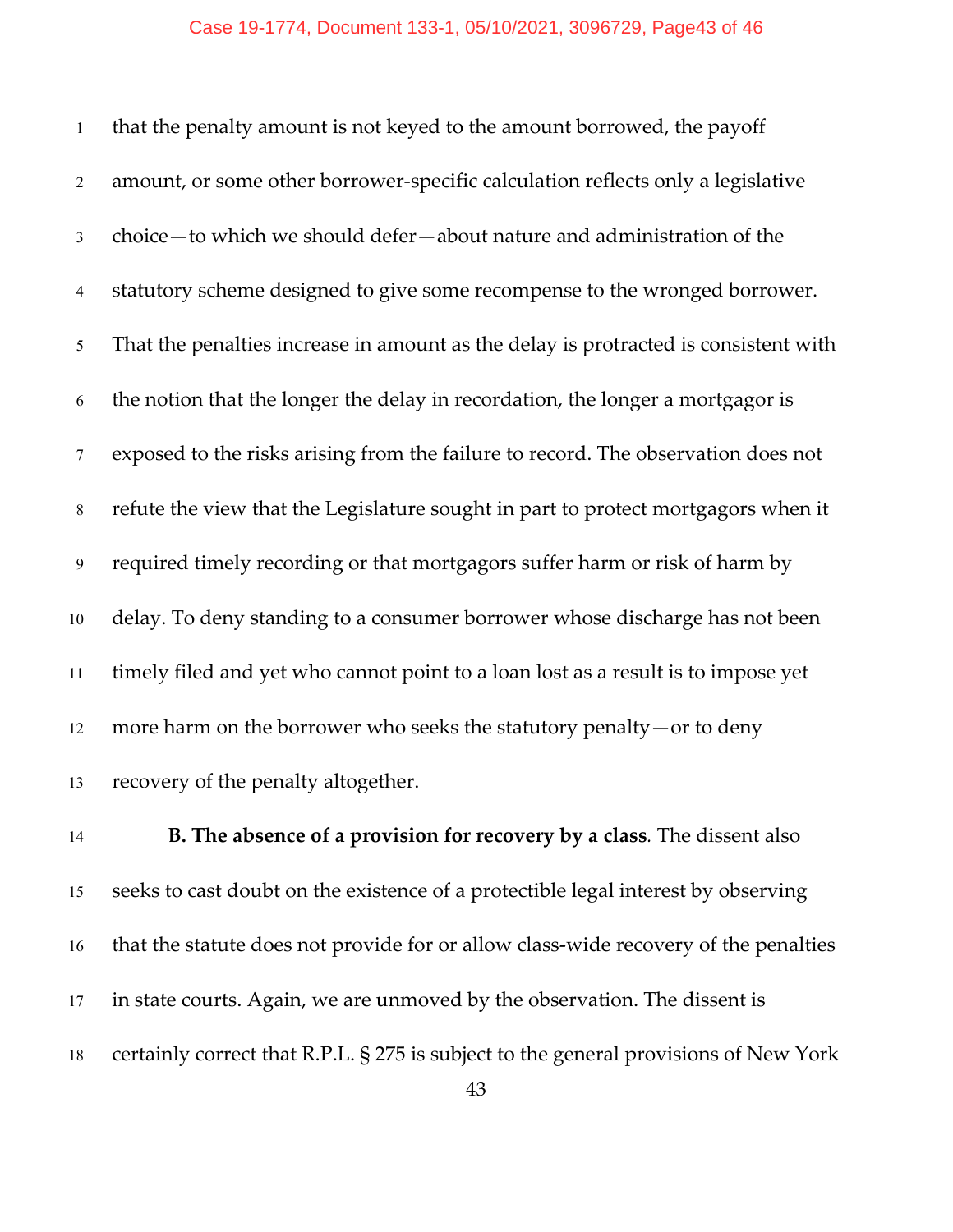| $1\,$          | Civil Practice Law and Rules § 901(b), in which the State Legislature precludes                |
|----------------|------------------------------------------------------------------------------------------------|
| $\overline{2}$ | the use of class action devices to recover "penalties" imposed by state law. <sup>21</sup> But |
| $\mathfrak{Z}$ | R.P.L. § 275 and R.P.A.P.L. § 1921 do not themselves expressly preclude the use                |
| $\overline{4}$ | of the class action device. This is not to say that state law permits it, but merely to        |
| $\mathfrak{S}$ | point out that the Legislature did not differentiate these penalties from others in            |
| $\sqrt{6}$     | its choices about recovery mechanisms.                                                         |
| $\tau$         | Two additional observations support our view. First, the State Legislature                     |
| $\,8\,$        | did not attempt in any targeted way to prevent harmed individuals pursuing                     |
| 9              | class relief in federal court. Rather, it gave no specific indication at all that it           |
| $10\,$         | intended to circumscribe the relief available to a class of individuals who are                |
| 11             | harmed by a lender's practice of ignoring the obligation of timely filing. We                  |
| 12             | doubt that it could have effectively done so, in any event. See Shady Grove                    |
| 13             | Orthopedic Associates, P.A. v. Allstate Insurance Co., 559 U.S. 393 (2010).                    |
| 14             | Second, that rights may not be vindicated as a class action by virtue of a                     |
| 15             | general statute barring class actions has no legitimate bearing, we think, on the              |

<span id="page-43-0"></span><sup>&</sup>lt;sup>21</sup> N.Y. C.P.L.R. § 901(b) provides, "Unless a statute creating or imposing a penalty, or a minimum measure of recovery specifically authorizes the recovery thereof in a class action, an action to recover a penalty, or minimum measure of recovery created or imposed by statute may not be maintained as a class action."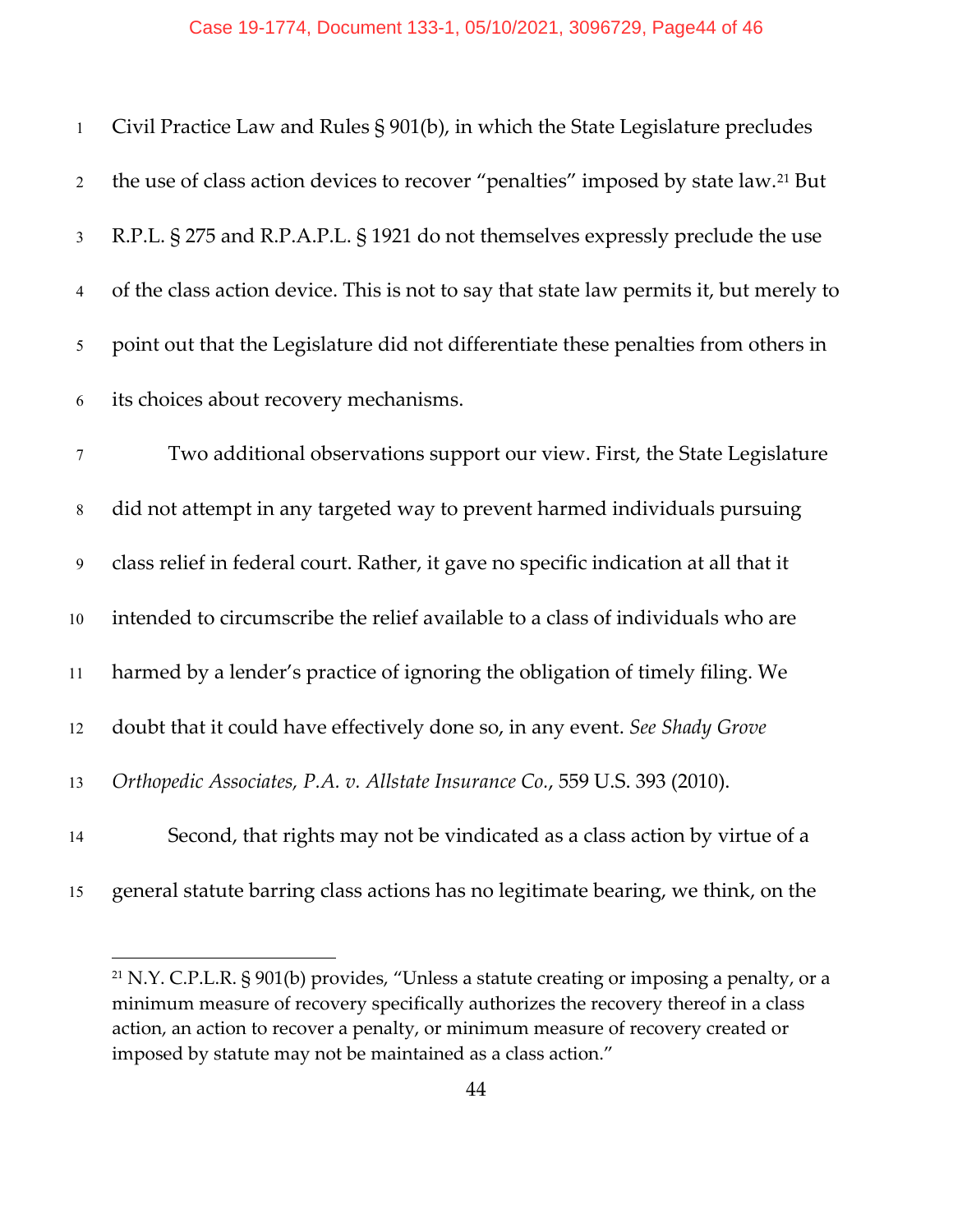| $\mathbf{1}$   | evaluation of whether plaintiffs suffer an injury in fact when the statute affording |
|----------------|--------------------------------------------------------------------------------------|
| $\overline{2}$ | them that right is violated. The Supreme Court has consistently emphasized the       |
| $\mathfrak{Z}$ | irrelevance of the form of action to the constitutional question: "That a suit may   |
| $\overline{4}$ | be a class action adds nothing to the question of standing." Spokeo, 136 S. Ct.      |
| 5              | at 1547 n.6 (internal quotation marks omitted); Lewis v. Casey, 518 U.S. 343,        |
| 6              | 358 n.6 (1996) ("The standing determination is quite separate from certification of  |
| $\tau$         | the class."). Questions about potential aggregation of claims generally should       |
| $8\,$          | have no bearing on the Article III standing inquiry: a state legislature may         |
| $\overline{9}$ | recognize a right whose invasion constitutes an injury in fact but may choose for    |
| $10\,$         | administrative or other reasons to circumscribe the procedural mechanisms            |
| 11             | through which that right may be vindicated. Why that judgment should govern          |
| 12             | the actionability of an incursion on legal rights escapes us.                        |
| 13             | The need to separate the two inquiries - the assessment of injury in fact            |
| 14             | and any procedural limitations placed on vindicating of the challenged right-is      |
| 15             | illustrated, as the dissent recognizes, Dissent at 6-7, by the Supreme Court's       |
| 16             | ruling that a plaintiff suing on state-recognized rights may be entitled to pursue   |
| 17             | class actions in federal courts, even in the absence of a state provision for        |
| 18             | class-wide recovery. Shady Grove, 559 U.S. at 410, 415-16. Rather, the correct focus |